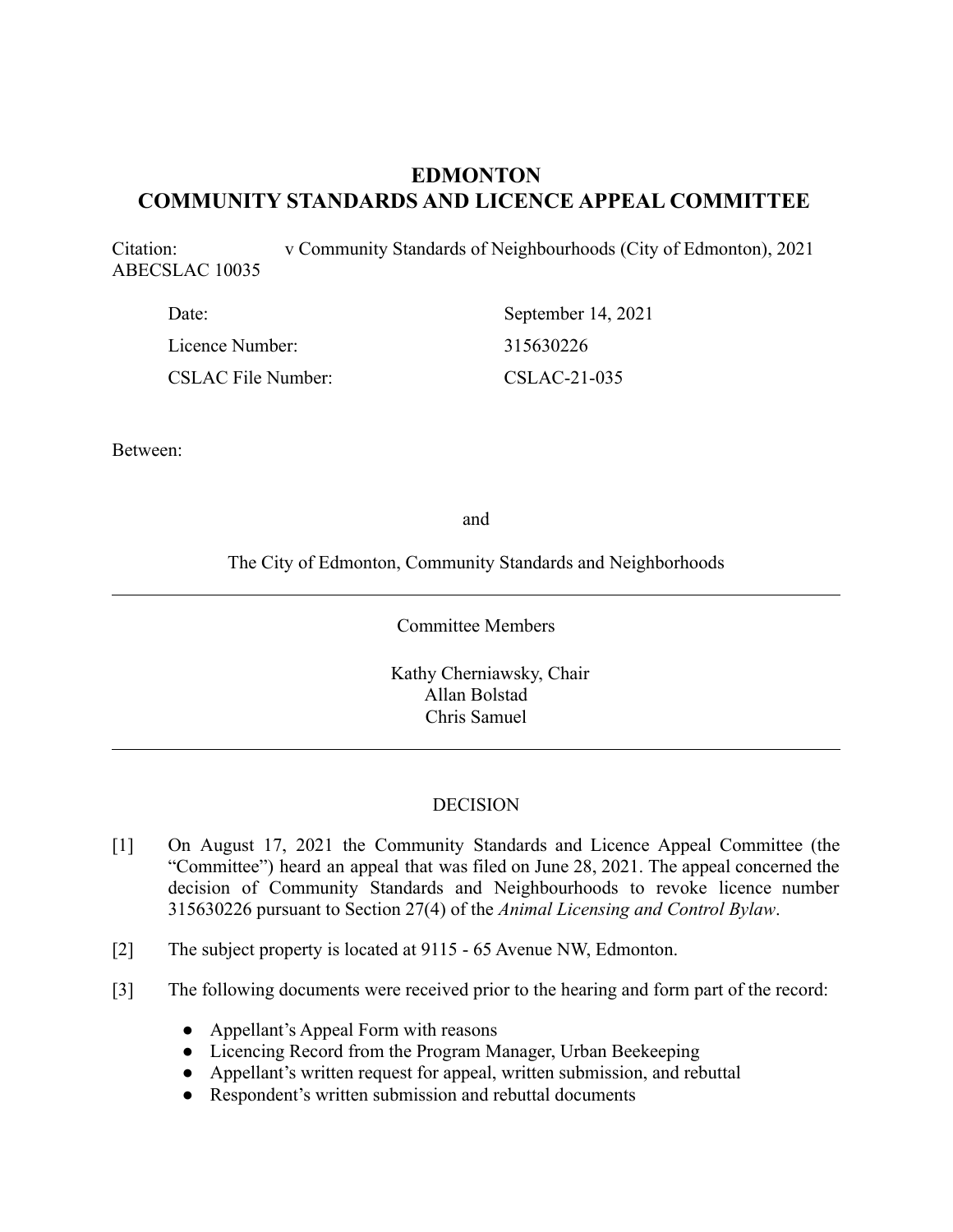- [4] The following exhibits were presented during the hearing and form part of the record:
	- $\bullet$  Exhibit A Video of a conversation between the Appellant and the Complainant

#### **Preliminary Matters**

- [5] At the outset of the appeal hearing, the Chair confirmed with the parties in attendance that there was no opposition to the composition of the panel.
- [6] The Chair outlined how the hearing would be conducted, including the order of appearance of parties, and no opposition was noted.
- [7] The appeal was filed on time.

### **Summary of the Hearing**

- *i)* Position of Appellant 1, , CSLAC-21-035
- [8] was accompanied by his wife, They have participated in Urban Beekeeping for three years.
- [9] The person who filed the complaint does not meet the definition of an adjacent or abutting neighbour. The City's language refers to "surrounding neighbours" but then clarifies that term to mean owners or tenants of abutting properties including the property across an alleyway. referred to an overhead map (Appendix F in his written submission) which shows his property in relation to the "surrounding neighbours". The Appellant's property is numbered 2 and the "surrounding neighbours" are the properties numbered 1, 3 and 6. The Complainant's property is numbered 7.
- [10] While the term "radius" was mentioned several times by the City, the City's documents do not reference a radius nor was one ever provided to the Appellants. The Appellants only had the City Beekeeping Guidelines to rely on.
- [11] The original complaint regarding the bee operation was in December, 2020, and a second complaint was made on April 1, 2021. Initially, the Complainant just mentioned that she did not mind the bees and agreed they were not a danger, just extra work cleaning. She stated that the bee defecation covered their truck and yard furniture in the springtime. The Appellants question these comments since the truck is parked inside the garage the majority of the time. The Complainant also mentioned that the bee defecation was black and smelled, but bee defecation is brown and has a sweet smell due to the honey they produce.
- [12] was asked by the Complainant to point the hives towards an adjacent property but this is contrary to the City's Beekeeping Guidelines and would be in violation of his licence.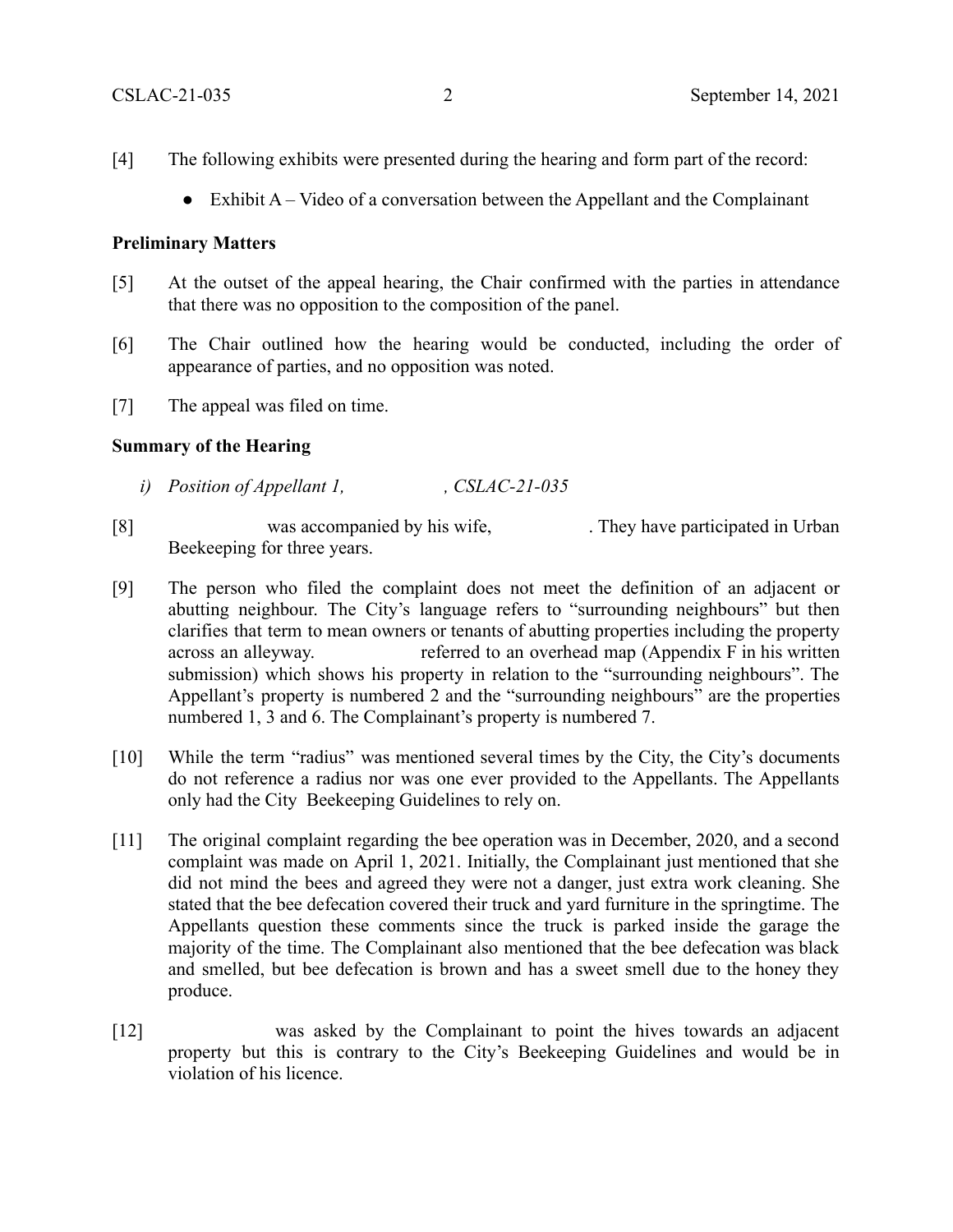- [13] When the initial complaints failed, it escalated to a bee allergy. According to City records no mention of a bee allergy was brought up until May 5, 2021. On May 11, 2021 C. Hodgson of the City of Edmonton, Law Branch, said she had read the Posse file (electronic file) and did not see any mention of an allergy.
- [14] While the City's website states that a licence can be revoked due to a neighbouring allergy, the doctor's note provided by the Complainant is inconclusive. It only states that the Complainant suffered from a severe bee reaction in the past. This doctor's note was based on information provided by the Complainant, and there is no proof that it was based on medical evidence. The Complainant also provided false information to the doctor in saying that she lived beside the Appellants.
- [15] The Appellants have gone through extensive steps and expense to acquire their beekeeping licence and find it absurd that a licence can be revoked upon word of mouth after operating for three years. While they understand that a licence can be revoked due to an allergy and that a bee allergy can be quite severe, in this case the validity of the allergy is concerning due to the progression of the complaint.
- [16] They are frustrated that they had to take time off of work to attend the meeting today while neither the City nor the Complainant had to show up.
- [17] Proper evidence has not been provided by the other parties and th do not believe this to be a valid complaint.
- [18] An 11 minute video taken by a garage camera on April 1, 2021 (Exhibit A), shows a conversation between the Complainant and the Appellant regarding the concerns with the bees. The Appellant quoted extensively from this interchange. At no time during this conversation or during the last three years was there ever any mention of a bee allergy.
- [19] The Appellants provided the following responses to questions from the Committee:
	- a) There have been no further conversations with the Complainant since the April 1, 2021 conversation (Exhibit A).
	- b) The Complainant has a vintage truck which is stored in her garage and has concerns that the truck is being destroyed from the bee defecation.
	- c) After being cooped up in a hive all winter there is a six week period in the spring (April to mid May) during which the bees take cleansing flights and defecate. This appears as little brown dots on the snow and is easily washed off from vehicles when it rains. They have personal knowledge as their vehicles are parked in their driveway next to their hive.
	- d) A volunteer tree that has grown in the corner of their yard is in the path of the bees which acts to divert the direction the bees fly. The Appellants would be happy to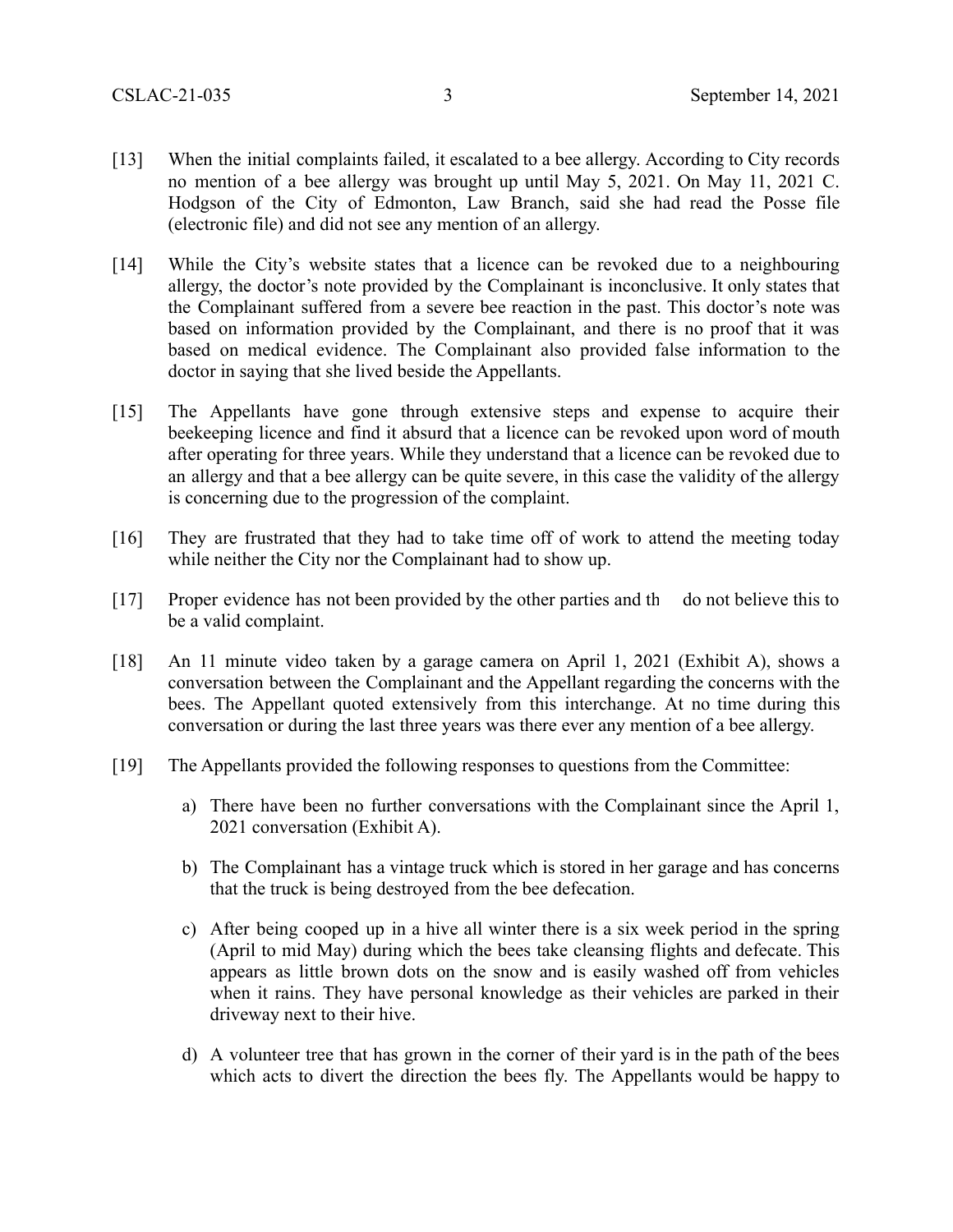add more trees if required. They are also willing to rotate the hives if the City would allow it.

- e) Letters of support were received and submitted from all of their adjacent neighbours. They were never advised by the City to expand the notification radius or to provide any other information prior to receiving the revocation letter dated June 10, 2021.
- f) If the licence is revoked, the bees would have to be moved out of the city. Bees can travel between 7 to 10 kilometres from their hives and may return to their original home if not relocated out of the City. Should the Appellants be required to move the hives they request that this be delayed until Thanksgiving as the hives are quite heavy and dangerous to move right now. The bee population is much lower in October.
- g) The Appellants believe this decision should be reviewed on a standard of correctness. All of their submissions have been based on fact. No facts have been provided by the Complainant and the City has not required that. The process needs to be more fair.
- h) The Appellants had a conversation with J. Cotnam, an Animal Control Peace Officer, on April 24, 2021. She advised them that the April complaint was deemed to be invalid and to go ahead with a planned application for a second hive.
- i) No further discussions were had with the City nor was further information requested by the City prior to the letter of revocation being issued.
- j) The Appellants have concerns about the validity of the Statutory Declaration signed by the Complainant as no proof to back it up has been submitted.
- k) Another neighbour had a similar issue with the Complainant last year but it had to do with birds rather than bees. The Complainant asked them to remove all of their bird feeders and stop feeding the birds.
- *ii*) Position of Appellant 2, CSLAC-21-036
- [20] The Appellant agrees with all of the submissions made by the previous Appellant, who is her next door neighbor and mentor when it comes to beekeeping.
- [21] If a person has a severe and deadly bee allergy the only solution would be to move the hive; however, as presented by , this may not be the case here.
- [22] Bee allergies have different levels of severity ranging from mild to moderate to systemic (severe). Only a severe allergy can cause anaphylaxis. There has been no evidence presented that the Complainant has a systemic allergy and this is not clarified by the Doctor's note.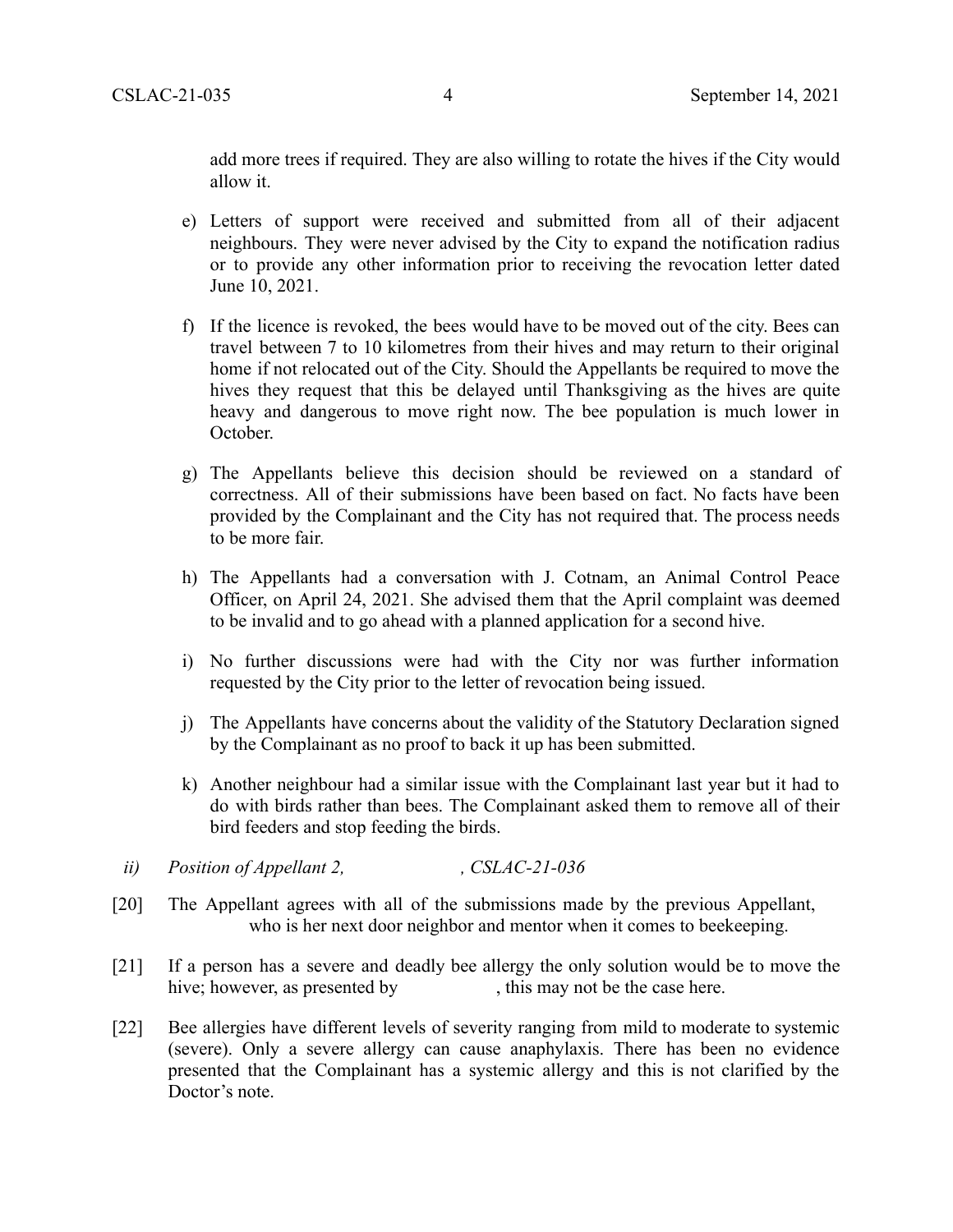- [23] The Doctor's note also does not speak to the probable identity of the insect. Stings can be caused by wasps, hornets, bumblebees and honey bees and the allergic reactions from the various types of bees can differ. A blood test or skin prick test would help to determine what type of insect a person is allergic to and the extent of the allergy.
- [24] It does not appear that any allergy test was performed when reading the Doctor's note and it is not clear if the sting was from a honey bee or another type of bee. It appears that the Doctor's diagnosis was taken from the words of the Complainant.
- [25] There is a history of complaints regarding the bees starting with the mess they cause. When the Complainant was advised that the complaint was not relevant, it escalated to a bee allergy. It is doubtful that a severe, deadly allergic reaction exists otherwise it would have been brought up during the initial complaints. Her neighbour has operated his hive for three years and no allergy complaint has arisen until very recently.
- [26] She requests the Committee to reconsider the revocation of her licence. She does not think this behaviour should be encouraged and be allowed to set a precedent for other people.
- [27] The Appellant provided the following responses to questions from the Committee:
	- a) The Appellant has never physically met the Complainant. She moved into her property in mid December and due to the cold temperatures and Covid, she has not had an opportunity to speak with her.
	- b) She only had her hive for five days when she received the revocation letter.
	- c) While most people in the neighbourhood get along very well she is aware that there have been other issues with this particular Complainant.
	- d) She cannot plant additional trees in her yard due to the presence of a power line. She is prepared to rotate the hive if necessary.
	- e) She referred to Appendix F which was included in written submission. Her house is labelled No. 4 and she provided letters to the houses labelled No. 3, 5 and 7 on April 26, 2021. No response was received to any of these letters. She also spoke directly to the neighbours in the properties labelled 3 and 5. She used the guidelines provided on the City's website to determine who to contact and also used the template letter from that website.
	- f) She believes the City's decision should be reviewed on the basis of correctness. More facts and evidence should be required from the Complainant and the Respondent.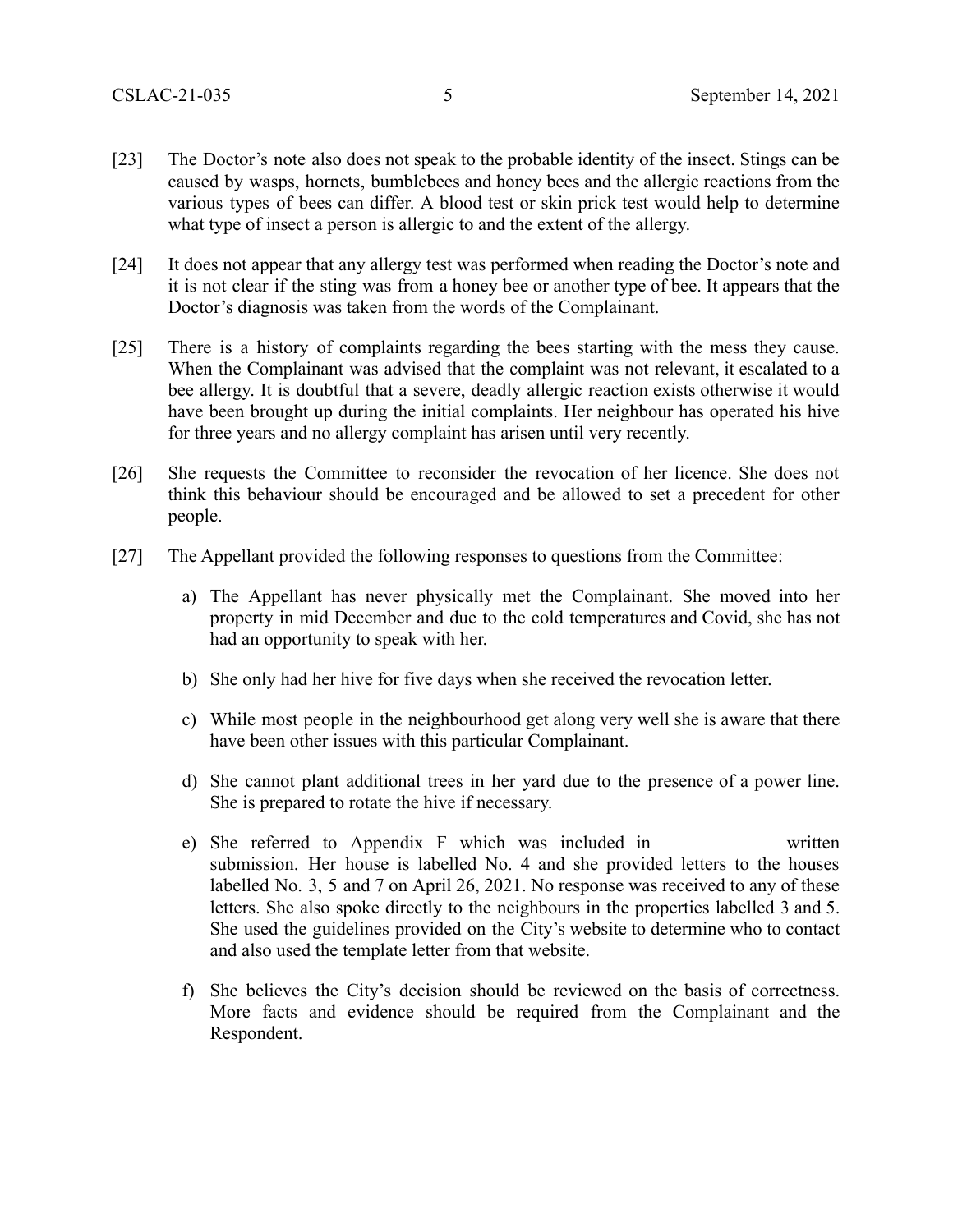- g) She received her approval letter on May 28, 2021 but it took her a while to source the bees. The revocation letter, dated June 10, 2021, was received 5 days after she purchased the bees.
- h) After receiving her approval letter, she did not receive anything from the City, until the revocation letter arrived.
- i) She followed all the instructions required to acquire her licence. All the other party has is a signed statement about an allergy without any evidence to back it up.
- *iii) Position of the Respondent, J. Wilson, Acting Director of Animal Control and Peace Officers, City of Edmonton*
- [28] The Respondent did not attend the hearing and the Committee relied on their written submissions.

#### **Decision**

[29] The appeal is **ALLOWED** and the decision of Community Standards & Neighbourhoods is **CANCELLED.**

#### **Reasons for Decision**

- [30] These are appeals of two decisions revoking specialty animal licences to keep bees made by the Acting Director of the Community Standards Peace Officer Section (the duly appointed delegate of the City Manager). The Committee heard the revocation appeals, CSLAC 21-035 (Appellant 1) and CSLAC 21-036 (Appellant 2), jointly for the following reasons:
	- a) The appeals raise common legal and factual issues.
	- b) A significant amount of the supporting evidence was relevant to both appeals.
	- c) A joint hearing was supported by the parties in attendance. Both Appellants appeared in person and adopted one another's submissions for the consideration by the Committee.
	- d) The revocation letters are substantially identical and the City's submissions and disclosure show that the licences were both revoked under section 27(4) of the *Animal Licensing and Control Bylaw,*

The City Manager may refuse to issue or may revoke a Licence issued pursuant to this section by providing written notice to the Licensee

for the same reason – a concern from the resident of a neighbouring property ("Neighbour A"). A single statutory declaration with accompanying physician's note was presented in both cases.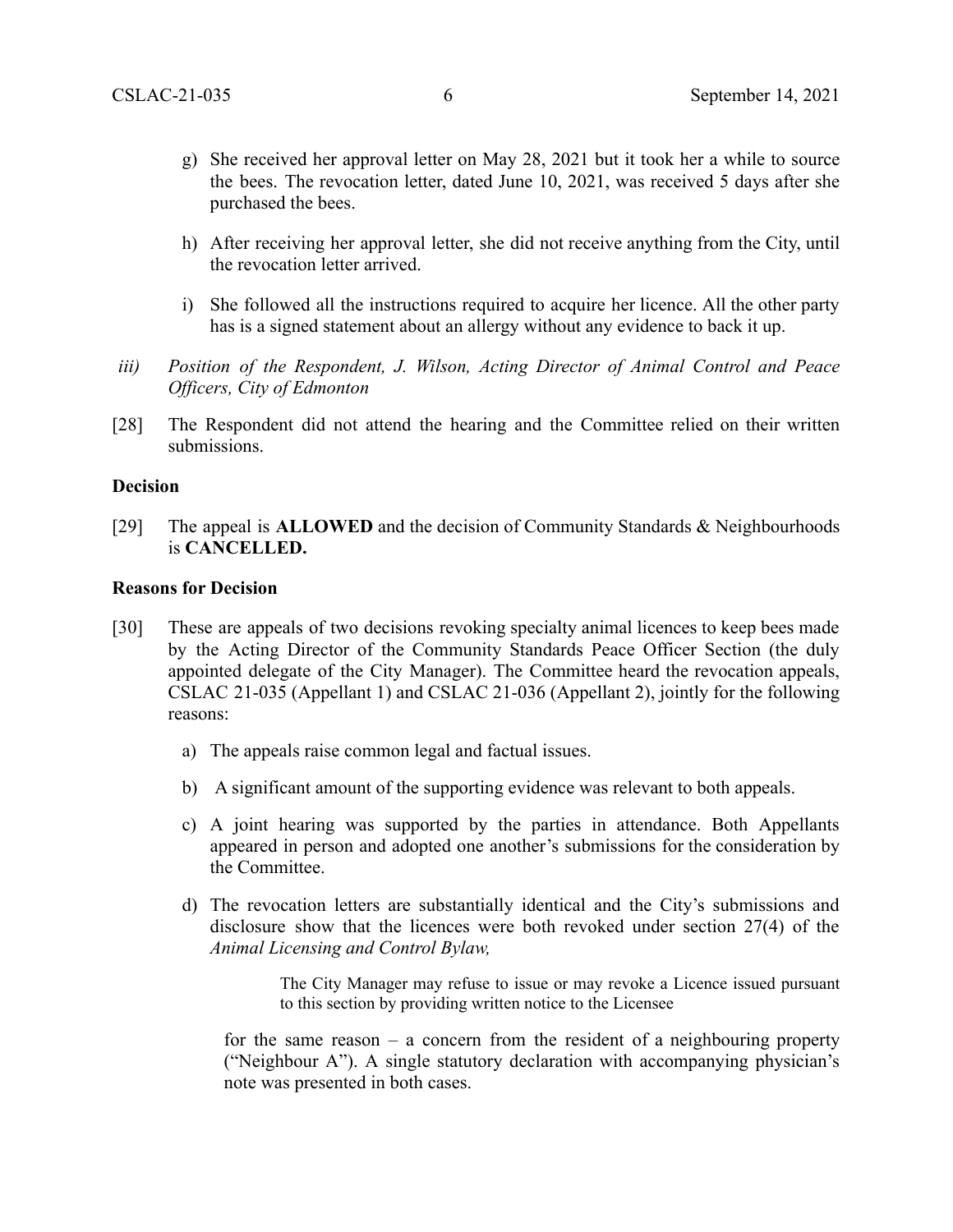- e) The Appellants' properties are in close proximity to one another and to the concerned neighbour. The Appellants' properties face 65 Avenue, back onto a common lane and are separated by a single subdivided lot. The neighbour is directly across a common rear land from Appellant 2's property.
- [31] Unless specifically indicated to the contrary, these reasons apply to both appeals.

### **Background Information**

[32] Licence 315630226 (the "2019 Licence," CSLAC File 21-035 for the hive located at 9115 - 65 Avenue, the "2019 Hive") was issued to Appellant 1 on June 17, 2019. It was revoked almost two years later on June 10, 2021. The decision revoking the 2019 licence provides the following reasons for the revocation:

> "An allergy concern has been reported to the City of Edmonton's Animal Control Peace Officers in proximity to your Urban Bees Licence number #315630226. According to the City of Edmonton's Urban Bees Guidelines, "Permission for a Licence can be revoked due to documentation of medical concerns from residents of neighbouring properties," including those attached to your property or across an alleyway.

> Additionally, pursuant to section 27(4) of the *Animal Licensing and Control Bylaw*, this Licence may be revoked if at any time there is reasonable cause to believe that revoking the Licence is in the public interest. As there is limited ability to control bees or mitigate the health risk they pose to citizens with allergies, even by responsible permit holders, the City has determined it is in the public interest to revoke Licences where neighbouring residents advise the City of an allergy to bees."

- [33] Licence 396289565 (the "2021 Licence," CSLAC File 21-036 for the hive located at 9111 - 65 Avenue, the "2021 Hive") was issued to Appellant 2 on May 28, 2021 and revoked 12 days later by letter dated June 10, 2021.
- [34] The decision revoking the 2021 licence states identical reasons for the revocation:

"An allergy concern has been reported to the City of Edmonton's Animal Control Peace Officers in proximity to your Urban Bees Licence number #396289565. According to the City of Edmonton's Urban Bees Guidelines, "Permission for a Licence can be revoked due to documentation of medical concerns from residents of neighbouring properties," including those attached to your property or across an alleyway.

Additionally, pursuant to section 27(4) of the *Animal Licensing and Control Bylaw*, this Licence may be revoked if at any time there is reasonable cause to believe that revoking the Licence is in the public interest. As there is limited ability to control bees or mitigate the health risk they pose to citizens with allergies, even by responsible permit holders, the City has determined it is in the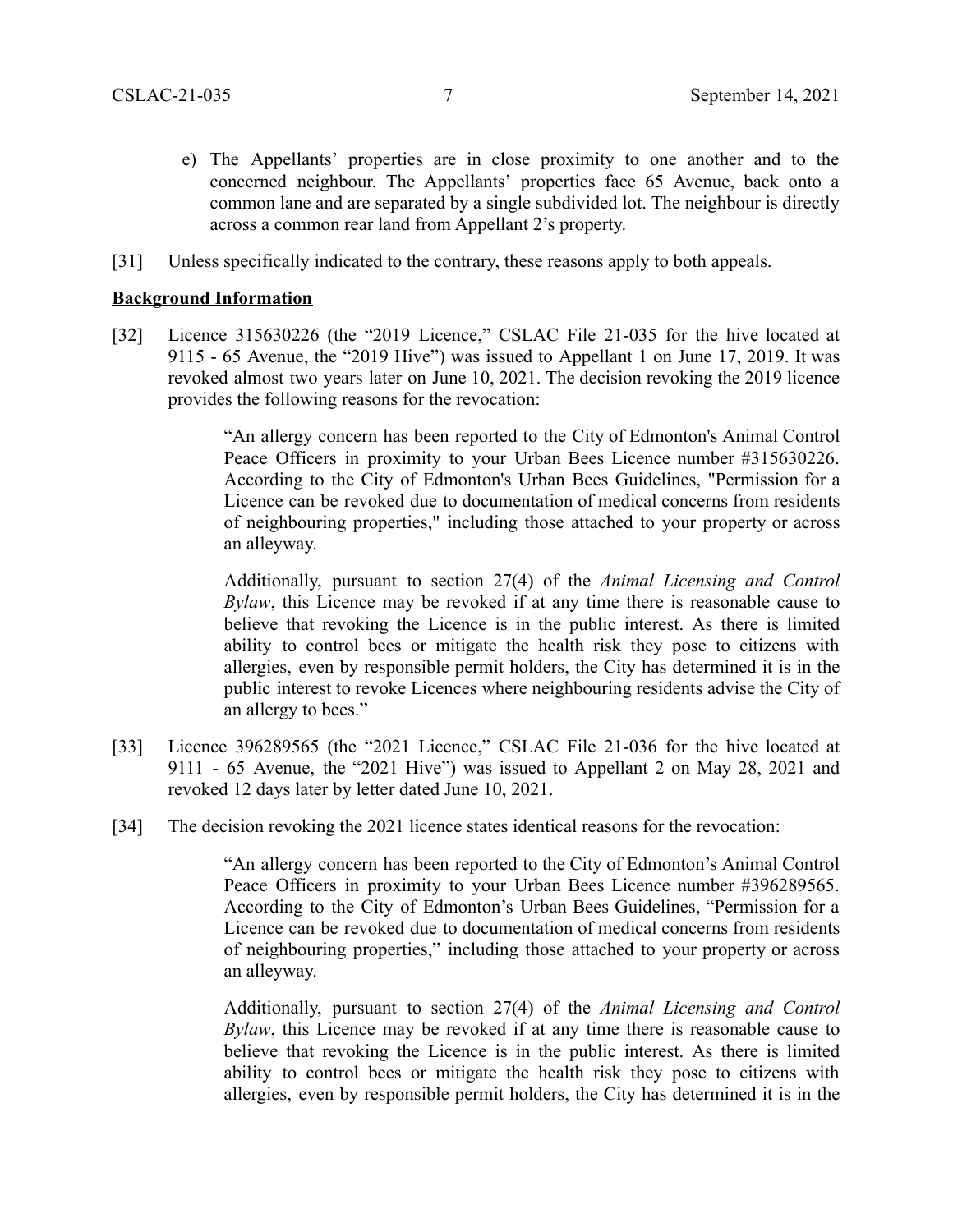public interest to revoke Licences where neighbouring residents advise the City of an allergy to bees."

### **Procedural Fairness and Standard of Review**

#### *The City's Position*

- [35] The Committee first considered the City's written submissions with respect to procedural fairness of the initial revocation and the appropriate standard of review to be applied by the Committee in these appeals:
	- a) The hearing before the Community Standards and Licensing Appeal Committee is a de novo hearing, where the board has the ability to take all of the evidence available to the City at the time of the original decision, as well as all of the evidence presented by both parties to make a new decision. Pursuant to the *Society for Promotion of Alternative Aris & Music v Edmonton* case, an appeal in this forum affords an "adequate alternative remedy to a party who is dissatisfied with the decision made" by the City. Although not argued by the appellant, any procedural fairness issues that could be alleged would also be solved by the de novo hearing process and are therefore moot.
	- b) Generally in an appeal, the standard of review is reasonableness at default and following the Supreme Court direction in *Vavilov*, the presumption of reasonableness will apply to discretionary decisions. The standard of reasonableness does not require correctness or perfection, but only that the decision falls within a range of possible, acceptable outcomes which are defensible in respect of the facts and law. To be reasonable, the reasons must meet the standard of justification, transparency and intelligibility. On the other hand, reasons are inadequate where there is no line of analysis within them that could reasonably lead the delegate from the evidence to the conclusion it arrived at.
	- c) The City submits that the decision to revoke the Appellant's Beekeeping Licence was reasonable in the circumstances. Although the Appellant has shown himself to be a diligent and responsible licence holder and beekeeper, the City adhered to its internal policy that an allergy concern by an immediate neighbour requires rejection or revocation of a beekeeping licence. The potential of revocation based on a medical concern from a neighbour was clearly stated on the City's website. As such, the City argues that CSLAC should also find it reasonable to revoke the Appellant's Beekeeping Licence.
	- d) Pursuant to section 8(2) of the *Community Standards and Licensing Appeal Committee Bylaw* (*CSLAC Bylaw*), the Committee has the same powers under the *Animal Licensing and Control Bylaw* (*ALC Bylaw*) as the City Manager. This includes the power to issue, reject or revoke a beekeeping licence, or to impose any terms and conditions on a licence deemed necessary in the public interest, pursuant to Section 27 of the *ALC Bylaw*.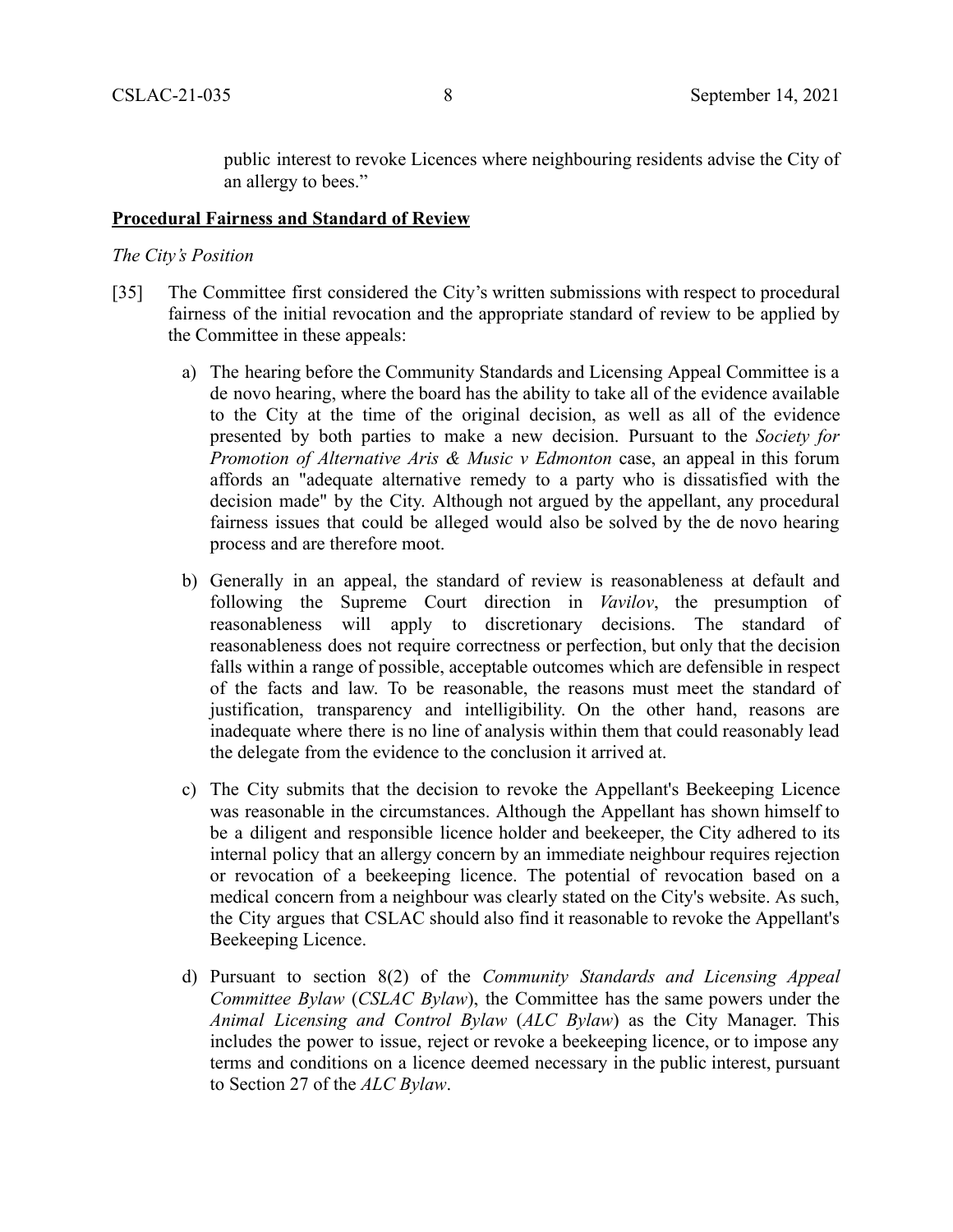e) The City respectfully submits that the question to be determined by the Committee in this appeal is whether the City's decision was reasonable in the circumstances and should stand, or if the decision should be replaced by a new Committee decision. The City has provided all of the information that was available to the City when they made the initial decision for the Committee's consideration. For this reason, the City does not intend to attend the appeal hearing, and instead will allow our written submissions and evidence to speak for the City's position.

## *The Appellant's Position*

[36] When asked to comment on fairness and the appropriate legal standard of review, the unrepresented Appellants answered that they were entitled to fairness at the CSLAC hearing. They argued that the decision should be correct and that a correct decision is one based on all the evidence before the Committee. Appellant 2 added that more facts and evidence should be required from the complainant neighbour.

## *Procedural Fairness*

- [37] In the Committee's view, procedural fairness applies to this appeal hearing and to the process involved in the initial revocation decisions. When the Committee decides on a question of procedural fairness there is no standard of review analysis - the question to be asked is whether the person challenging the revocation received the degree of procedural fairness to which they were entitled.
- [38] In any event, no procedural fairness issues were raised by Appellant 1 or Appellant 2 as a reason for the Committee to cancel the initial revocations. To the contrary, the Appellants asked that the revocations be overruled based on the novel, previously unconsidered evidence they submitted to this Committee and based on the redacted record produced by the City which shows inconsistencies that bring the veracity of the medical complaints into question.

# *The Applicable Standard of Review is Correctness*

- [39] With respect to the standard of review, the Committee disagrees that the applicable is reasonableness. The City's position was that the Committee should apply the reasonableness standard of review and defer to the City Manager's delegate by upholding the revocation based on *Canada (Minister of Citizenship and Immigration) v. Vavilov* 2019 SCC 65 (*Vavilov*) and the predecessor foundational decision *Dunsmuir v New Brunswick* 2008 SCC 9. *Vavilov* applies to determine the external standard of review to be applied by a court to administrative decisions on a judicial appeal or an application for judicial review. The appeal before CSLAC is an internal appeal from the City Manager's delegate to this quasi-judicial Committee.
- [40] As the Alberta Court of Appeal noted in *Moffatt v. Edmonton (City) Police Service,* 2021 ABCA 183*,* a case not cited in the City's written arguments, *Vavilov* does not apply to the internal standard of review which this Committee must apply to the original administrative decision maker.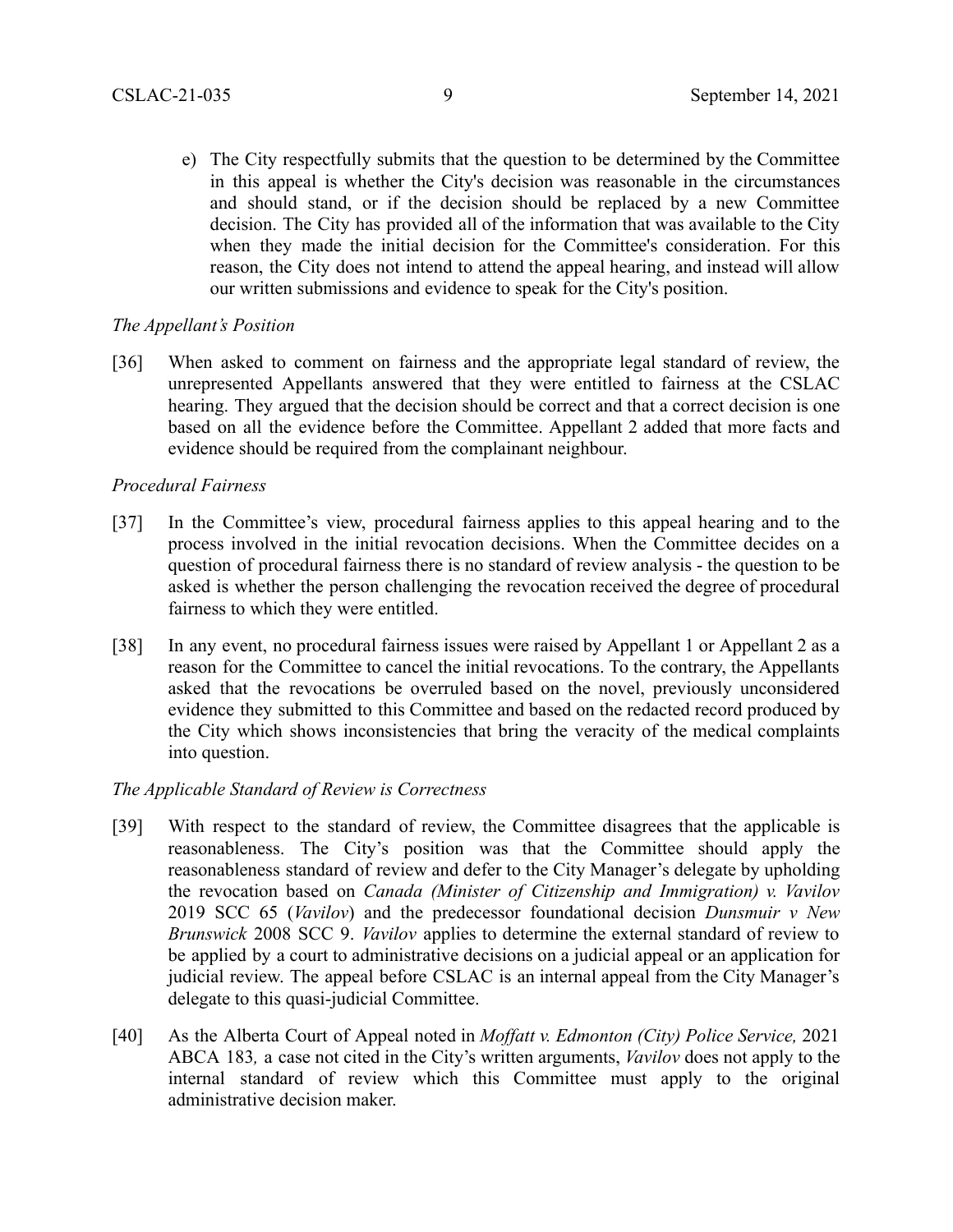- [41] The proper standards of review or levels of deference applicable to internal appeals has been addressed by the Alberta Court of Appeal in many cases decided prior to *Valvilov,* including *Newton v. Criminal Trial Lawyers' Association*, 2010 ABCA 399. Earlier this year, *Newton* and the cases cited in that decision were upheld post-*Vavilov* by the Court of Appeal in *Moffatt*. Following these cases, decisionmakers like this Committee are instructed that the standard of review must be decided on a case-by-case basis. They must consider several factors to determine the appropriate standard: the effective roles of the tribunal of first instance and the appellate tribunal as determined by the enabling legislation; the nature of a question in issue; the interpretation of the statute as a whole; the relative expertise of the tribunal of first instance; the need to limit the number, length and cost of appeals; preserving the economy and integrity of the proceedings in the tribunal of first instance; and any other relevant factors.
- [42] An analysis of these factors suggests that, on balance, a standard of review of correctness is appropriate for these two appeals. Section 9(2) of the *CSLAC Bylaw* delegates this Committee all the authority granted to the City Manager (or delegate) under the applicable bylaw. That is, the Committee conducts a hearing *de novo*. It can hear evidence from the parties which was not before the City Manager (or delegate) when the initial revocation decisions were made. Further, the Appellants were not given a hearing before the revocation decisions were made. They did not know the decision process was underway and they had no opportunity to put forward their case or refute the Statutory Declaration prior to having their licences revoked. With respect to relative expertise, the Committee notes that in *Society for Promotion of Alternative Arts and Music v. Edmonton City*, 2008 ABQB 629 (cited by the City), the Court commented that both the first level decision maker and the equivalent of this Committee were owed deference in licensing matters by a court on judicial review. There was no distinction made with respect to relative expertise as between the two non-judicial levels.

### **Proximity & Severity of Allergy**

- [43] In these appeals, the Committee weighs the public interest in facilitating the benefits of urban bee hives while remaining mindful of the public interest in maintaining health and safety in making license revocation decisions with respect to beekeeping. This involves balancing the larger public good on both sides, as well as the rights and interests of the specific licensees and their neighbours. The City has identified the two key issues central to determining an appropriate balance, when one neighbouring resident raises objections to another neighbour's beekeeping licence: proximity of the resident to the licenced bee hive, particularly the "perimeter of concern" and the existence and severity of the resident's allergy or medical reaction to stings attributable to bees from the licenced beehive.
- [44] The Committeecarefully reviewed the evidence provided by Appellant 1 and Appellant 2, as well as the redacted record and written submissions provided by the City with respect to these two issues.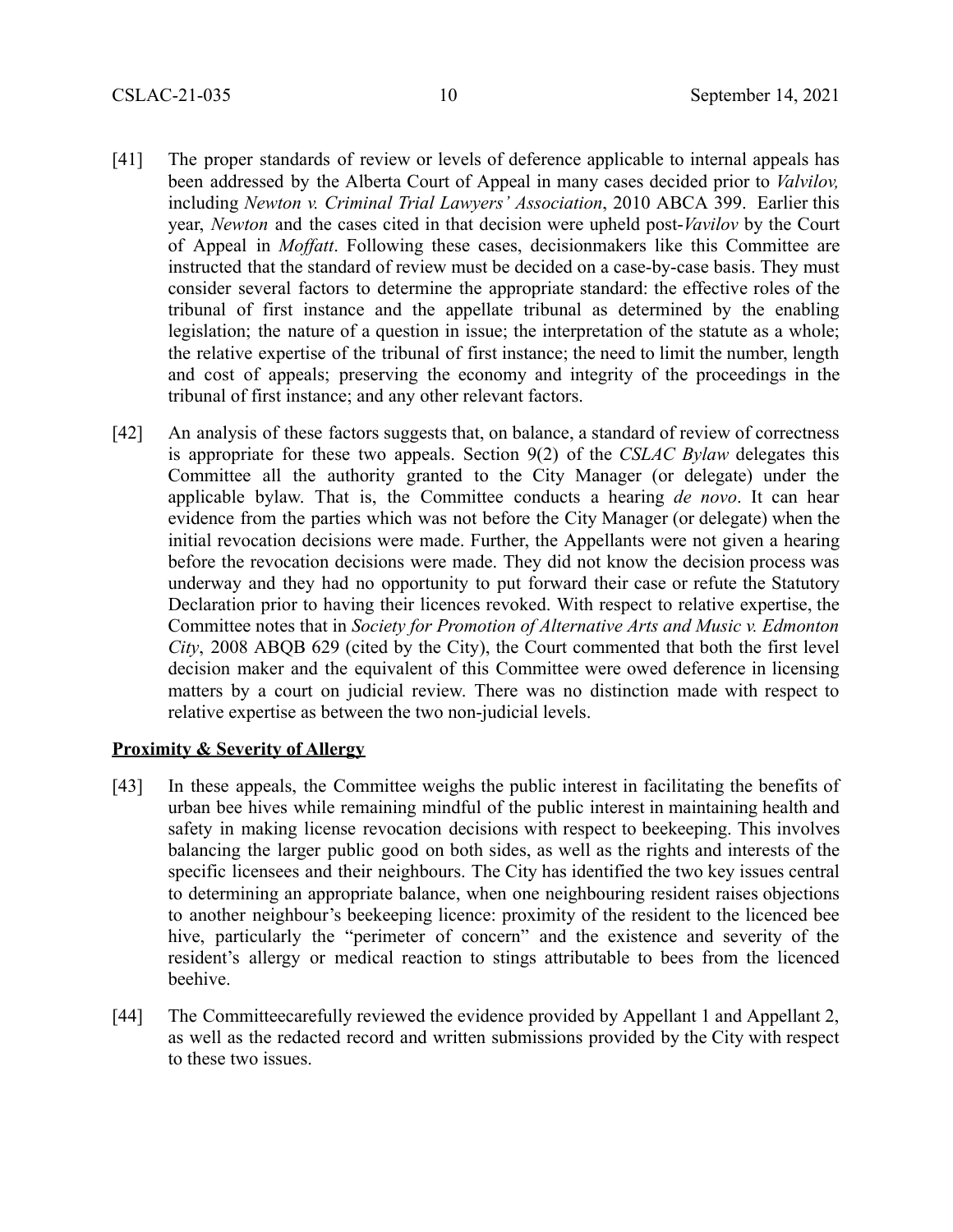- [45] Both revocations were based upon a single document, a redacted statutory declaration form prepared by the City and affirmed by Neighbour A. The City explained that due to Sections 17 and 33 of the *Freedom of information and Protection of Privacy Act (Freedom of Information and Protection of Privacy Act,* RSA 2000, c F-25), its policy is not to disclose any personal information about neighbours residing within the perimeter of concern who execute the City's statutory declaration form.
- [46] However, based on: the submitted information from the City (some of which did include the neighbour's address); the common wording in the City records and Appellant 1's interactions with this neighbour; Appellant 1's aerial map showing the location of nearby properties; and, the addresses of the surrounding neighbours who provided letters to support of the hives, the Committee is satisfied that the concerned neighbour resides at address #7 identified in the aerial map in Appellant 1's submission. This individual will be named Neighbour A in this decision.

### *Proximity of Resident with the Allergy*

- [47] The Committee first considered the proximity of Neighbour A to the approved hives. While the bees which leave the hive travel several kilometers daily, the likelihood of encountering a bee increases as people come closer to the hive. The bees are not generally aggressive, but will become more aggressive to defend the hive. The Appellants both agree with the City that if a person lives in very close proximity to the hive and has a severe and deadly bee allergy, then the only solution would be to move the hive.
- [48] Based on submitted information:
	- a) The two licenced properties face 65 Avenue and back onto a common lane. They are separated by a single lot.
	- b) Appellant 1 provided letters of support from both of the abutting neighbours who share a side property line and from the neighbour from the lot directly across the lane to the rear of their property.
	- c) Appellant 2 provided a letter of support from one abutting neighbour who shares a side property line.
	- d) Both Appellants stated the only other abutting neighbour who shares the other side property line with Appellant 2 initially provided a letter of support, but asked for it to be removed from the submitted documents after Neighbour A became aware of their support.
	- e) Neighbour A's property is located directly across the lane from Appellant 2.
	- f) Neighbour A's property is located across the rear lane and over one lot and across an additional lane from Appellant 1's property.
- [49] The City's revocation letters refer to the level of proximity that tipped the balance on the constellation of factors at issue toward revocation of the two licences. First, the decision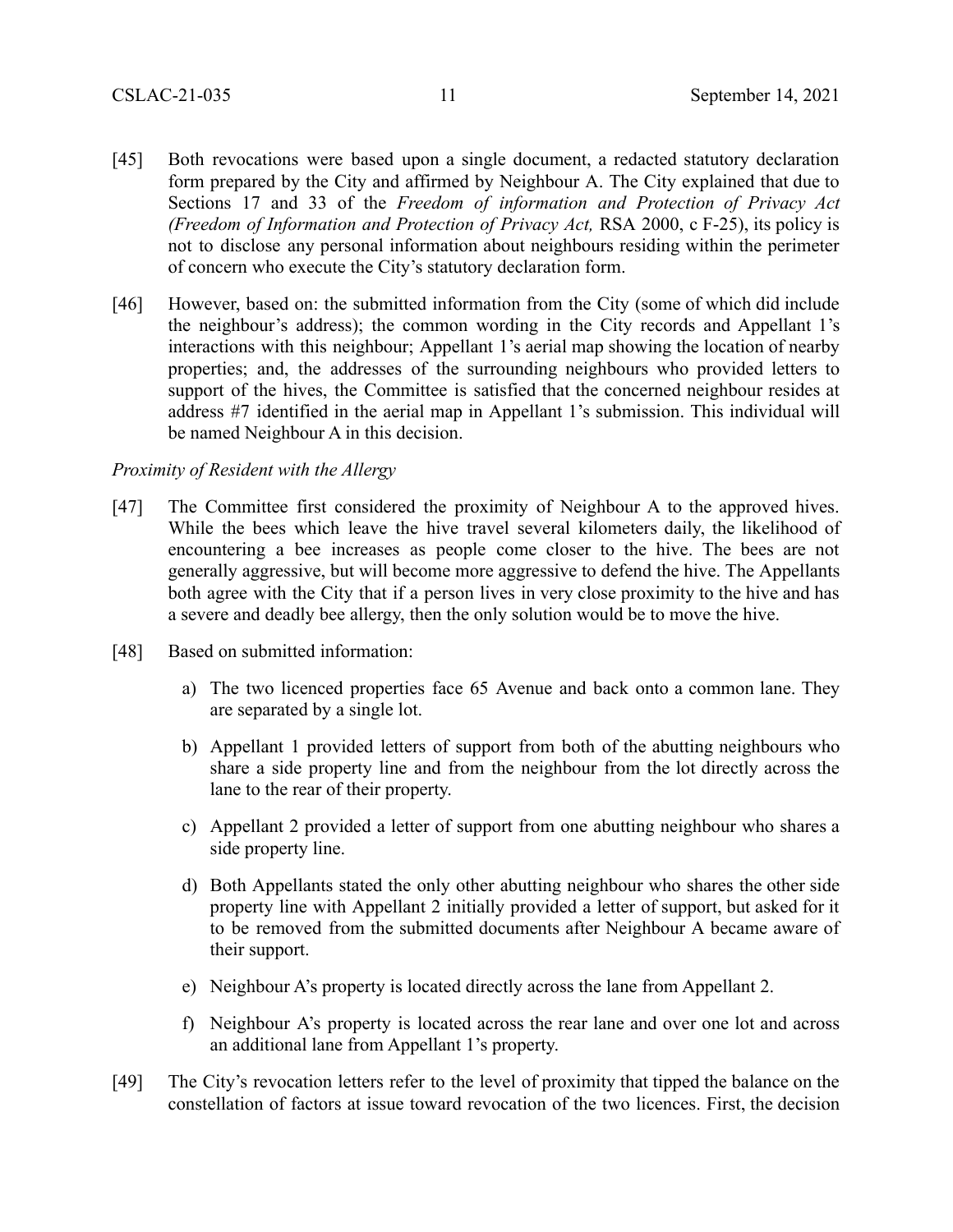states a concern has been discovered "in proximity to your Urban Bees licence." Then it quotes from the Beekeeping Guidelines "Permission for a Licence can be revoked due to documentation of medical concerns from residents of neighbouring properties," adding the comment 'including those attached to your property or across an alleyway.' Finally, the revocations point out the difficulty in controlling bees or mitigating health risks "where neighbouring residents advise the City of an allergy to bees."

- [50] The language used in the revocations is unclear and inconsistent. Adding to this difficulty, the wording of the Beekeeping Guidelines has changed substantially between the date of the revocations and the date of this decision. The City did not explain the interpretation of the provisions in the version in effect at the time of this decision, nor the impact of the changes to the Beekeeping Guidelines on the perimeter of concern.
- [51] The Committee reviewed the current Beekeeping Guidelines that were in effect as of the date of this decision. The Guidelines now speak to notification of the site's approval to adjacent neighbours and not neighbours being owners of each abutting property including those who live across an alleyway, but not across a street. They do not mention a two week response period, nor do they say permission can be revoked due to documentation of medical concerns from residents of neighbouring properties. The Guidelines in effect at the issuance of the Committee's decision, currently state:
	- a) "NEIGHBOUR NOTIFICATION Every beekeeping applicant shall inform all adjacent neighbours in writing of the site's approval, and provide that information to Animal Control. This requirement is a **notification** to neighbours, not a request for neighbour permission."
	- b) "REVOCABLE PERMISSION Should Animal Control find a site, hive or beekeeper to be unsuitable at any time, the permission may be revoked and the site owner shall work with Animal Control to relocate to the hive and bees to a location outside of the City of Edmonton. All costs and associated expenditures related to the removal are the sole responsibility of the site or property owner."
- [52] The City's two written submissions reference a variety of revocation-triggering perimeters of concern ranging from abutting properties with shared property lines or fences to any properties where neighbours see an increase in bees at their location due to a hive. The submitted materials fail to clearly define the radius that should trigger revocation in these two appeals. Unfortunately, this key point could not be clarified as the City did not attend the hearing.
- [53] In the City's initial submissions, Neighbour A or their property is described as
	- a) "abutting" both 9111 and 9115 (paragraphs 3 in both submissions)
	- b) "within the radius of concern stated in the program guidelines" (paragraph 9).
	- c) "an immediately surrounding neighbour" (paragraph 11).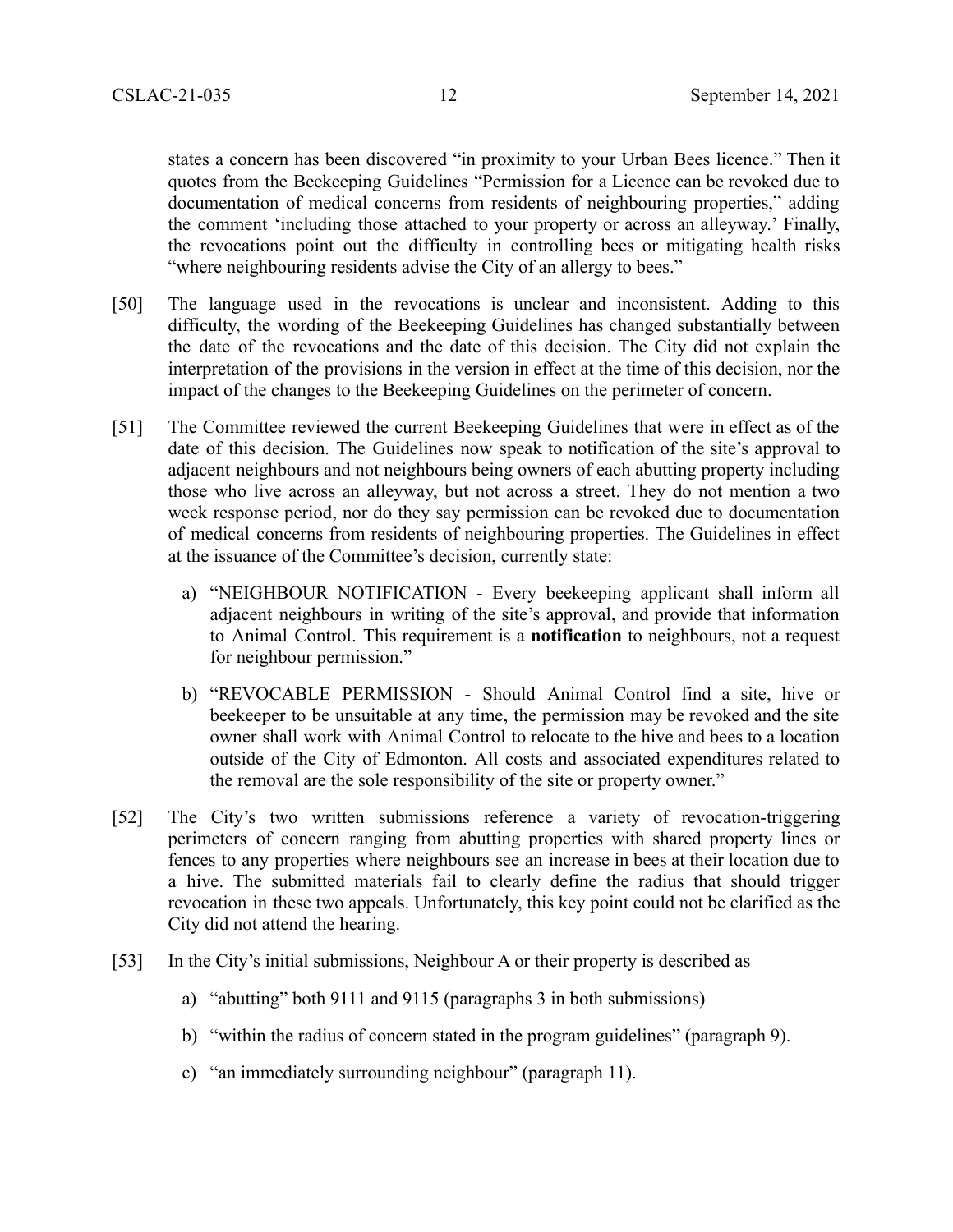- [54] Based on an aerial photo presented by Appellant 1, only one property abuts both of the properties containing hives. The neighbour at that property provided a glowing letter of support indicating no concerns with the hives.
- [55] Also, based on the evidence before the Committee from Appellant 1, it is possible that Neighbour A is within the radius of concern using the definition in the earlier version of the program guidelines with respect to Appellant 2's property, but this cannot be true for Appellant 1's property. Based on the evidence before the Committee it notes that Appellant 2 was required to notify Neighbour A as part of their 2021 application process, Appellant 1 was not required to notify Neighbour A as part of their 2019 application process.
- [56] Paragraph 9 of the City's initial submission cites a "Map of Abutting properties as Tab 3, Record". As noted by Appellant 1 at the hearing, no such document was provided.
- [57] The City's rebuttal submission does not clarify the issue of requisite proximity. In it, Neighbour A is described as an "immediate neighbour" to Appellant 1 and Appellant 2 ; a surrounding neighbour; and simply, a neighbour. In rebuttal, the City also made the following submissions to clarify the impact of the different wording choices and the critical radius of concern applicable in these two appeals:
	- a) As a point of clarity, abutting neighbour or adjacent neighbour is language that was previously used in the City's program, and regrettably was used in the City's initial submission. This language in the guidelines had previously been updated at the beginning of April of this year due to concerns about clarity on a separate appeal, but the changes in language were not reflected in our initial submission. Where the word "abutting" was used in paragraphs 3 and 18, and the title of Tab 3 of the Record, we would ask that "surrounding" be the substituted word.
	- b) In the guidelines, there is a difference between the language used in the notification and revocation paragraphs. The guidelines state that for neighbour notification: "Prior to submitting an application, every beekeeping applicant must notify all immediately surrounding neighbours, including those attached to their property or across an alleyway, in writing, of their intent to keep bees." The City does not have any concern that the Appellant would not have properly notified the neighbours he was required to notify when he initially received his licence.
	- c) However, the guidelines also state "Permission can be revoked due to documentation of medical concerns from residents of neighbouring properties". This language is broader to allow the City to consider an allergy that may fall outside of the notification radius, but still requires that the individual is a neighbour. This does not require that the complaint is a property that shares a fence line. The City cannot confirm the identity of the Complainant or their specific property. Instead, a selection of properties that fall within the radius were provided by the City in the initial submission.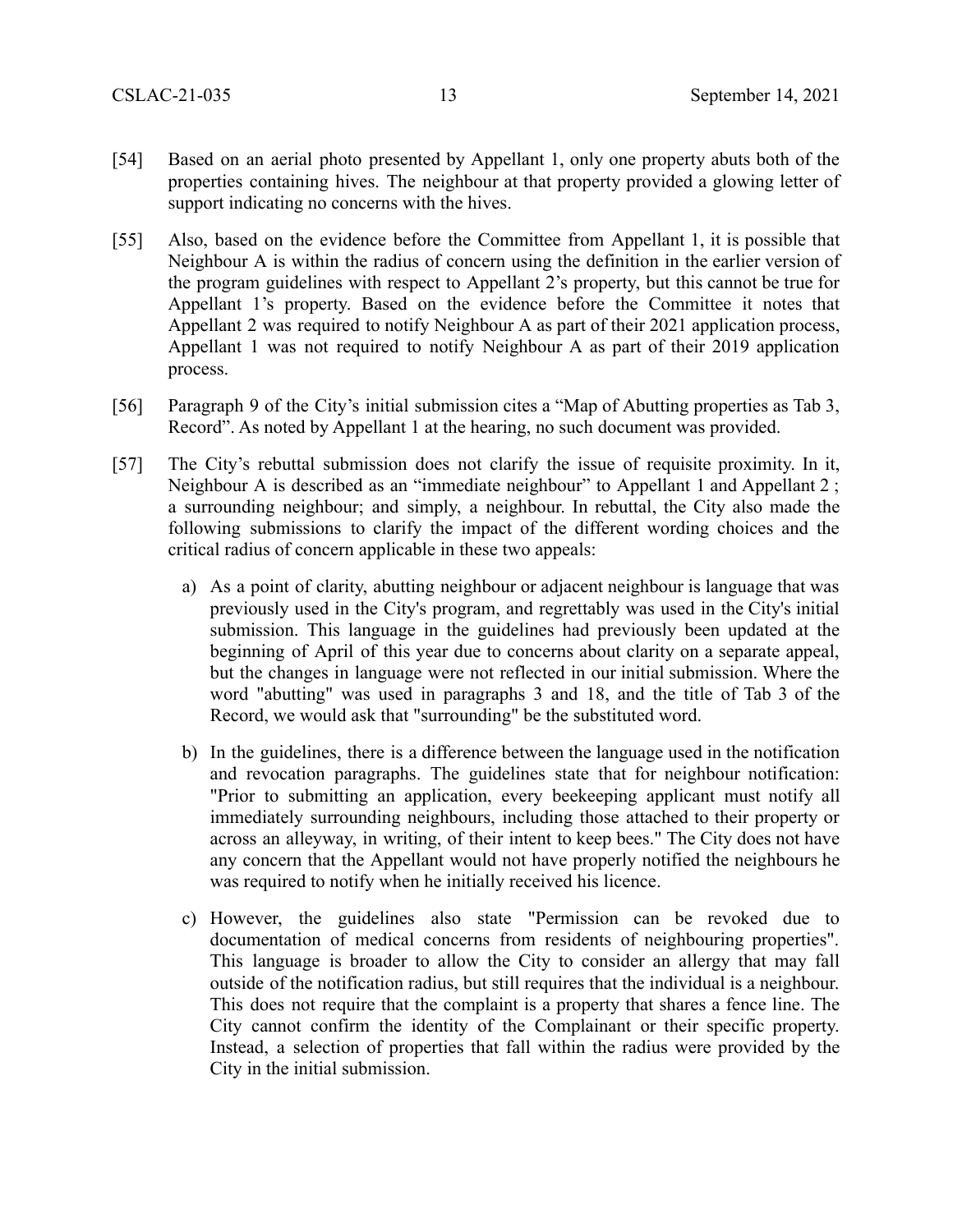- d) The City must regularly balance public concerns with individual concerns, while avoiding overreach in its regulations. Although bees can fly for many kilometers, a radius of surrounding neighbours was chosen in an attempt to balance the existence of allergies with the desired presence of beehives. This general radius was provided to the Government of Alberta apiary team, who agreed that it was "sufficient" as it is the area that one would see the greatest density of bees. Additionally, in the complaints received by the City, the Complainant states that they have experienced an increased number of bees on their property.
- e) Duty of care relies on proximity, and an immediate neighbour would likely fall within that proximity while a more distant neighbour may not. An individual who lives a block or more away very likely would not be considered within a reasonable proximity. This is not a clear distinction, as context matters, bees cannot be controlled, and they may fly to many places and in many directions based on any number of factors. Additionally, the allergy risk may differ in severity, which could lead to a higher threshold of concern and a larger radius. In this case, the Complainant has already stated that they have faced an increased number of bees in their yard coming from the appellant's yard. The City has determined that this Complainant likely falls within the proximity requirement that forms the existence of a duty of care.
- f) As stated in the literature in the first submission, one of the mitigation measures to reduce allergic reactions is to remove hives "within the immediate vicinity of the patients' home". Since the Complainant is a neighbouring property, who has seen an increase in bees at their property due to the hive, this allergy concern is considered by the City to be within the proximity triggering a duty of care.
- [58] The City's rebuttal submission indicates it has made changes to its policy due to another appeal. That decision was released by the Committee on August 6, 2021. In it, the City had agreed with the Applicant for a Beekeeping Licence that for the purposes of notification letters "abutting" meant sharing a fence. The Committee notes that this position could effectively exclude properties from the perimeter of concern which would be located much closer than other properties directly across a lane.
- [59] The City compounds the vagueness by asking the Committee to substitute the word "surrounding" for "abutting" without defining that broader concept. No clear definition of reasonable proximity is provided. No information is provided about the Alberta apiary team or their opinion cited in paragraph 9, about sufficiency of radius of concern which also remained undefined. Again, the map that is referenced in the rebuttal submission was not submitted to the Committee.
- [60] The City argues that the radius of concern is variable and likely well beyond any of the previously mentioned perimeters. The Committee notes that the City posits that a block or more away, very likely is not within this standard of care. They reason that the radius is variable because context matters, including the severity of the allergy and other unique factors exist which could increase the radius of concern. Then, with no real explanation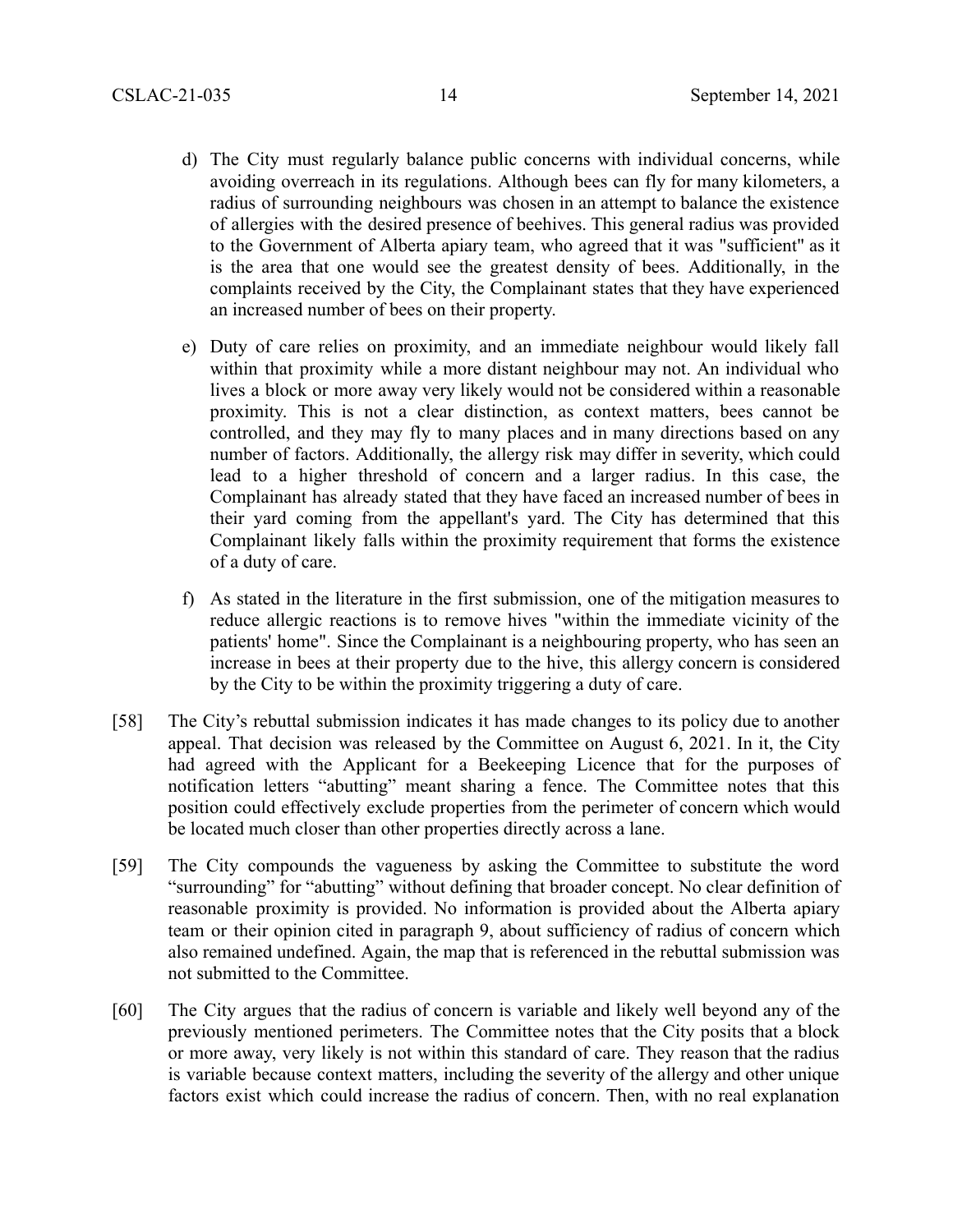or indication of severity of Neighbour A's bee reaction, the City concludes that in these appeals, since Neighbour A has seen an increase in bees at their property due to the hive; the allergy concern is considered by the City to be within sufficient proximity to trigger a duty of care. No mention is made of the factors they cited earlier which led to this conclusion.

- [61] The 2021 Hive had been in operation less than a week, oriented in a different direction with different barriers which was not discussed. The Committee finds it highly unlikely that Neighbour A had observed an increase in bees attributable to Appellant 2's hive. Therefore, if the Committee was to apply the City's proposed test to these facts, Neighbour A would fail to fall within the perimeter of concern for Appellant 2 even though their property is much closer to Neighbour A than Appellant 1.
- [62] For the above reasons, the Committee finds the evidence and submissions before it insufficient to define the appropriate perimeter of concern or be persuaded that Neighbour A's property is within sufficient proximity to the hives to warrant revocation of either the 2019 Licence issued to Appellant 1 or the 2021 Licence issued to Appellant 2.

*Severity of Allergy*

- [63] Finally, the Committee considered the evidence about the existence and severity of a medical condition. The City relied on the generic statutory declaration form executed by Neighbour A as evidence of a medically diagnosed allergy sufficiently serious to warrant revocation of the 2021 Licence and the 2019 Licence.
- [64] The Statutory Declaration prepared by, and affirmed before, City employees states:

#### "I **BLANK**

### of **BLANK**

Do solemnly declare that all the following statements are true:

- 1. I reside at **BLANK**
- 2. I have been medically diagnosed with an allergy to bees;

And I make this solemn declaration conscientiously believing it to be true and knowing that it is of the same force and effect as if made under oath.

[65] The City Record indicates Neighbour A requested time to get an allergy test prior to executing this statutory declaration. No test was provided to the Committee; however, Neighbour A provided a doctor's note which states:

To whom it may concern,

The above is a patient in my practice. **BLANK** has suffered from a severe bee sting reaction in the past.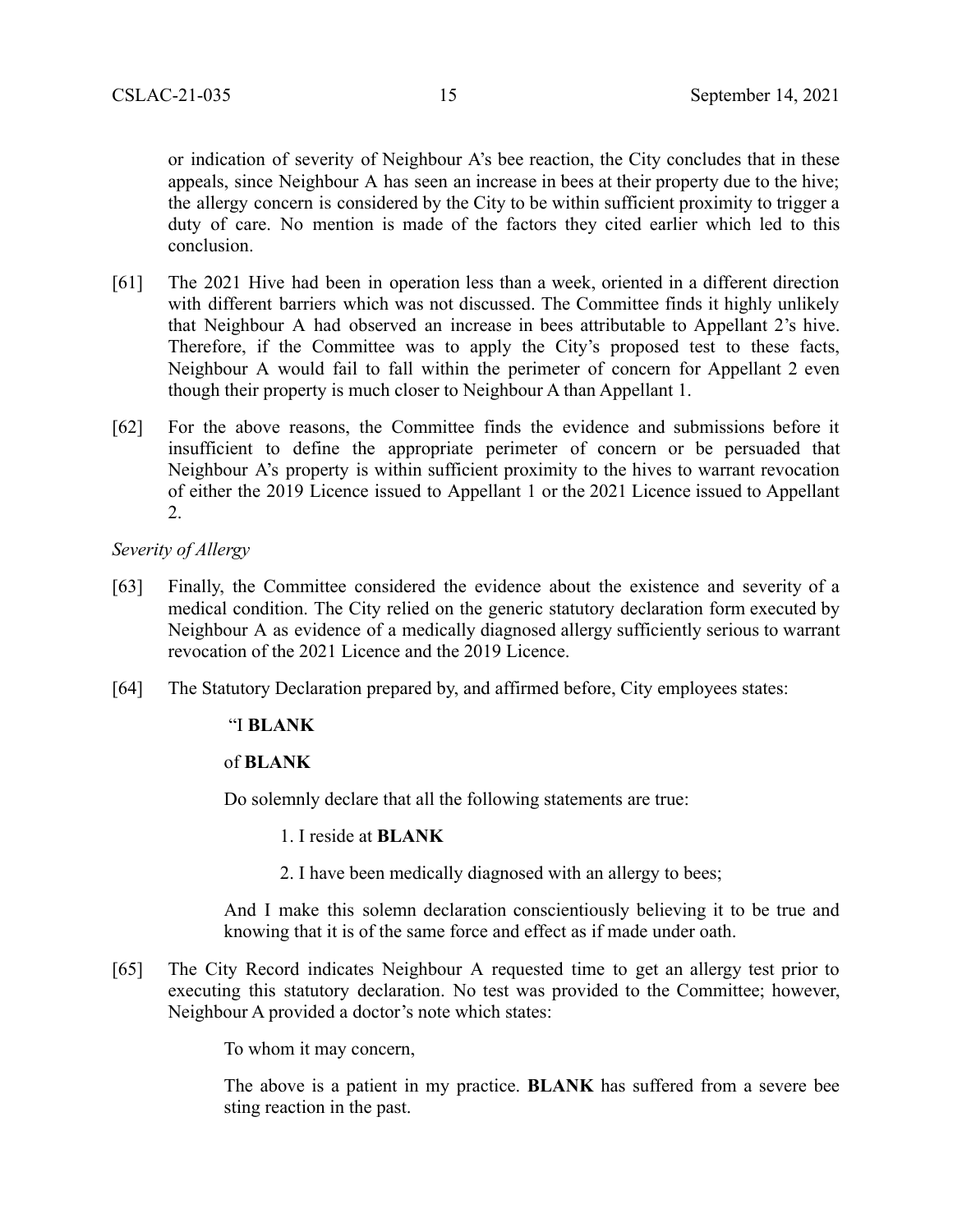It is my understanding that **BLANK's** living beside someone in her neighbourhood with beehives. This is an unsafe situation for the patient.

I have asked **BLANK** to have Benadryl on hand and carry an EpiPen at all times.

Hopefully this is of some use.

- [66] The City specifically indicated that the note was provided voluntarily and that it relies solely on the statutory declaration to justify the two revocations.
- [67] In the Committee's view, the City's generic statutory declaration form is not persuasive. It lacks any affirmation that the declarant is aware of the perimeter of concern and resides within it (a point which could be made without releasing personal information contrary to Section 17 of *FOIP*). It lacks detail or an indication about the severity of the allergy, which is a key consideration, because the City argues in reply that the perimeter of concern should increase in part, in conjunction with the level of the severity of the neighbour's allergy.
- [68] The Committee did not place significant weight on the doctor's note. The Physician's comments are based entirely upon information reported by Neighbour A. It does not state an allergy test has been ordered or performed. It does not state that a bee allergy, let alone a serious bee allergy, has been medically diagnosed. It contains inaccuracies with respect to the location of the hives at issue; neither Appellant 1 nor Appellant 2 own property "beside" Neighbour A.
- [69] Furthermore, the Appellants raised compelling evidence documenting actions and comments of Neighbour A which are inconsistent with the claim that the Neighbour A has a medical condition sufficiently serious to warrant revoking either Licence 2019 or Licence 2021.
- [70] Appellant 1 stated the 2019 hive had been operational with the knowledge of Neighbour A for two full summer seasons without complaint. Neighbour A accepted honey from their hive and never mentioned any allergies or medical concerns.
- [71] Neighbour A first raised concerns with Appellant 1 about the nuisance impacts of the bees on their property in December 2020. No mention was made of allergies during their interchanges.
- [72] Appellant 1 provided an 11 minute surveillance video recorded on April 1, 2021 showing Neighbour A standing in the rear lane behind Appellant 1's property within a few meters of the hive discussing the situation at length. Neighbour A is heard complaining about the bees. Appellant 1 cited lengthy quotes from that video to show Neighbour A was concerned about bee excrement on their property, including on a deck, furniture, railings and a vintage truck. At no time is any medical concern or bee allergy or any type of allergy raised.
- [73] Appellant 1 submitted a video of Neighbour A in their rear yard taken June 18, 2021 showing them under a hanging basket of flowers and a photo taken July 25, 2021 that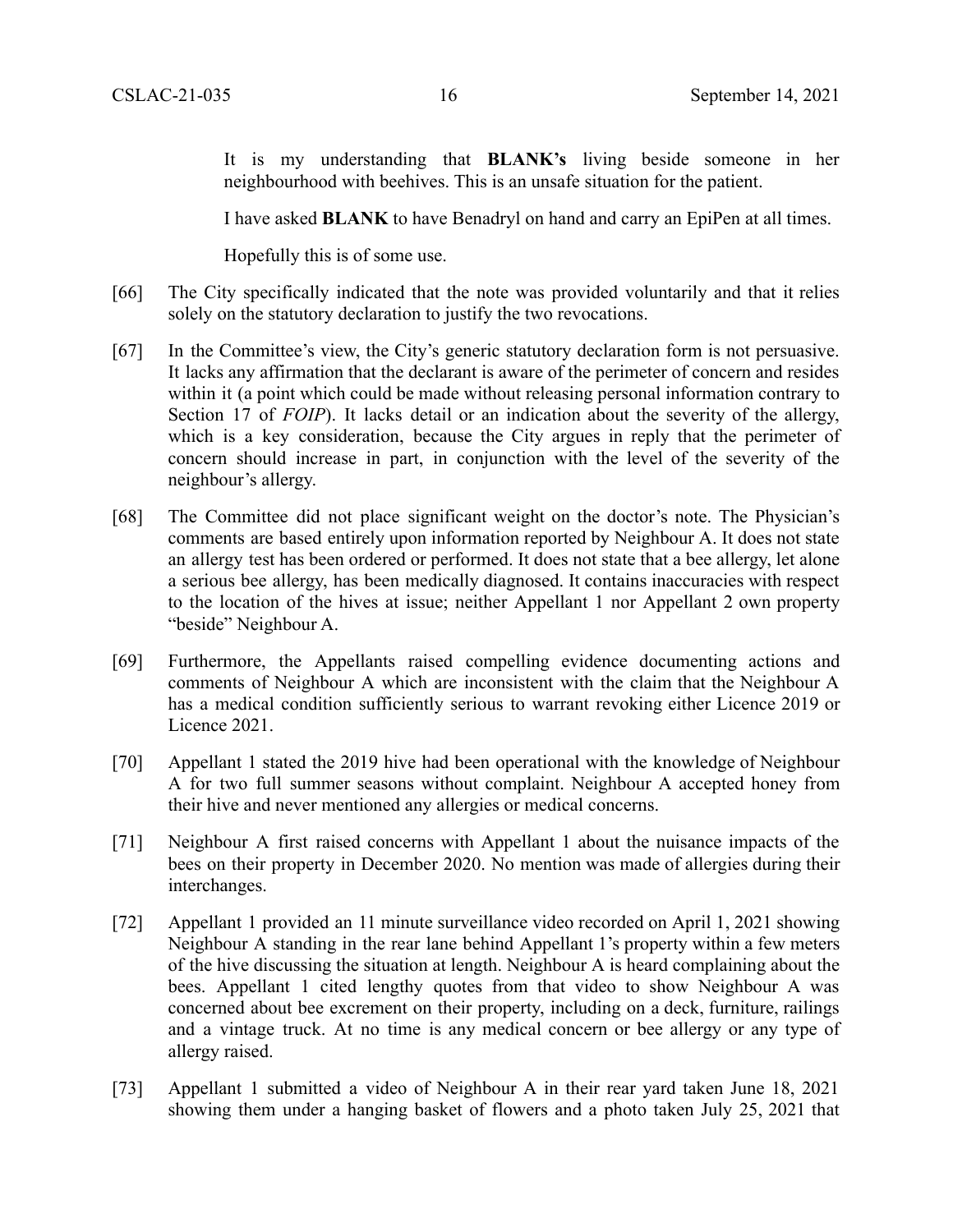shows flowers in a hanging basket and in pots, which attract bees sitting on the deck and beside their rear door.

- [74] The information provided by Appellant 1 is consistent with the City records beginning early in 2021. The records document the complaints made by Neighbour A, related to bee mess, more specifically bee excrement on furniture, deck and a truck. During these communications, Neighbour A indicates that they do not want the bees to have to be removed, as they do not mind them, but they just do not like them messing all over their yard and furniture. There is a request to have the hive rotated so bees will not enter their yard. No allergy or medical concern is mentioned in any of the communications. On April 24, 2021 the Animal Bylaw Complaint notes provided by the City indicated the complaint file had been investigated with the parties and closed as invalid. The final conclusion being there is no valid reason to revoke the 2019 Licence. On April 24, 2021, Appellant 1 was informed that the complaint had no merit and the hives could stay. Appellant 1 was further advised that the invalid complaint would have no impact on his ability to obtain a second hive.
- [75] The complaints filed before April 26, 2021 in the City records confirm Neighbour A repeatedly said they did not wish the bees to be removed and their concern was with the state of their property.
- [76] There is no mention of an allergy or medical issue in the City records until April 26, 2021 when there is a description of a separate concern having been communicated to a City Councillor regarding an allergy and also a note that Neighbour A does not want to revoke the neighbour's ability to have bees. This medical concern appears after Neighbour A had been informed a complaint based on residue from bees is not considered legitimate and that Appellant 1 had no legal obligation to reorient or move the hive.
- [77] The change in the Neighbour A's concerns were so great that the record shows for a time some City officials erroneously thought that there were two separate complaints from two neighbours residing in neighbouring properties – one a complaint about bee excrement and one a medical concern.
- [78] The Committee notes that there is some suggestion, in the record and in the City's initial submission, that Appellant 2 did not inform the Neighbour A of their 2021 application and may have proceeded without authorization, although this concern seems to have been withdrawn. For clarity, the Committee finds this suggestion to be untrue. Appellant 2 provided clear evidence that Neighbour A had been informed, as instructed by the City, in compliance with the Guidelines in place at that time, and that a notification letter issued April 26, 2021 was hand delivered to Neighbour A.
- [79] There is no evidence whatsoever on the record that Neighbour A submitted a response to this notification letter or expressed a medical concern regarding the 2021 Licence. The only mention of a hive at Appellant 2's property is a note dated May 3, 2021 with the comment "now there is another one" in a call related to the 2019 License that dealt exclusively with mess from bees.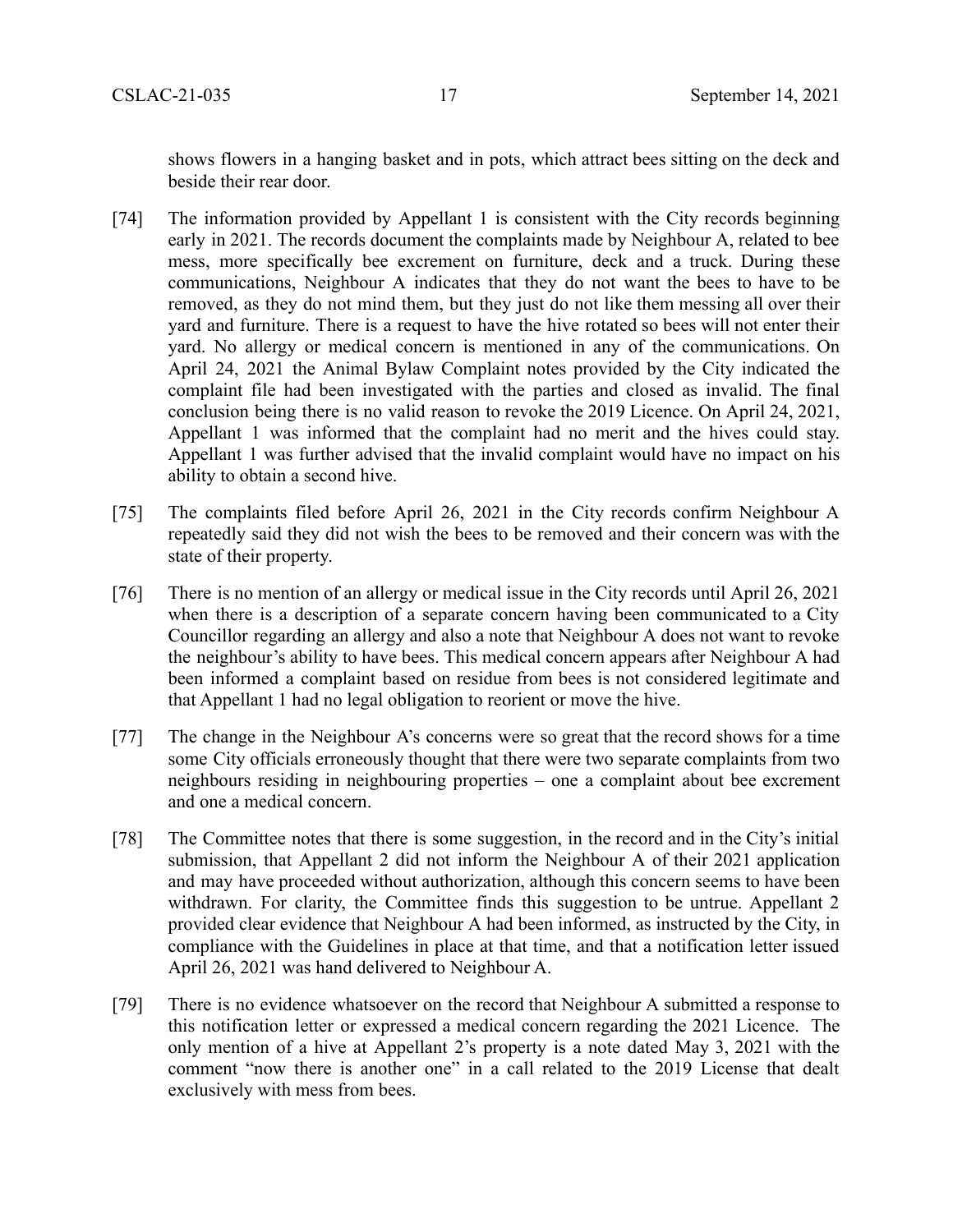- [80] Regardless of the applicable radius or perimeter of concern, after considering all of the presented materials, the Committee finds there is insufficient credible evidence to establish the existence of a medical condition sufficient to warrant the revocation of the two licences, based on the public interest.
- [81] The appeals are allowed, the revocations of Licence #315630226 and Licence #396289565 are cancelled, and the licences are reinstated.

Chimaush.

Ms. K. Cherniawsky, Chair Community Standards and Licence Appeal Committee

cc:

J. Wilson / G. Blaine, Animal Care and Park Rangers Section C. Hodgson, Law Branch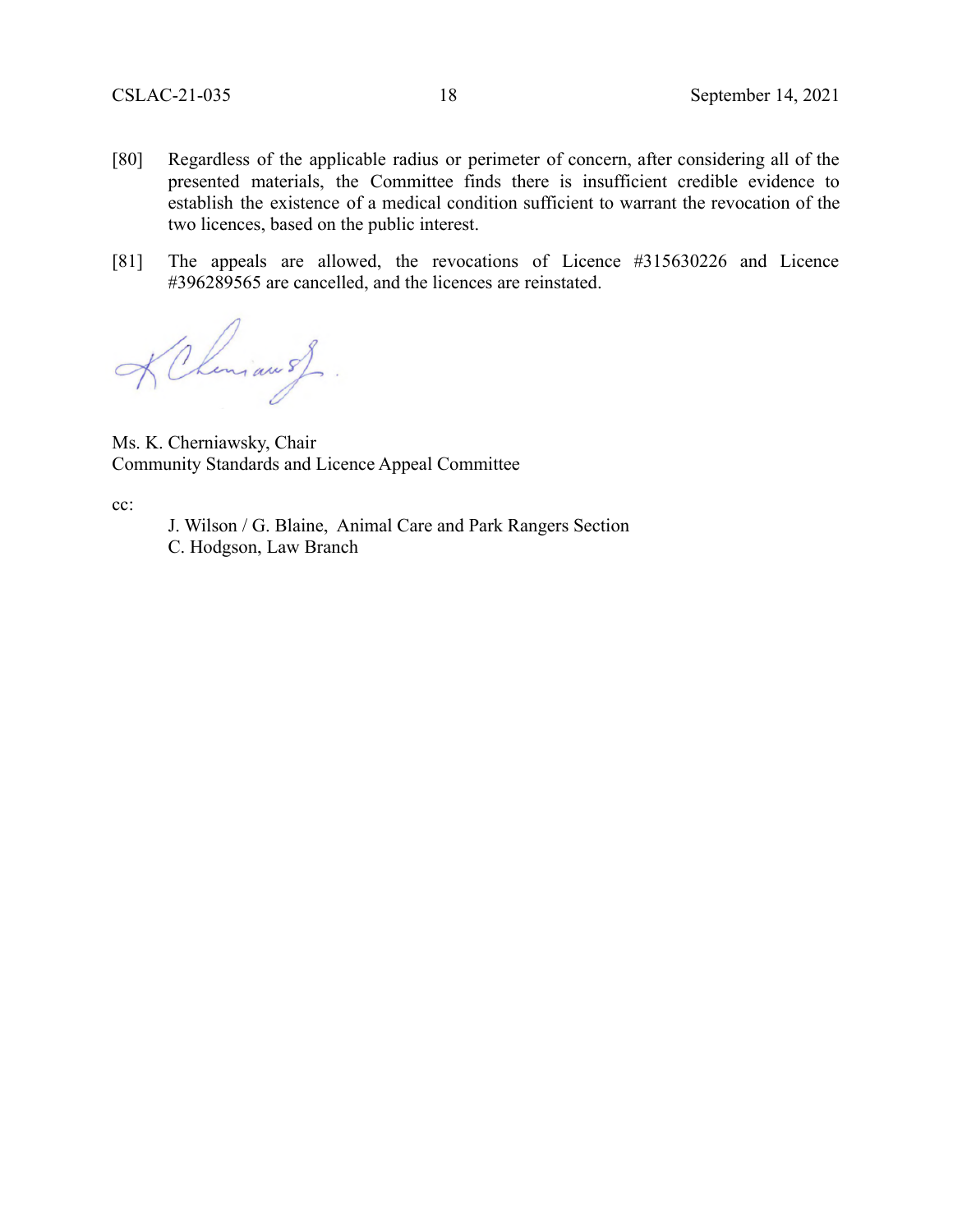# **EDMONTON COMMUNITY STANDARDS AND LICENCE APPEAL COMMITTEE**

Citation: v Community Standards of Neighbourhoods (City of Edmonton), 2021 ABECSLAC 10036

| Date:                     | September 14, 2021 |
|---------------------------|--------------------|
| Licence Number:           | 396289565          |
| <b>CSLAC File Number:</b> | CSLAC-21-036       |

Between:

and

The City of Edmonton, Community Standards and Neighborhoods

Committee Members

Kathy Cherniawsky, Chair Allan Bolstad Chris Samuel

### **DECISION**

- [1] On August 17, 2021 the Community Standards and Licence Appeal Committee (the "Committee") heard an appeal that was filed on June 29, 2021. The appeal concerned the decision of Community Standards and Neighbourhoods to revoke licence 396289565 pursuant to Section 27(4) of the *Animal Licensing and Control Bylaw*.
- [2] The subject property is located at 9111 65 Avenue NW, Edmonton.
- [3] The following documents were received prior to the hearing and form part of the record:
	- Licensing Record from the Program Manager, Urban Beekeeping
	- The Appellant's written request for appeal, written submission and rebuttal
	- The Respondent's written submission and rebuttal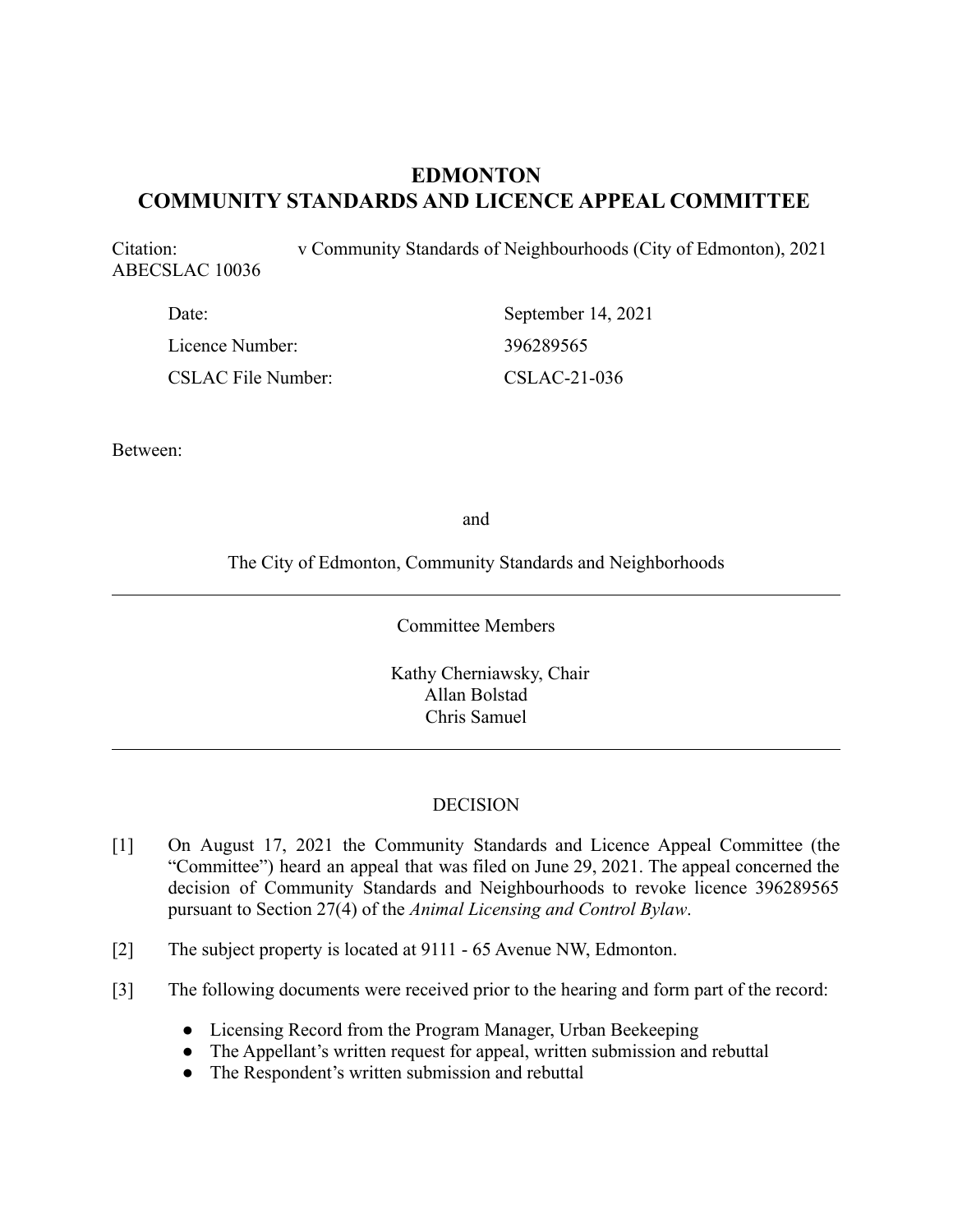- [4] The following exhibits were presented during the hearing and form part of the record:
	- $\bullet$  Exhibit A Video of a conversation between the Appellant and the Complainant

### **Preliminary Matters**

- [5] At the outset of the appeal hearing, the Chair confirmed with the parties in attendance that there was no opposition to the composition of the panel.
- [6] The Chair outlined how the hearing would be conducted, including the order of appearance of parties, and no opposition was noted.
- [7] The appeal was filed on time.

### **Summary of the Hearing**

- *i*) *Position of Appellant 1, CSLAC-21-035*
- [8] was accompanied by his wife, They have participated in Urban Beekeeping for three years.
- [9] The person who filed the complaint does not meet the definition of an adjacent or abutting neighbour. The City's language refers to "surrounding neighbours" but then clarifies that term to mean owners or tenants of abutting properties including the property across an alleyway. The referred to an overhead map (Appendix F in his written submission) which shows his property in relation to the "surrounding neighbours". The Appellant's property is numbered 2 and the "surrounding neighbours" are the properties numbered 1, 3 and 6. The Complainant's property is numbered 7.
- [10] While the term "radius" was mentioned several times by the City, the City's documents do not reference a radius nor was one ever provided to the Appellants. The Appellants only had the City Beekeeping Guidelines to rely on.
- [11] The original complaint regarding the bee operation was in December, 2020, and a second complaint was made on April 1, 2021. Initially, the Complainant just mentioned that she did not mind the bees and agreed they were not a danger, just extra work cleaning. She stated that the bee defecation covered their truck and yard furniture in the springtime. The Appellants question these comments since the truck is parked inside the garage the majority of the time. The Complainant also mentioned that the bee defecation was black and smelled, but bee defecation is brown and has a sweet smell due to the honey they produce.
- [12] was asked by the Complainant to point the hives towards an adjacent property but this is contrary to the City's Beekeeping Guidelines and would be in violation of his licence.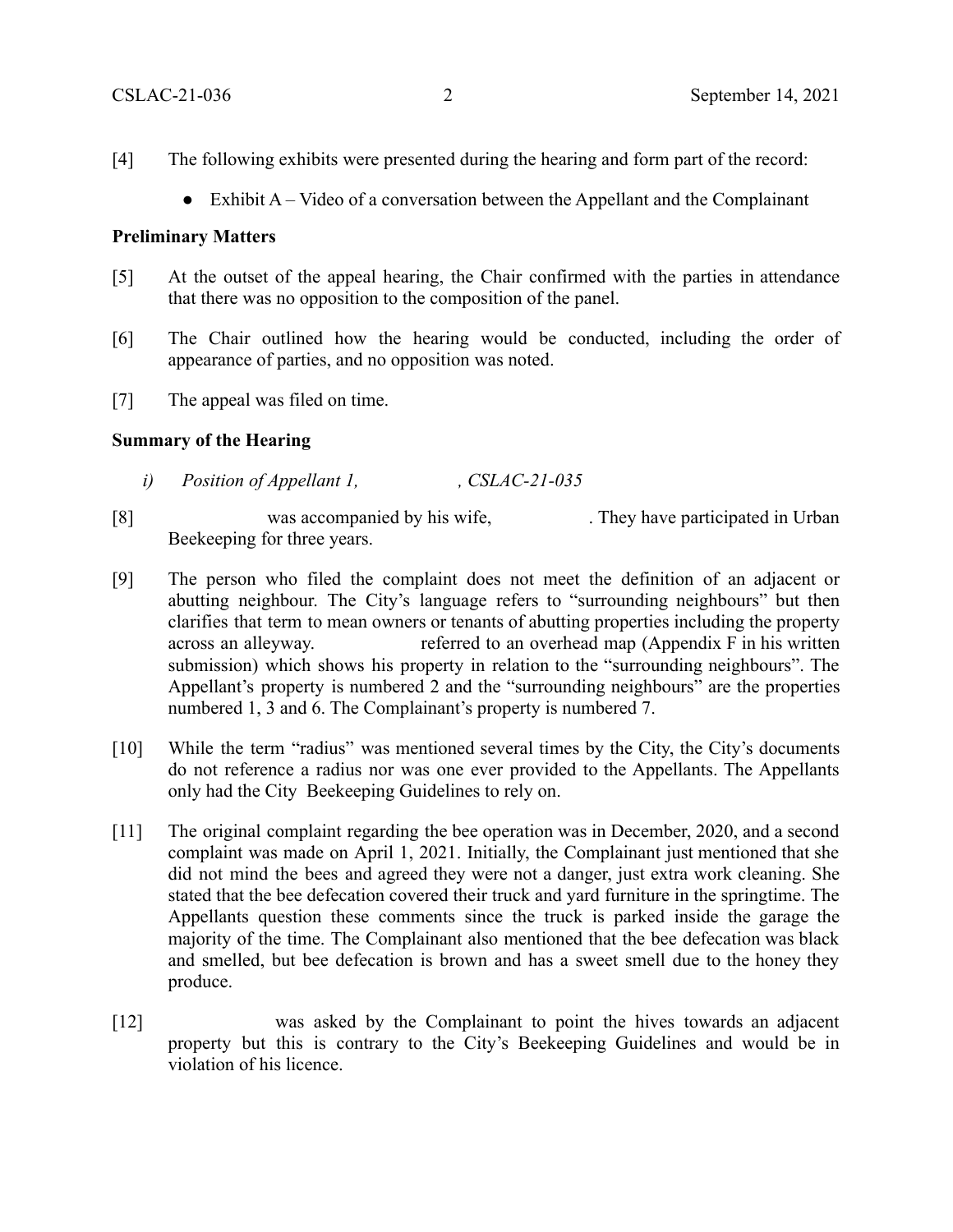- [13] When the initial complaints failed, it escalated to a bee allergy. According to City records no mention of a bee allergy was brought up until May 5, 2021. On May 11, 2021 C. Hodgson of the City of Edmonton, Law Branch, said she had read the Posse file (electronic file) and did not see any mention of an allergy.
- [14] While the City's website states that a licence can be revoked due to a neighbouring allergy, the doctor's note provided by the Complainant is inconclusive. It only states that the Complainant suffered from a severe bee reaction in the past. This doctor's note was based on information provided by the Complainant, and there is no proof that it was based on medical evidence. The Complainant also provided false information to the doctor in saying that she lived beside the Appellants.
- [15] The Appellants have gone through extensive steps and expense to acquire their beekeeping licence and find it absurd that a licence can be revoked upon word of mouth after operating for three years. While they understand that a licence can be revoked due to an allergy and that a bee allergy can be quite severe, in this case the validity of the allergy is concerning due to the progression of the complaint.
- [16] They are frustrated that they had to take time off of work to attend the meeting today while neither the City nor the Complainant had to show up.
- [17] Proper evidence has not been provided by the other parties and they do not believe this to be a valid complaint.
- [18] An 11 minute video taken by a garage camera on April 1, 2021 (Exhibit A), shows a conversation between the Complainant and the Appellant regarding the concerns with the bees. The Appellant quoted extensively from this interchange. At no time during this conversation or during the last three years was there ever any mention of a bee allergy.
- [19] The Appellants provided the following responses to questions from the Committee:
	- a) There have been no further conversations with the Complainant since the April 1, 2021 conversation (Exhibit A).
	- b) The Complainant has a vintage truck which is stored in her garage and has concerns that the truck is being destroyed from the bee defecation.
	- c) After being cooped up in a hive all winter there is a six week period in the spring (April to mid May) during which the bees take cleansing flights and defecate. This appears as little brown dots on the snow and is easily washed off from vehicles when it rains. They have personal knowledge as their vehicles are parked in their driveway next to their hive.
	- d) A volunteer tree that has grown in the corner of their yard is in the path of the bees which acts to divert the direction the bees fly. The Appellants would be happy to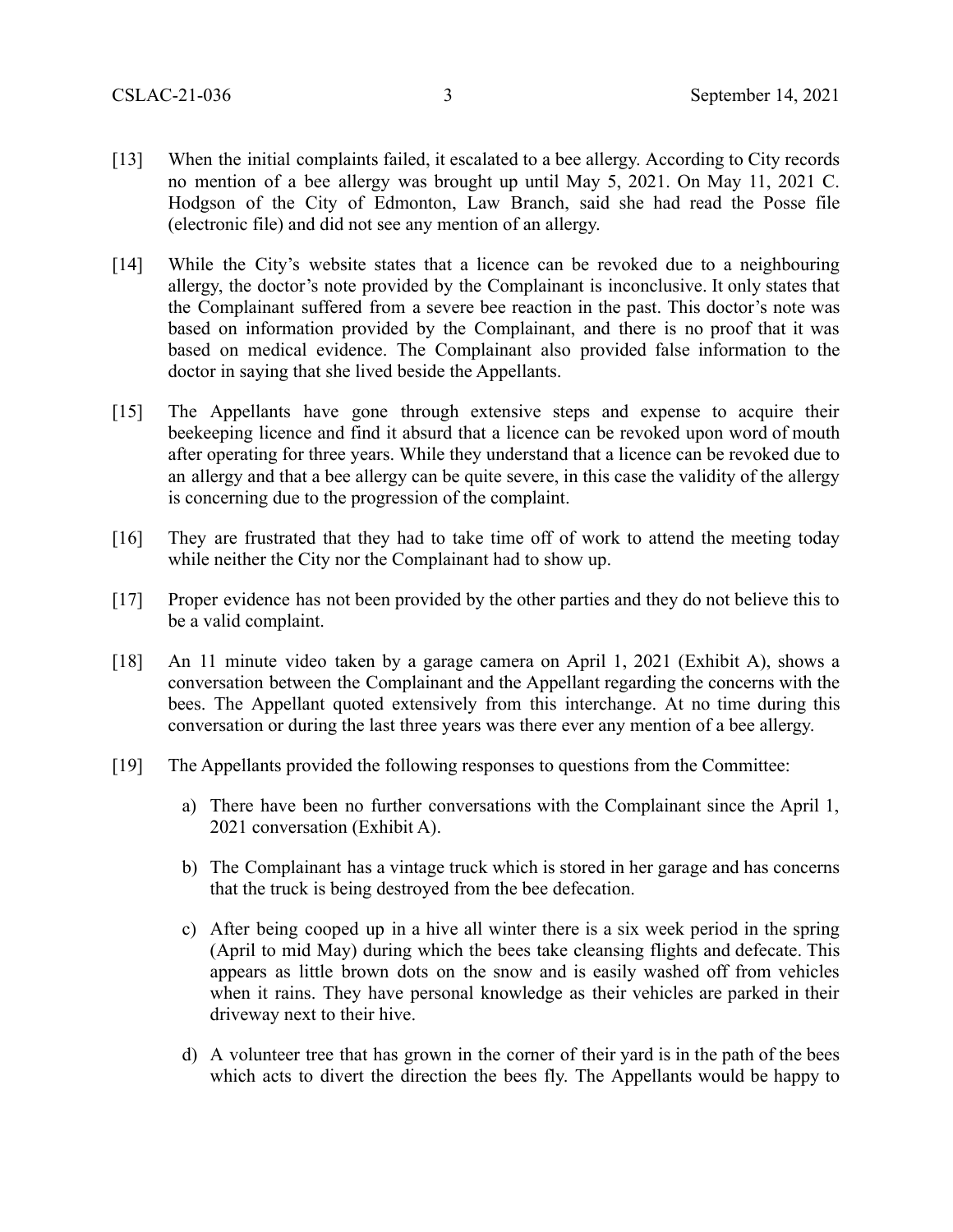add more trees if required. They are also willing to rotate the hives if the City would allow it.

- e) Letters of support were received and submitted from all of their adjacent neighbours. They were never advised by the City to expand the notification radius or to provide any other information prior to receiving the revocation letter dated June 10, 2021.
- f) If the licence is revoked, the bees would have to be moved out of the city. Bees can travel between 7 to 10 kilometres from their hives and may return to their original home if not relocated out of the City. Should the Appellants be required to move the hives they request that this be delayed until Thanksgiving as the hives are quite heavy and dangerous to move right now. The bee population is much lower in October.
- g) The Appellants believe this decision should be reviewed on a standard of correctness. All of their submissions have been based on fact. No facts have been provided by the Complainant and the City has not required that. The process needs to be more fair.
- h) The Appellants had a conversation with J. Cotnam, an Animal Control Peace Officer, on April 24, 2021. She advised them that the April complaint was deemed to be invalid and to go ahead with a planned application for a second hive.
- i) No further discussions were had with the City nor was further information requested by the City prior to the letter of revocation being issued.
- j) The Appellants have concerns about the validity of the Statutory Declaration signed by the Complainant as no proof to back it up has been submitted.
- k) Another neighbour had a similar issue with the Complainant last year but it had to do with birds rather than bees. The Complainant asked them to remove all of their bird feeders and stop feeding the birds.
- *ii*) Position of Appellant 2, CSLAC-21-036
- [20] The Appellant agrees with all of the submissions made by the previous Appellant, , who is her next door neighbor and mentor when it comes to beekeeping.
- [21] If a person has a severe and deadly bee allergy the only solution would be to move the hive; however, as presented by , this may not be the case here.
- [22] Bee allergies have different levels of severity ranging from mild to moderate to systemic (severe). Only a severe allergy can cause anaphylaxis. There has been no evidence presented that the Complainant has a systemic allergy and this is not clarified by the Doctor's note.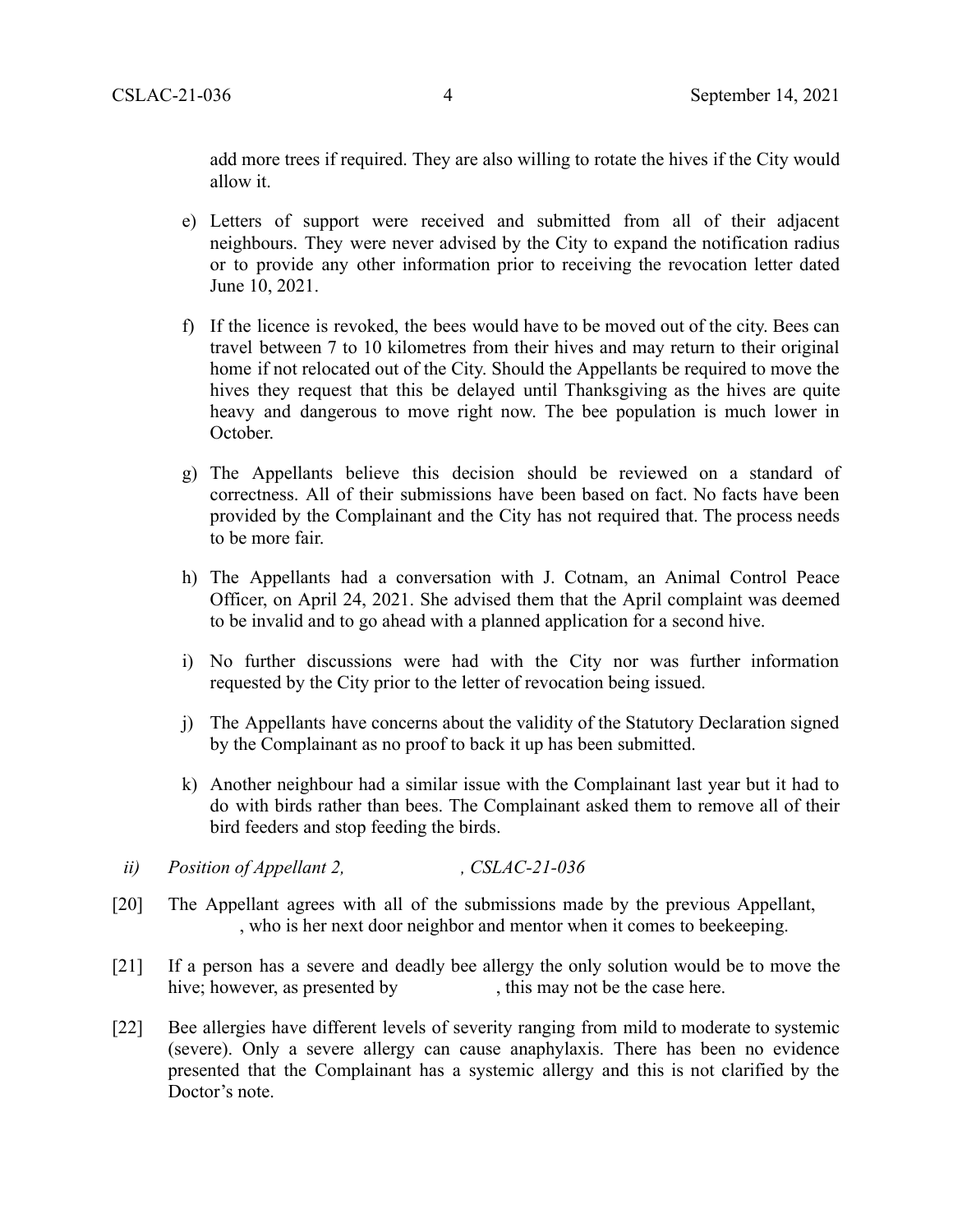- [23] The Doctor's note also does not speak to the probable identity of the insect. Stings can be caused by wasps, hornets, bumblebees and honey bees and the allergic reactions from the various types of bees can differ. A blood test or skin prick test would help to determine what type of insect a person is allergic to and the extent of the allergy.
- [24] It does not appear that any allergy test was performed when reading the Doctor's note and it is not clear if the sting was from a honey bee or another type of bee. It appears that the Doctor's diagnosis was taken from the words of the Complainant.
- [25] There is a history of complaints regarding the bees starting with the mess they cause. When the Complainant was advised that the complaint was not relevant, it escalated to a bee allergy. It is doubtful that a severe, deadly allergic reaction exists otherwise it would have been brought up during the initial complaints. Her neighbour has operated his hive for three years and no allergy complaint has arisen until very recently.
- [26] She requests the Committee to reconsider the revocation of her licence. She does not think this behaviour should be encouraged and be allowed to set a precedent for other people.
- [27] The Appellant provided the following responses to questions from the Committee:
	- a) The Appellant has never physically met the Complainant. She moved into her property in mid December and due to the cold temperatures and Covid, she has not had an opportunity to speak with her.
	- b) She only had her hive for five days when she received the revocation letter.
	- c) While most people in the neighbourhood get along very well she is aware that there have been other issues with this particular Complainant.
	- d) She cannot plant additional trees in her yard due to the presence of a power line. She is prepared to rotate the hive if necessary.
	- e) She referred to Appendix F which was included in written submission. Her house is labelled No. 4 and she provided letters to the houses labelled No. 3, 5 and 7 on April 26, 2021. No response was received to any of these letters. She also spoke directly to the neighbours in the properties labelled 3 and 5. She used the guidelines provided on the City's website to determine who to contact and also used the template letter from that website.
	- f) She believes the City's decision should be reviewed on the basis of correctness. More facts and evidence should be required from the Complainant and the Respondent.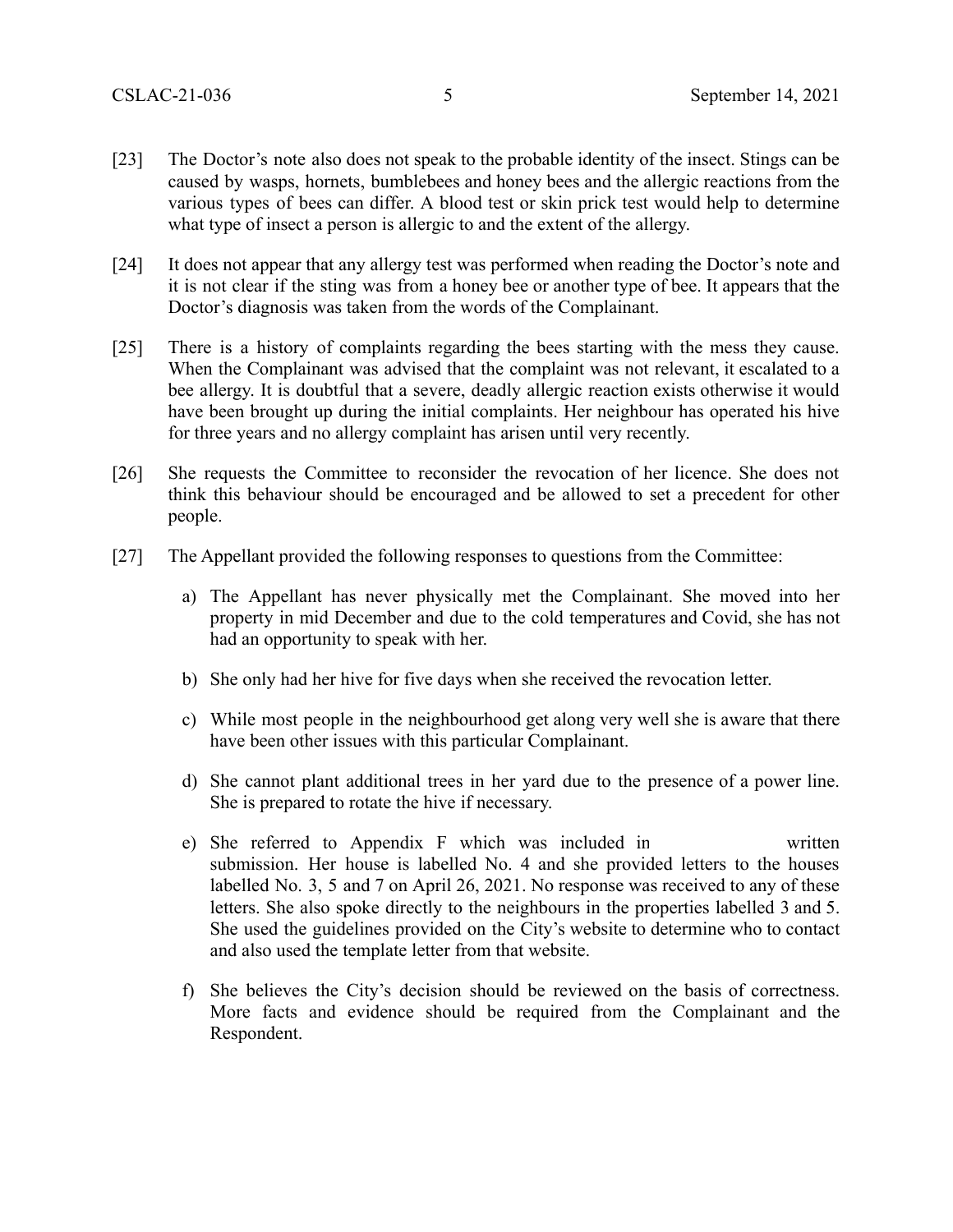- g) She received her approval letter on May 28, 2021 but it took her a while to source the bees. The revocation letter, dated June 10, 2021, was received 5 days after she purchased the bees.
- h) After receiving her approval letter, she did not receive anything from the City, until the revocation letter arrived.
- i) She followed all the instructions required to acquire her licence. All the other party has is a signed statement about an allergy without any evidence to back it up.
- *iii) Position of the Respondent, J. Wilson, Acting Director of Animal Control and Peace Officers, City of Edmonton*
- [28] The Respondent did not attend the hearing and the Committee relied on their written submissions.

#### **Decision**

[29] The appeal is **ALLOWED** and the decision of Community Standards & Neighbourhoods is **CANCELLED**.

### **Reasons for Decision**

- [30] These are appeals of two decisions revoking specialty animal licences to keep bees made by the Acting Director of the Community Standards Peace Officer Section (the duly appointed delegate of the City Manager). The Committee heard the revocation appeals, CSLAC 21-035 (Appellant 1) and CSLAC 21-036 (Appellant 2), jointly for the following reasons:
	- a) The appeals raise common legal and factual issues.
	- b) A significant amount of the supporting evidence was relevant to both appeals.
	- c) A joint hearing was supported by the parties in attendance. Both Appellants appeared in person and adopted one another's submissions for the consideration by the Committee.
	- d) The revocation letters are substantially identical and the City's submissions and disclosure show that the licences were both revoked under section 27(4) of the *Animal Licensing and Control Bylaw,*

The City Manager may refuse to issue or may revoke a Licence issued pursuant to this section by providing written notice to the Licensee

for the same reason – a concern from the resident of a neighbouring property ("Neighbour A"). A single statutory declaration with accompanying physician's note was presented in both cases.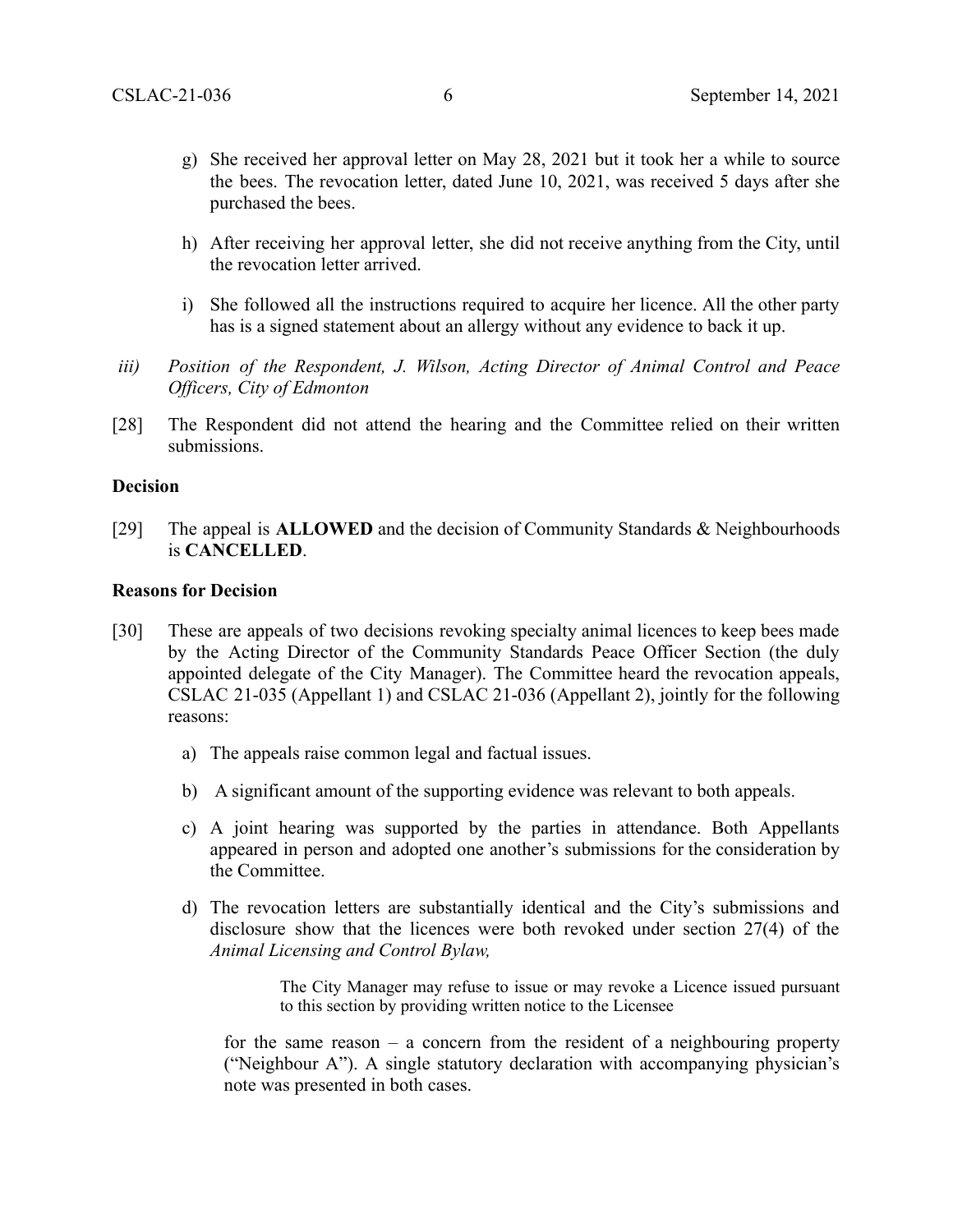- e) The Appellants' properties are in close proximity to one another and to the concerned neighbour. The Appellants' properties face 65 Avenue, back onto a common lane and are separated by a single subdivided lot. The neighbour is directly across a common rear land from Appellant 2's property.
- [31] Unless specifically indicated to the contrary, these reasons apply to both appeals.

### **Background Information**

[32] Licence 315630226 (the "2019 Licence," CSLAC File 21-035 for the hive located at 9115 - 65 Avenue, the "2019 Hive") was issued to Appellant 1 on June 17, 2019. It was revoked almost two years later on June 10, 2021. The decision revoking the 2019 licence provides the following reasons for the revocation:

> "An allergy concern has been reported to the City of Edmonton's Animal Control Peace Officers in proximity to your Urban Bees Licence number #315630226. According to the City of Edmonton's Urban Bees Guidelines, "Permission for a Licence can be revoked due to documentation of medical concerns from residents of neighbouring properties," including those attached to your property or across an alleyway.

> Additionally, pursuant to section 27(4) of the *Animal Licensing and Control Bylaw*, this Licence may be revoked if at any time there is reasonable cause to believe that revoking the Licence is in the public interest. As there is limited ability to control bees or mitigate the health risk they pose to citizens with allergies, even by responsible permit holders, the City has determined it is in the public interest to revoke Licences where neighbouring residents advise the City of an allergy to bees."

- [33] Licence 396289565 (the "2021 Licence," CSLAC File 21-036 for the hive located at 9111 - 65 Avenue, the "2021 Hive") was issued to Appellant 2 on May 28, 2021 and revoked 12 days later by letter dated June 10, 2021.
- [34] The decision revoking the 2021 licence states identical reasons for the revocation:

"An allergy concern has been reported to the City of Edmonton's Animal Control Peace Officers in proximity to your Urban Bees Licence number #396289565. According to the City of Edmonton's Urban Bees Guidelines, "Permission for a Licence can be revoked due to documentation of medical concerns from residents of neighbouring properties," including those attached to your property or across an alleyway.

Additionally, pursuant to section 27(4) of the *Animal Licensing and Control Bylaw*, this Licence may be revoked if at any time there is reasonable cause to believe that revoking the Licence is in the public interest. As there is limited ability to control bees or mitigate the health risk they pose to citizens with allergies, even by responsible permit holders, the City has determined it is in the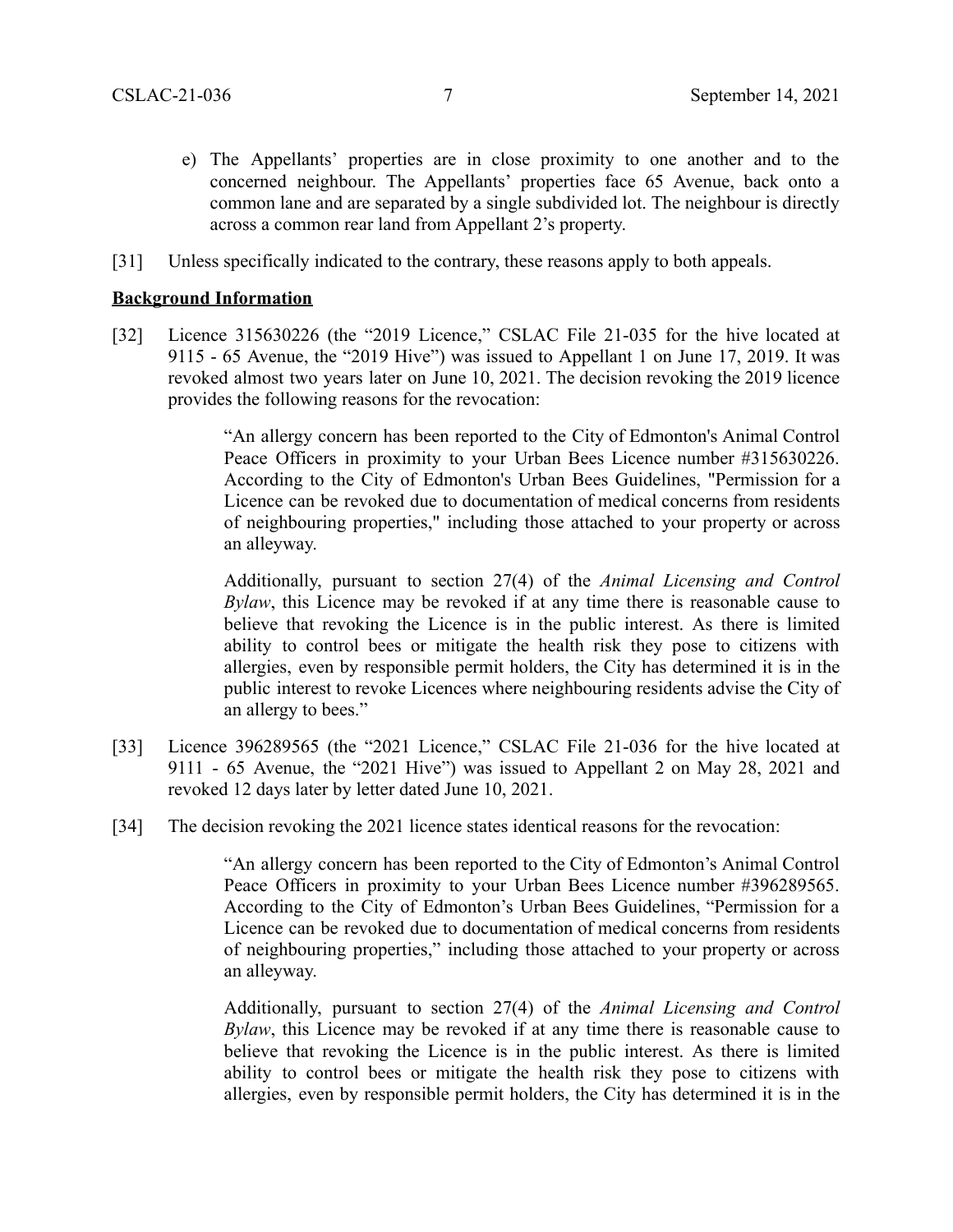public interest to revoke Licences where neighbouring residents advise the City of an allergy to bees."

### **Procedural Fairness and Standard of Review**

### *The City's Position*

- [35] The Committee first considered the City's written submissions with respect to procedural fairness of the initial revocation and the appropriate standard of review to be applied by the Committee in these appeals:
	- a) The hearing before the Community Standards and Licensing Appeal Committee is a de novo hearing, where the board has the ability to take all of the evidence available to the City at the time of the original decision, as well as all of the evidence presented by both parties to make a new decision. Pursuant to the *Society for Promotion of Alternative Aris & Music v Edmonton* case, an appeal in this forum affords an "adequate alternative remedy to a party who is dissatisfied with the decision made" by the City. Although not argued by the appellant, any procedural fairness issues that could be alleged would also be solved by the de novo hearing process and are therefore moot.
	- b) Generally in an appeal, the standard of review is reasonableness at default and following the Supreme Court direction in *Vavilov*, the presumption of reasonableness will apply to discretionary decisions. The standard of reasonableness does not require correctness or perfection, but only that the decision falls within a range of possible, acceptable outcomes which are defensible in respect of the facts and law. To be reasonable, the reasons must meet the standard of justification, transparency and intelligibility. On the other hand, reasons are inadequate where there is no line of analysis within them that could reasonably lead the delegate from the evidence to the conclusion it arrived at.
	- c) The City submits that the decision to revoke the Appellant's Beekeeping Licence was reasonable in the circumstances. Although the Appellant has shown himself to be a diligent and responsible licence holder and beekeeper, the City adhered to its internal policy that an allergy concern by an immediate neighbour requires rejection or revocation of a beekeeping licence. The potential of revocation based on a medical concern from a neighbour was clearly stated on the City's website. As such, the City argues that CSLAC should also find it reasonable to revoke the Appellant's Beekeeping Licence.
	- d) Pursuant to section 8(2) of the *Community Standards and Licensing Appeal Committee Bylaw* (*CSLAC Bylaw*), the Committee has the same powers under the *Animal Licensing and Control Bylaw* (*ALC Bylaw*) as the City Manager. This includes the power to issue, reject or revoke a beekeeping licence, or to impose any terms and conditions on a licence deemed necessary in the public interest, pursuant to Section 27 of the *ALC Bylaw*.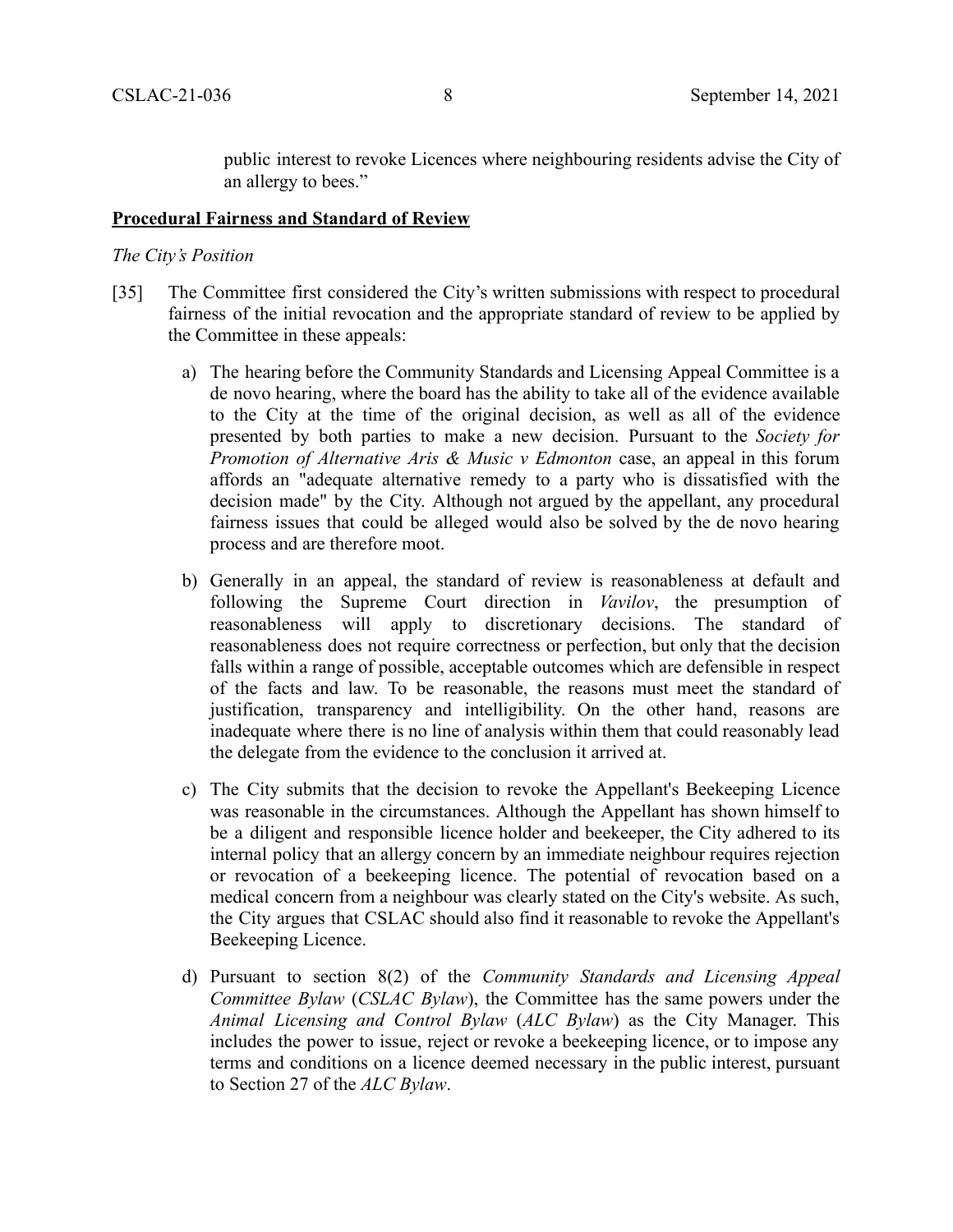e) The City respectfully submits that the question to be determined by the Committee in this appeal is whether the City's decision was reasonable in the circumstances and should stand, or if the decision should be replaced by a new Committee decision. The City has provided all of the information that was available to the City when they made the initial decision for the Committee's consideration. For this reason, the City does not intend to attend the appeal hearing, and instead will allow our written submissions and evidence to speak for the City's position.

## *The Appellant's Position*

[36] When asked to comment on fairness and the appropriate legal standard of review, the unrepresented Appellants answered that they were entitled to fairness at the CSLAC hearing. They argued that the decision should be correct and that a correct decision is one based on all the evidence before the Committee. Appellant 2 added that more facts and evidence should be required from the complainant neighbour.

## *Procedural Fairness*

- [37] In the Committee's view, procedural fairness applies to this appeal hearing and to the process involved in the initial revocation decisions. When the Committee decides on a question of procedural fairness there is no standard of review analysis - the question to be asked is whether the person challenging the revocation received the degree of procedural fairness to which they were entitled.
- [38] In any event, no procedural fairness issues were raised by Appellant 1 or Appellant 2 as a reason for the Committee to cancel the initial revocations. To the contrary, the Appellants asked that the revocations be overruled based on the novel, previously unconsidered evidence they submitted to this Committee and based on the redacted record produced by the City which shows inconsistencies that bring the veracity of the medical complaints into question.

# *The Applicable Standard of Review is Correctness*

- [39] With respect to the standard of review, the Committee disagrees that the applicable is reasonableness. The City's position was that the Committee should apply the reasonableness standard of review and defer to the City Manager's delegate by upholding the revocation based on *Canada (Minister of Citizenship and Immigration) v. Vavilov* 2019 SCC 65 (*Vavilov*) and the predecessor foundational decision *Dunsmuir v New Brunswick* 2008 SCC 9. *Vavilov* applies to determine the external standard of review to be applied by a court to administrative decisions on a judicial appeal or an application for judicial review. The appeal before CSLAC is an internal appeal from the City Manager's delegate to this quasi-judicial Committee.
- [40] As the Alberta Court of Appeal noted in *Moffatt v. Edmonton (City) Police Service,* 2021 ABCA 183*,* a case not cited in the City's written arguments, *Vavilov* does not apply to the internal standard of review which this Committee must apply to the original administrative decision maker.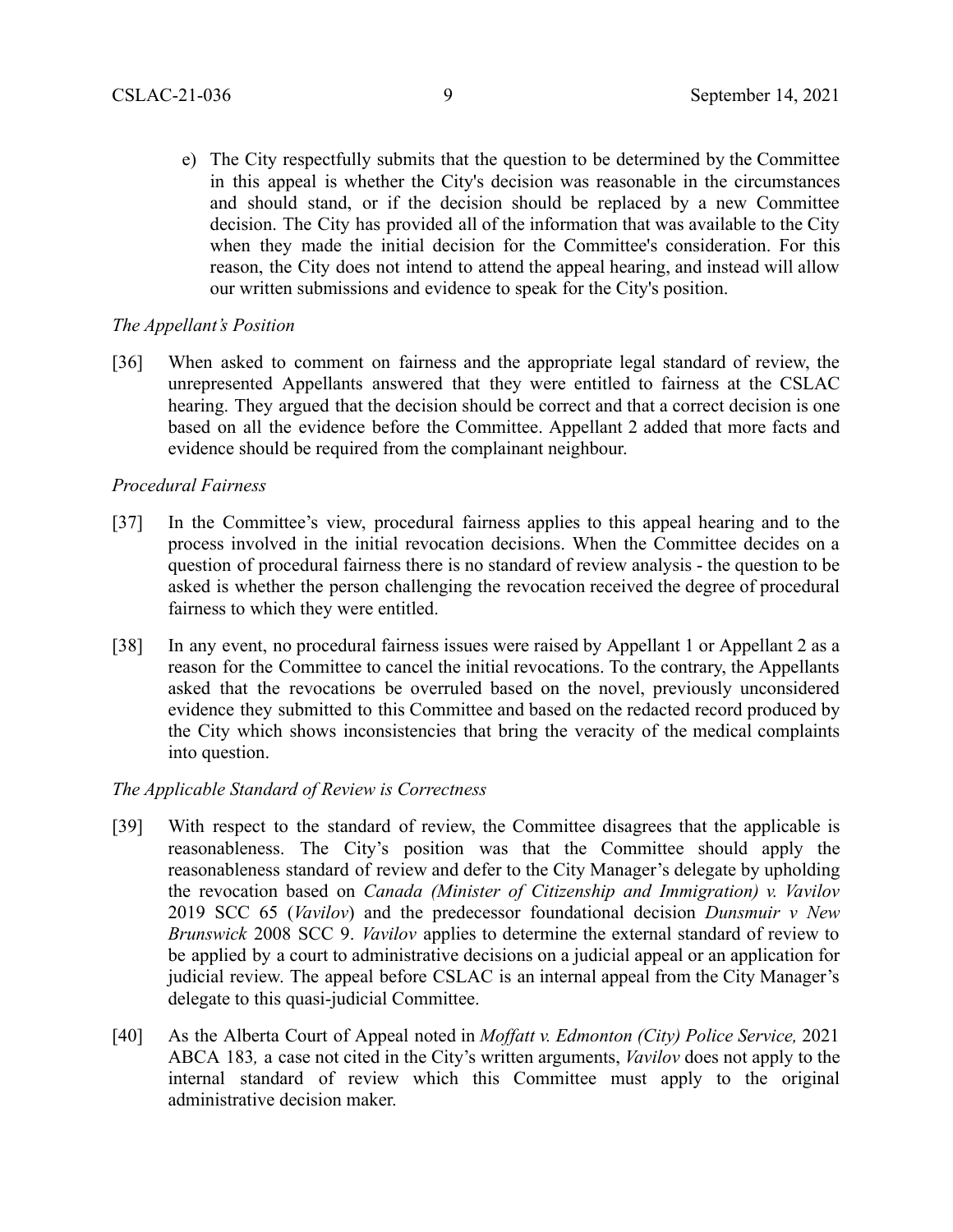- [41] The proper standards of review or levels of deference applicable to internal appeals has been addressed by the Alberta Court of Appeal in many cases decided prior to *Valvilov,* including *Newton v. Criminal Trial Lawyers' Association*, 2010 ABCA 399. Earlier this year, *Newton* and the cases cited in that decision were upheld post-*Vavilov* by the Court of Appeal in *Moffatt*. Following these cases, decisionmakers like this Committee are instructed that the standard of review must be decided on a case-by-case basis. They must consider several factors to determine the appropriate standard: the effective roles of the tribunal of first instance and the appellate tribunal as determined by the enabling legislation; the nature of a question in issue; the interpretation of the statute as a whole; the relative expertise of the tribunal of first instance; the need to limit the number, length and cost of appeals; preserving the economy and integrity of the proceedings in the tribunal of first instance; and any other relevant factors.
- [42] An analysis of these factors suggests that, on balance, a standard of review of correctness is appropriate for these two appeals. Section 9(2) of the *CSLAC Bylaw* delegates this Committee all the authority granted to the City Manager (or delegate) under the applicable bylaw. That is, the Committee conducts a hearing *de novo*. It can hear evidence from the parties which was not before the City Manager (or delegate) when the initial revocation decisions were made. Further, the Appellants were not given a hearing before the revocation decisions were made. They did not know the decision process was underway and they had no opportunity to put forward their case or refute the Statutory Declaration prior to having their licences revoked. With respect to relative expertise, the Committee notes that in *Society for Promotion of Alternative Arts and Music v. Edmonton City*, 2008 ABQB 629 (cited by the City), the Court commented that both the first level decision maker and the equivalent of this Committee were owed deference in licensing matters by a court on judicial review. There was no distinction made with respect to relative expertise as between the two non-judicial levels.

### **Proximity & Severity of Allergy**

- [43] In these appeals, the Committee weighs the public interest in facilitating the benefits of urban bee hives while remaining mindful of the public interest in maintaining health and safety in making license revocation decisions with respect to beekeeping. This involves balancing the larger public good on both sides, as well as the rights and interests of the specific licensees and their neighbours. The City has identified the two key issues central to determining an appropriate balance, when one neighbouring resident raises objections to another neighbour's beekeeping licence: proximity of the resident to the licenced bee hive, particularly the "perimeter of concern" and the existence and severity of the resident's allergy or medical reaction to stings attributable to bees from the licenced beehive.
- [44] The Committeecarefully reviewed the evidence provided by Appellant 1 and Appellant 2, as well as the redacted record and written submissions provided by the City with respect to these two issues.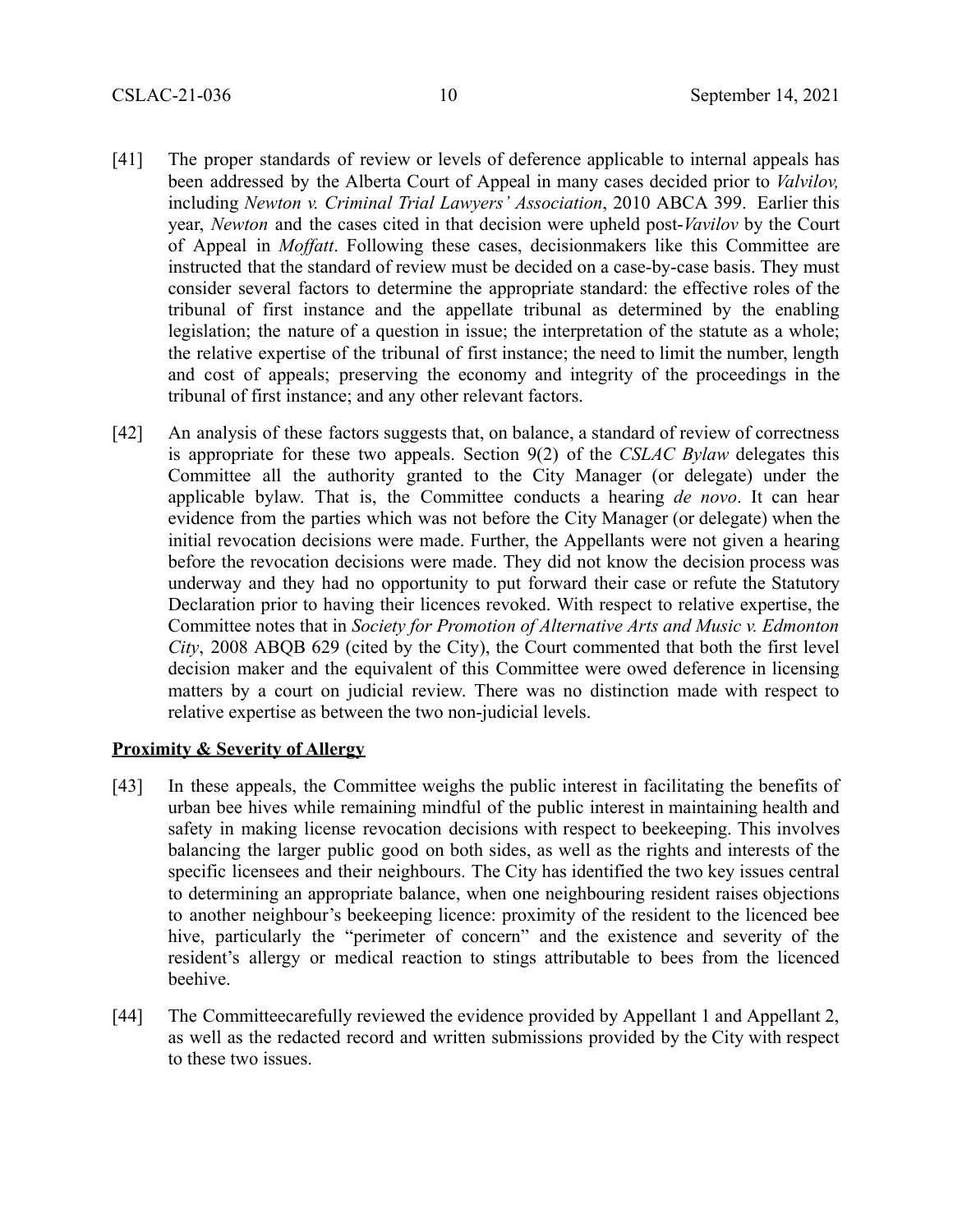- [45] Both revocations were based upon a single document, a redacted statutory declaration form prepared by the City and affirmed by Neighbour A. The City explained that due to Sections 17 and 33 of the *Freedom of information and Protection of Privacy Act (Freedom of Information and Protection of Privacy Act,* RSA 2000, c F-25), its policy is not to disclose any personal information about neighbours residing within the perimeter of concern who execute the City's statutory declaration form.
- [46] However, based on: the submitted information from the City (some of which did include the neighbour's address); the common wording in the City records and Appellant 1's interactions with this neighbour; Appellant 1's aerial map showing the location of nearby properties; and, the addresses of the surrounding neighbours who provided letters to support of the hives, the Committee is satisfied that the concerned neighbour resides at address #7 identified in the aerial map in Appellant 1's submission. This individual will be named Neighbour A in this decision.

### *Proximity of Resident with the Allergy*

- [47] The Committee first considered the proximity of Neighbour A to the approved hives. While the bees which leave the hive travel several kilometers daily, the likelihood of encountering a bee increases as people come closer to the hive. The bees are not generally aggressive, but will become more aggressive to defend the hive. The Appellants both agree with the City that if a person lives in very close proximity to the hive and has a severe and deadly bee allergy, then the only solution would be to move the hive.
- [48] Based on submitted information:
	- a) The two licenced properties face 65 Avenue and back onto a common lane. They are separated by a single lot.
	- b) Appellant 1 provided letters of support from both of the abutting neighbours who share a side property line and from the neighbour from the lot directly across the lane to the rear of their property.
	- c) Appellant 2 provided a letter of support from one abutting neighbour who shares a side property line.
	- d) Both Appellants stated the only other abutting neighbour who shares the other side property line with Appellant 2 initially provided a letter of support, but asked for it to be removed from the submitted documents after Neighbour A became aware of their support.
	- e) Neighbour A's property is located directly across the lane from Appellant 2.
	- f) Neighbour A's property is located across the rear lane and over one lot and across an additional lane from Appellant 1's property.
- [49] The City's revocation letters refer to the level of proximity that tipped the balance on the constellation of factors at issue toward revocation of the two licences. First, the decision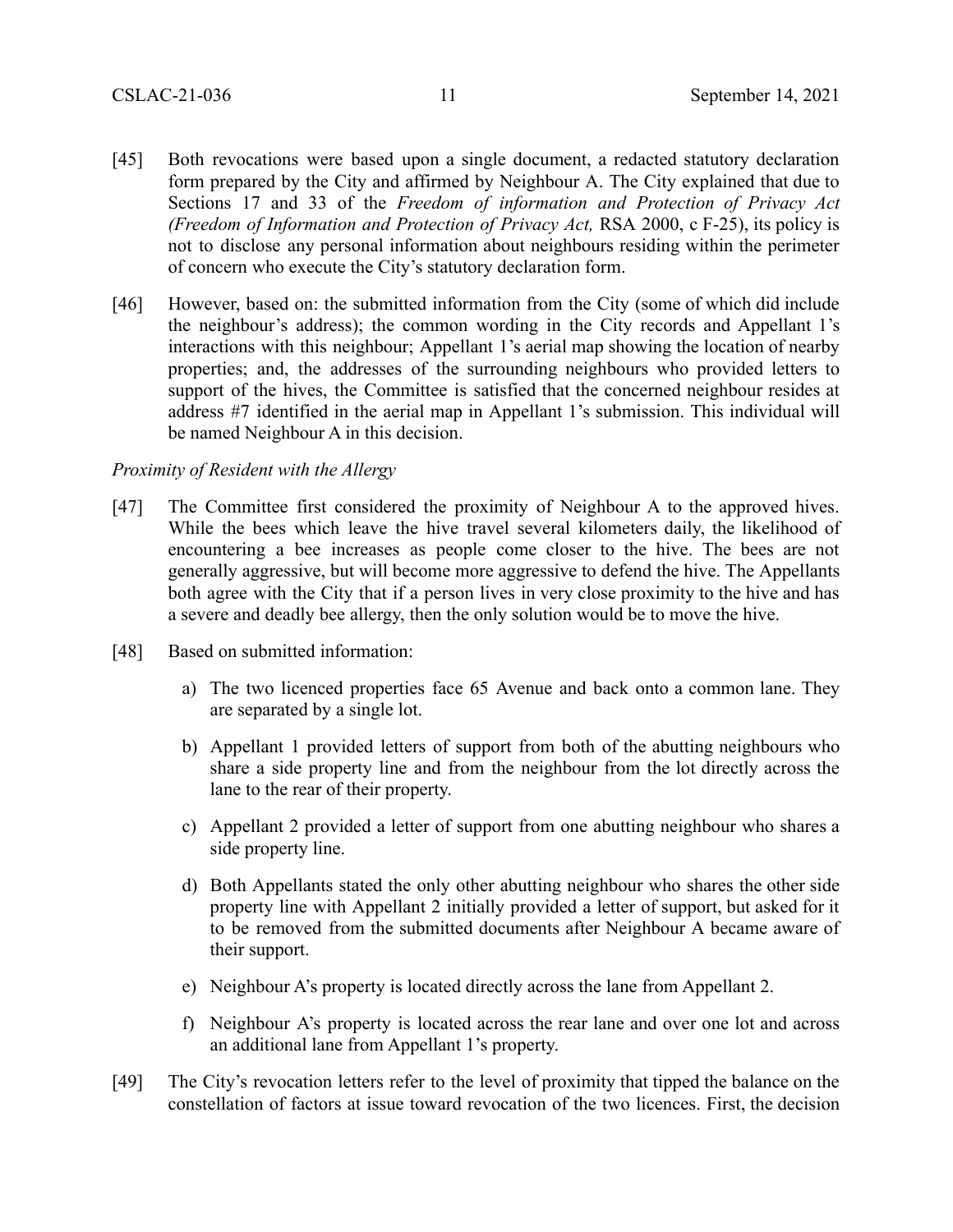states a concern has been discovered "in proximity to your Urban Bees licence." Then it quotes from the Beekeeping Guidelines "Permission for a Licence can be revoked due to documentation of medical concerns from residents of neighbouring properties," adding the comment 'including those attached to your property or across an alleyway.' Finally, the revocations point out the difficulty in controlling bees or mitigating health risks "where neighbouring residents advise the City of an allergy to bees."

- [50] The language used in the revocations is unclear and inconsistent. Adding to this difficulty, the wording of the Beekeeping Guidelines has changed substantially between the date of the revocations and the date of this decision. The City did not explain the interpretation of the provisions in the version in effect at the time of this decision, nor the impact of the changes to the Beekeeping Guidelines on the perimeter of concern.
- [51] The Committee reviewed the current Beekeeping Guidelines that were in effect as of the date of this decision. The Guidelines now speak to notification of the site's approval to adjacent neighbours and not neighbours being owners of each abutting property including those who live across an alleyway, but not across a street. They do not mention a two week response period, nor do they say permission can be revoked due to documentation of medical concerns from residents of neighbouring properties. The Guidelines in effect at the issuance of the Committee's decision, currently state:
	- a) "NEIGHBOUR NOTIFICATION Every beekeeping applicant shall inform all adjacent neighbours in writing of the site's approval, and provide that information to Animal Control. This requirement is a **notification** to neighbours, not a request for neighbour permission."
	- b) "REVOCABLE PERMISSION Should Animal Control find a site, hive or beekeeper to be unsuitable at any time, the permission may be revoked and the site owner shall work with Animal Control to relocate to the hive and bees to a location outside of the City of Edmonton. All costs and associated expenditures related to the removal are the sole responsibility of the site or property owner."
- [52] The City's two written submissions reference a variety of revocation-triggering perimeters of concern ranging from abutting properties with shared property lines or fences to any properties where neighbours see an increase in bees at their location due to a hive. The submitted materials fail to clearly define the radius that should trigger revocation in these two appeals. Unfortunately, this key point could not be clarified as the City did not attend the hearing.
- [53] In the City's initial submissions, Neighbour A or their property is described as
	- a) "abutting" both 9111 and 9115 (paragraphs 3 in both submissions)
	- b) "within the radius of concern stated in the program guidelines" (paragraph 9).
	- c) "an immediately surrounding neighbour" (paragraph 11).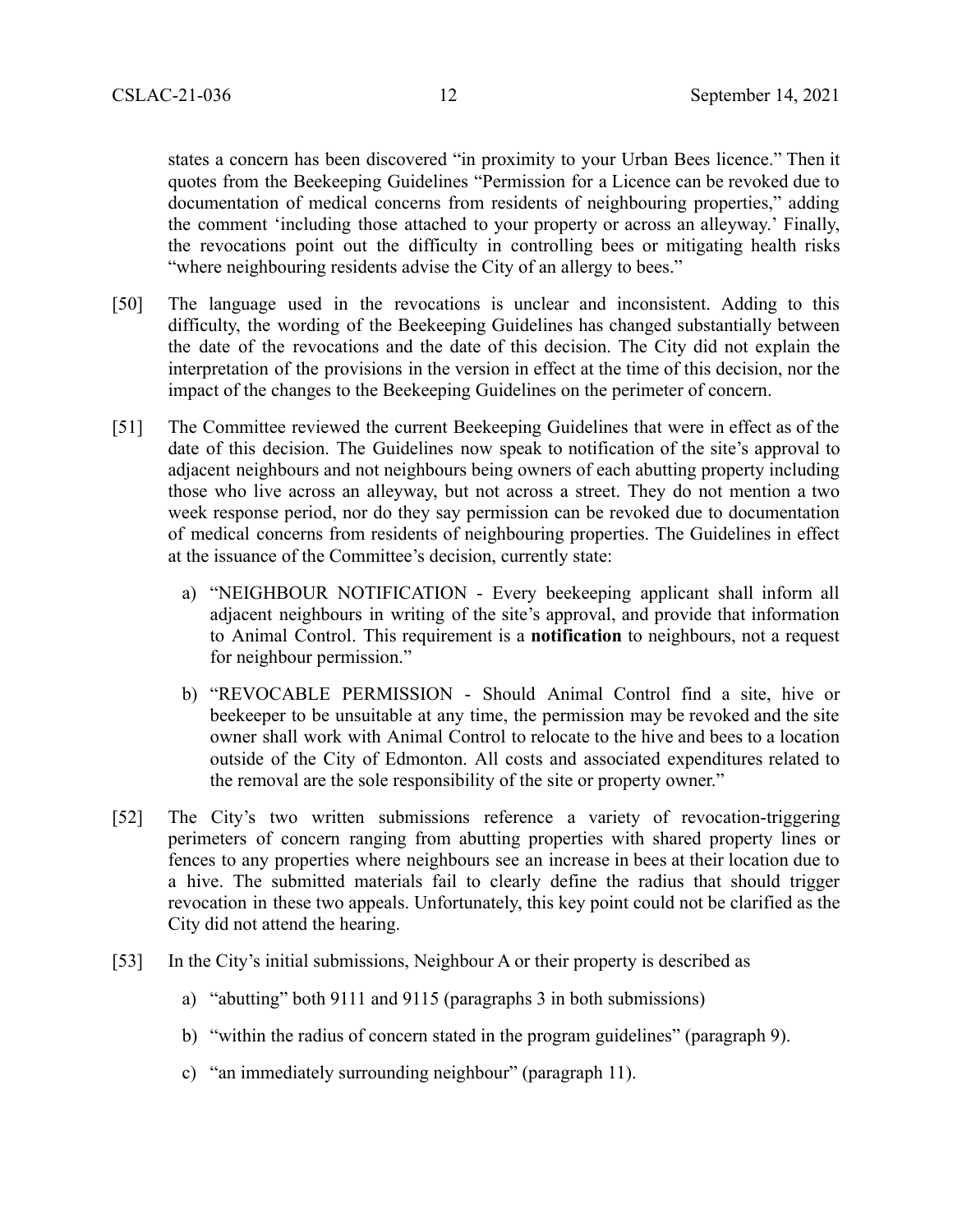- [54] Based on an aerial photo presented by Appellant 1, only one property abuts both of the properties containing hives. The neighbour at that property provided a glowing letter of support indicating no concerns with the hives.
- [55] Also, based on the evidence before the Committee from Appellant 1, it is possible that Neighbour A is within the radius of concern using the definition in the earlier version of the program guidelines with respect to Appellant 2's property, but this cannot be true for Appellant 1's property. Based on the evidence before the Committee it notes that Appellant 2 was required to notify Neighbour A as part of their 2021 application process, Appellant 1 was not required to notify Neighbour A as part of their 2019 application process.
- [56] Paragraph 9 of the City's initial submission cites a "Map of Abutting properties as Tab 3, Record". As noted by Appellant 1 at the hearing, no such document was provided.
- [57] The City's rebuttal submission does not clarify the issue of requisite proximity. In it, Neighbour A is described as an "immediate neighbour" to Appellant 1 and Appellant 2 ; a surrounding neighbour; and simply, a neighbour. In rebuttal, the City also made the following submissions to clarify the impact of the different wording choices and the critical radius of concern applicable in these two appeals:
	- a) As a point of clarity, abutting neighbour or adjacent neighbour is language that was previously used in the City's program, and regrettably was used in the City's initial submission. This language in the guidelines had previously been updated at the beginning of April of this year due to concerns about clarity on a separate appeal, but the changes in language were not reflected in our initial submission. Where the word "abutting" was used in paragraphs 3 and 18, and the title of Tab 3 of the Record, we would ask that "surrounding" be the substituted word.
	- b) In the guidelines, there is a difference between the language used in the notification and revocation paragraphs. The guidelines state that for neighbour notification: "Prior to submitting an application, every beekeeping applicant must notify all immediately surrounding neighbours, including those attached to their property or across an alleyway, in writing, of their intent to keep bees." The City does not have any concern that the Appellant would not have properly notified the neighbours he was required to notify when he initially received his licence.
	- c) However, the guidelines also state "Permission can be revoked due to documentation of medical concerns from residents of neighbouring properties". This language is broader to allow the City to consider an allergy that may fall outside of the notification radius, but still requires that the individual is a neighbour. This does not require that the complaint is a property that shares a fence line. The City cannot confirm the identity of the Complainant or their specific property. Instead, a selection of properties that fall within the radius were provided by the City in the initial submission.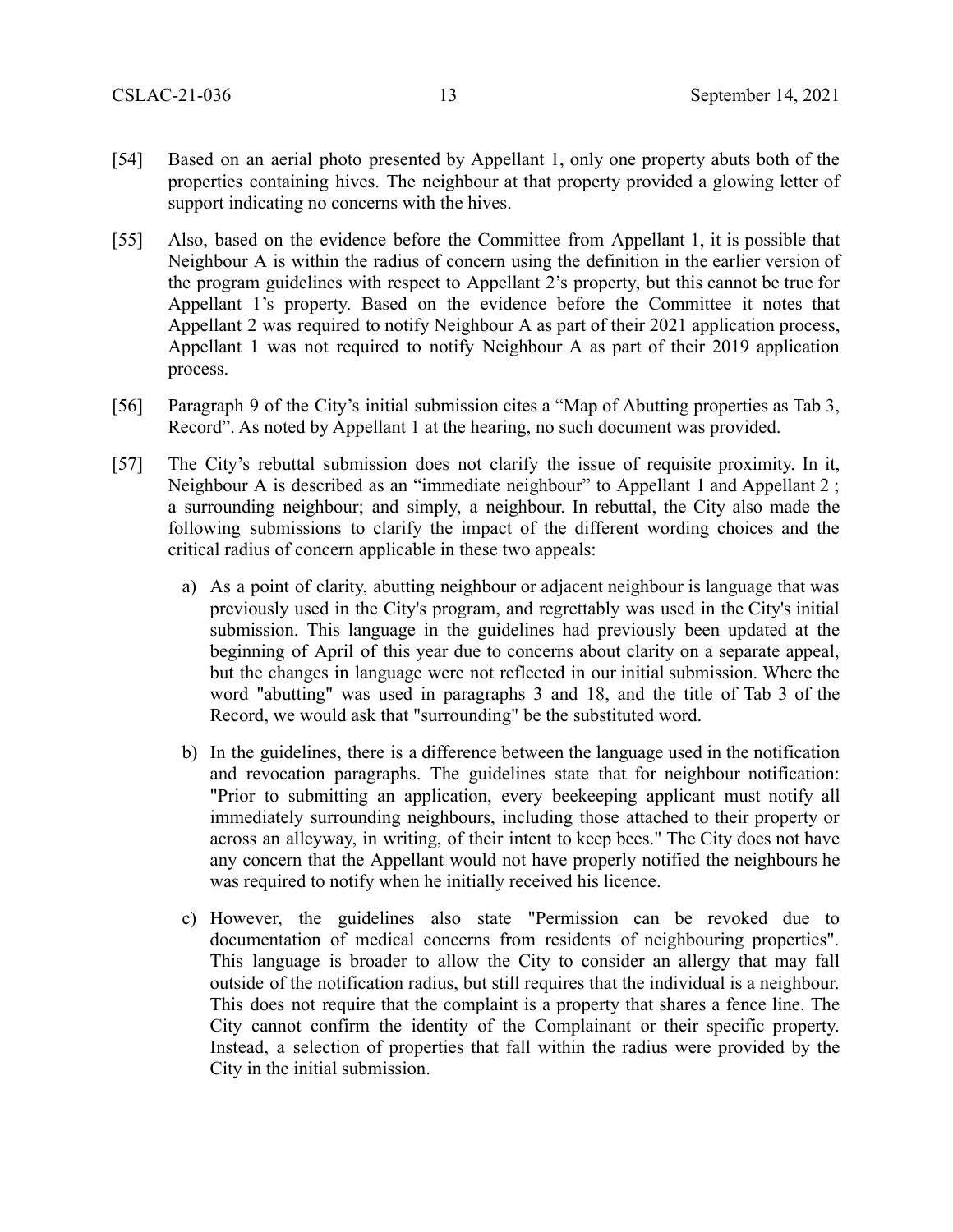- d) The City must regularly balance public concerns with individual concerns, while avoiding overreach in its regulations. Although bees can fly for many kilometers, a radius of surrounding neighbours was chosen in an attempt to balance the existence of allergies with the desired presence of beehives. This general radius was provided to the Government of Alberta apiary team, who agreed that it was "sufficient" as it is the area that one would see the greatest density of bees. Additionally, in the complaints received by the City, the Complainant states that they have experienced an increased number of bees on their property.
- e) Duty of care relies on proximity, and an immediate neighbour would likely fall within that proximity while a more distant neighbour may not. An individual who lives a block or more away very likely would not be considered within a reasonable proximity. This is not a clear distinction, as context matters, bees cannot be controlled, and they may fly to many places and in many directions based on any number of factors. Additionally, the allergy risk may differ in severity, which could lead to a higher threshold of concern and a larger radius. In this case, the Complainant has already stated that they have faced an increased number of bees in their yard coming from the appellant's yard. The City has determined that this Complainant likely falls within the proximity requirement that forms the existence of a duty of care.
- f) As stated in the literature in the first submission, one of the mitigation measures to reduce allergic reactions is to remove hives "within the immediate vicinity of the patients' home". Since the Complainant is a neighbouring property, who has seen an increase in bees at their property due to the hive, this allergy concern is considered by the City to be within the proximity triggering a duty of care.
- [58] The City's rebuttal submission indicates it has made changes to its policy due to another appeal. That decision was released by the Committee on August 6, 2021. In it, the City had agreed with the Applicant for a Beekeeping Licence that for the purposes of notification letters "abutting" meant sharing a fence. The Committee notes that this position could effectively exclude properties from the perimeter of concern which would be located much closer than other properties directly across a lane.
- [59] The City compounds the vagueness by asking the Committee to substitute the word "surrounding" for "abutting" without defining that broader concept. No clear definition of reasonable proximity is provided. No information is provided about the Alberta apiary team or their opinion cited in paragraph 9, about sufficiency of radius of concern which also remained undefined. Again, the map that is referenced in the rebuttal submission was not submitted to the Committee.
- [60] The City argues that the radius of concern is variable and likely well beyond any of the previously mentioned perimeters. The Committee notes that the City posits that a block or more away, very likely is not within this standard of care. They reason that the radius is variable because context matters, including the severity of the allergy and other unique factors exist which could increase the radius of concern. Then, with no real explanation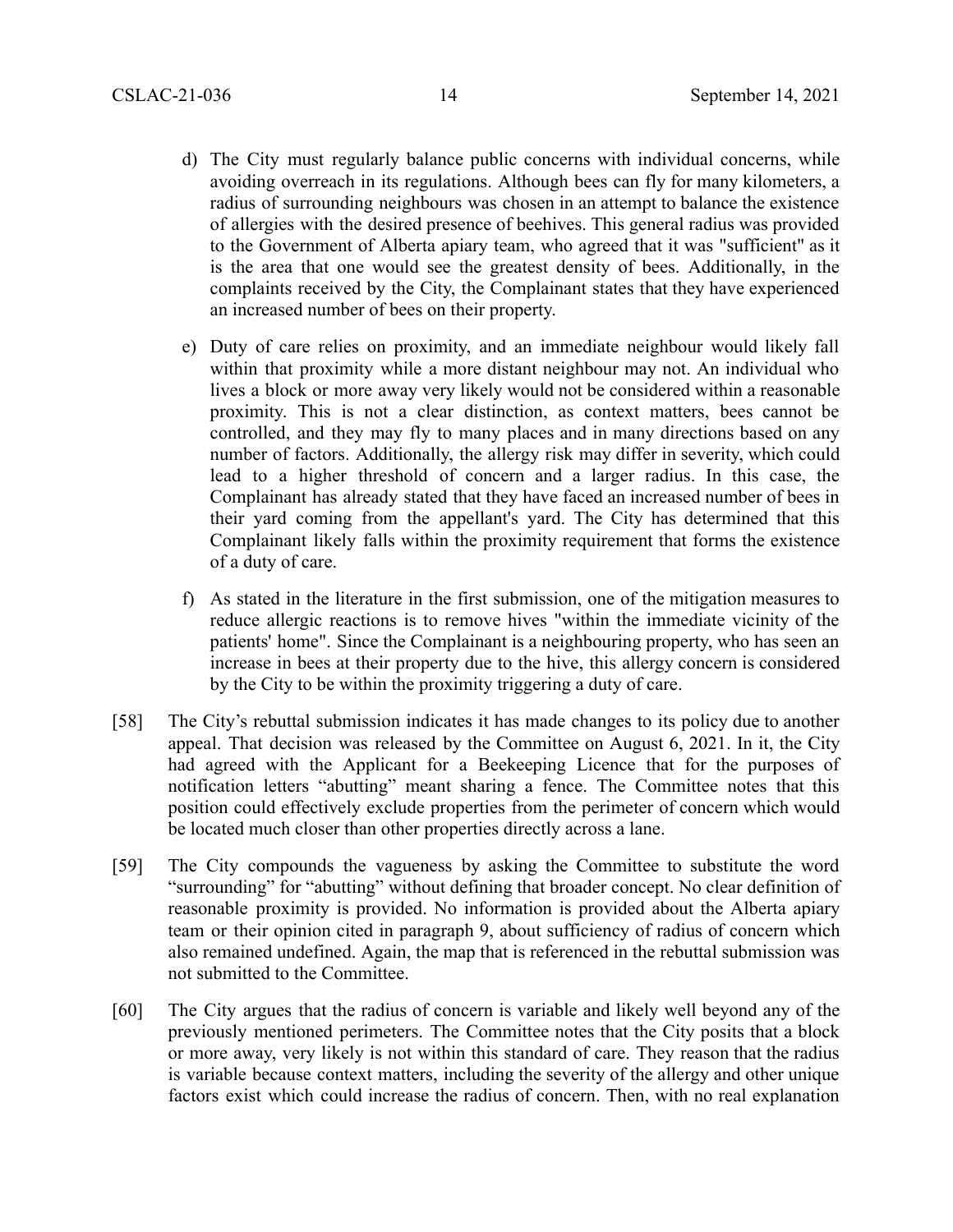or indication of severity of Neighbour A's bee reaction, the City concludes that in these appeals, since Neighbour A has seen an increase in bees at their property due to the hive; the allergy concern is considered by the City to be within sufficient proximity to trigger a duty of care. No mention is made of the factors they cited earlier which led to this conclusion.

- [61] The 2021 Hive had been in operation less than a week, oriented in a different direction with different barriers which was not discussed. The Committee finds it highly unlikely that Neighbour A had observed an increase in bees attributable to Appellant 2's hive. Therefore, if the Committee was to apply the City's proposed test to these facts, Neighbour A would fail to fall within the perimeter of concern for Appellant 2 even though their property is much closer to Neighbour A than Appellant 1.
- [62] For the above reasons, the Committee finds the evidence and submissions before it insufficient to define the appropriate perimeter of concern or be persuaded that Neighbour A's property is within sufficient proximity to the hives to warrant revocation of either the 2019 Licence issued to Appellant 1 or the 2021 Licence issued to Appellant 2.

*Severity of Allergy*

- [63] Finally, the Committee considered the evidence about the existence and severity of a medical condition. The City relied on the generic statutory declaration form executed by Neighbour A as evidence of a medically diagnosed allergy sufficiently serious to warrant revocation of the 2021 Licence and the 2019 Licence.
- [64] The Statutory Declaration prepared by, and affirmed before, City employees states:

#### "I **BLANK**

### of **BLANK**

Do solemnly declare that all the following statements are true:

- 1. I reside at **BLANK**
- 2. I have been medically diagnosed with an allergy to bees;

And I make this solemn declaration conscientiously believing it to be true and knowing that it is of the same force and effect as if made under oath.

[65] The City Record indicates Neighbour A requested time to get an allergy test prior to executing this statutory declaration. No test was provided to the Committee; however, Neighbour A provided a doctor's note which states:

To whom it may concern,

The above is a patient in my practice. **BLANK** has suffered from a severe bee sting reaction in the past.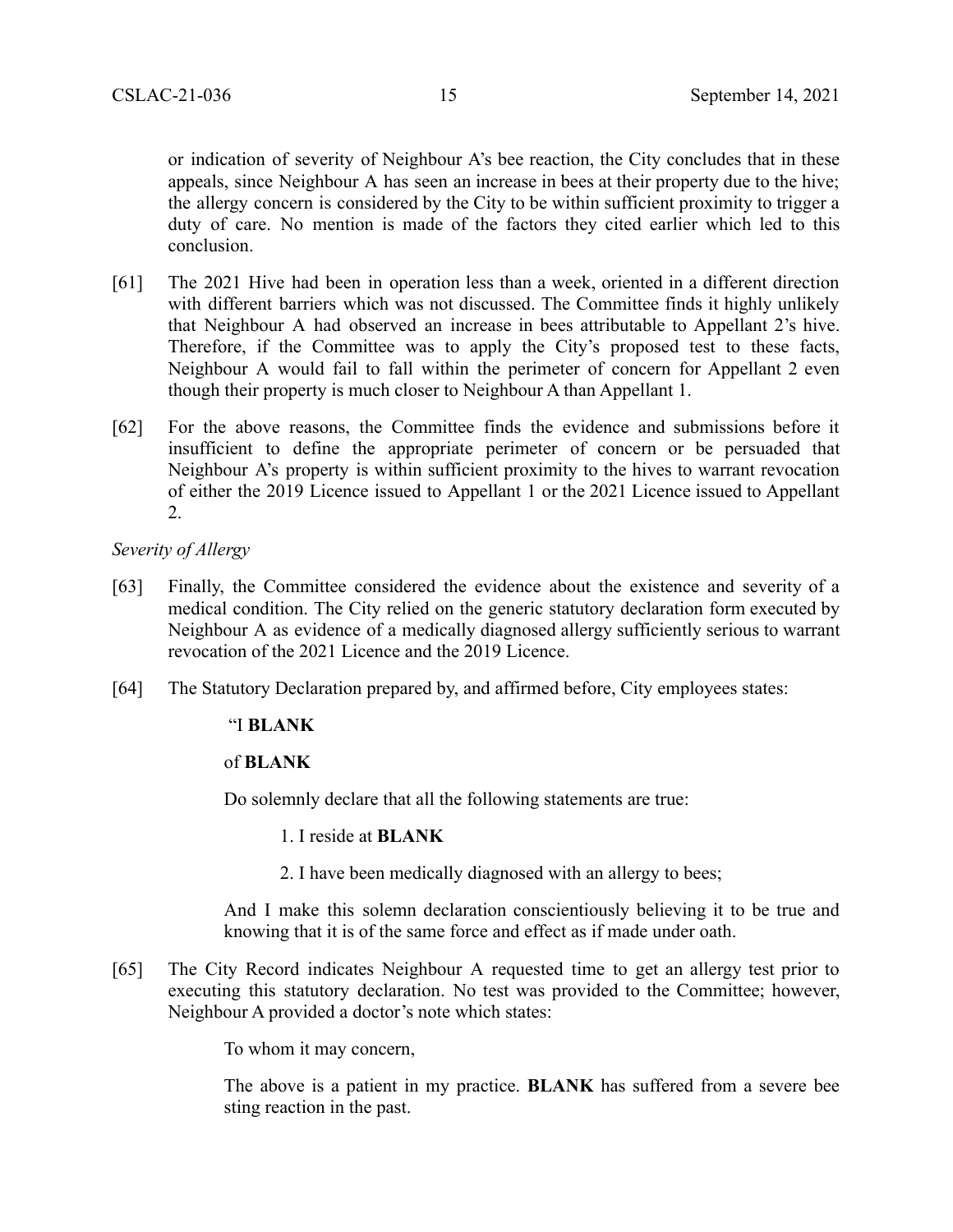It is my understanding that **BLANK's** living beside someone in her neighbourhood with beehives. This is an unsafe situation for the patient.

I have asked **BLANK** to have Benadryl on hand and carry an EpiPen at all times.

Hopefully this is of some use.

- [66] The City specifically indicated that the note was provided voluntarily and that it relies solely on the statutory declaration to justify the two revocations.
- [67] In the Committee's view, the City's generic statutory declaration form is not persuasive. It lacks any affirmation that the declarant is aware of the perimeter of concern and resides within it (a point which could be made without releasing personal information contrary to Section 17 of *FOIP*). It lacks detail or an indication about the severity of the allergy, which is a key consideration, because the City argues in reply that the perimeter of concern should increase in part, in conjunction with the level of the severity of the neighbour's allergy.
- [68] The Committee did not place significant weight on the doctor's note. The Physician's comments are based entirely upon information reported by Neighbour A. It does not state an allergy test has been ordered or performed. It does not state that a bee allergy, let alone a serious bee allergy, has been medically diagnosed. It contains inaccuracies with respect to the location of the hives at issue; neither Appellant 1 nor Appellant 2 own property "beside" Neighbour A.
- [69] Furthermore, the Appellants raised compelling evidence documenting actions and comments of Neighbour A which are inconsistent with the claim that the Neighbour A has a medical condition sufficiently serious to warrant revoking either Licence 2019 or Licence 2021.
- [70] Appellant 1 stated the 2019 hive had been operational with the knowledge of Neighbour A for two full summer seasons without complaint. Neighbour A accepted honey from their hive and never mentioned any allergies or medical concerns.
- [71] Neighbour A first raised concerns with Appellant 1 about the nuisance impacts of the bees on their property in December 2020. No mention was made of allergies during their interchanges.
- [72] Appellant 1 provided an 11 minute surveillance video recorded on April 1, 2021 showing Neighbour A standing in the rear lane behind Appellant 1's property within a few meters of the hive discussing the situation at length. Neighbour A is heard complaining about the bees. Appellant 1 cited lengthy quotes from that video to show Neighbour A was concerned about bee excrement on their property, including on a deck, furniture, railings and a vintage truck. At no time is any medical concern or bee allergy or any type of allergy raised.
- [73] Appellant 1 submitted a video of Neighbour A in their rear yard taken June 18, 2021 showing them under a hanging basket of flowers and a photo taken July 25, 2021 that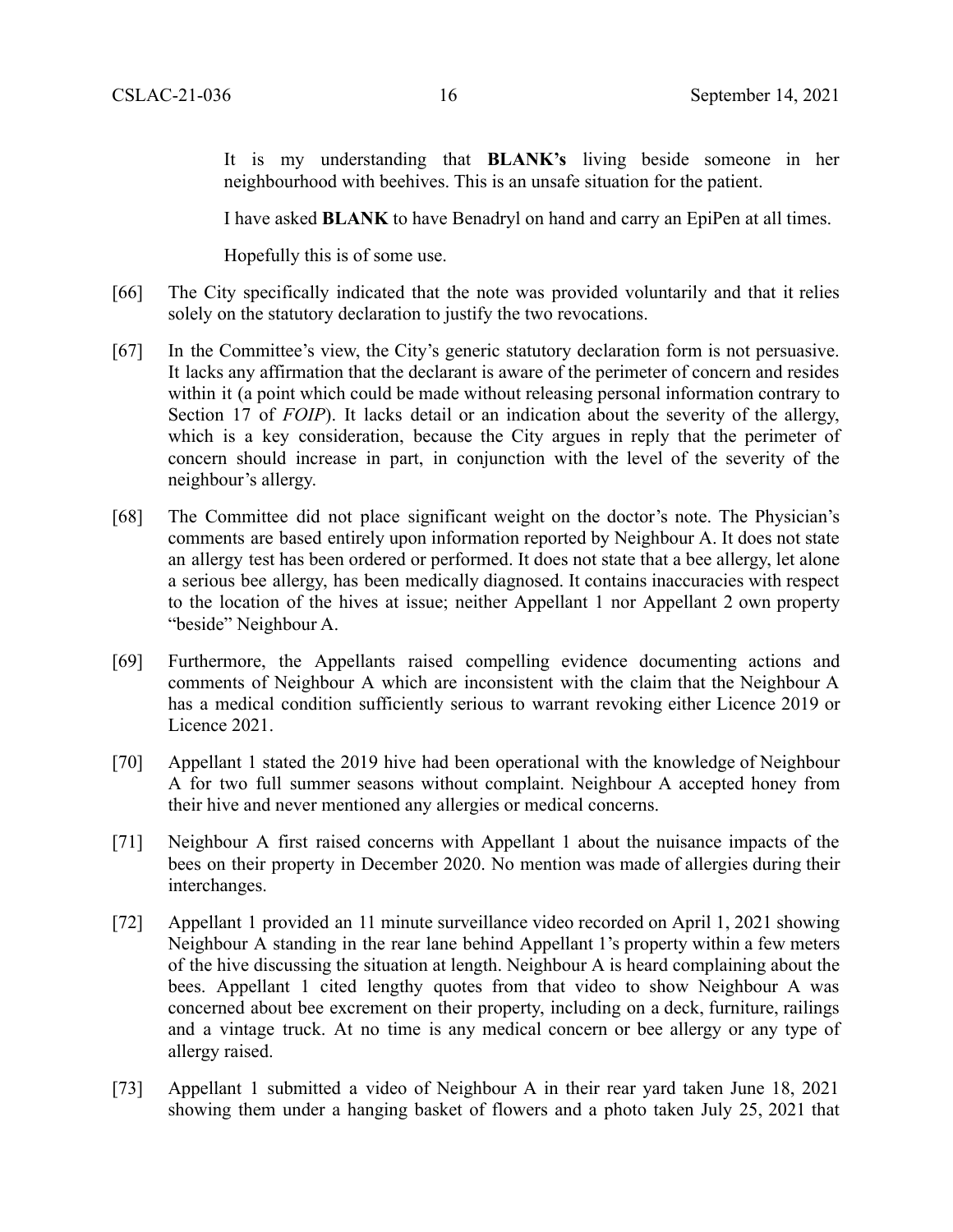shows flowers in a hanging basket and in pots, which attract bees sitting on the deck and beside their rear door.

- [74] The information provided by Appellant 1 is consistent with the City records beginning early in 2021. The records document the complaints made by Neighbour A, related to bee mess, more specifically bee excrement on furniture, deck and a truck. During these communications, Neighbour A indicates that they do not want the bees to have to be removed, as they do not mind them, but they just do not like them messing all over their yard and furniture. There is a request to have the hive rotated so bees will not enter their yard. No allergy or medical concern is mentioned in any of the communications. On April 24, 2021 the Animal Bylaw Complaint notes provided by the City indicated the complaint file had been investigated with the parties and closed as invalid. The final conclusion being there is no valid reason to revoke the 2019 Licence. On April 24, 2021, Appellant 1 was informed that the complaint had no merit and the hives could stay. Appellant 1 was further advised that the invalid complaint would have no impact on his ability to obtain a second hive.
- [75] The complaints filed before April 26, 2021 in the City records confirm Neighbour A repeatedly said they did not wish the bees to be removed and their concern was with the state of their property.
- [76] There is no mention of an allergy or medical issue in the City records until April 26, 2021 when there is a description of a separate concern having been communicated to a City Councillor regarding an allergy and also a note that Neighbour A does not want to revoke the neighbour's ability to have bees. This medical concern appears after Neighbour A had been informed a complaint based on residue from bees is not considered legitimate and that Appellant 1 had no legal obligation to reorient or move the hive.
- [77] The change in the Neighbour A's concerns were so great that the record shows for a time some City officials erroneously thought that there were two separate complaints from two neighbours residing in neighbouring properties – one a complaint about bee excrement and one a medical concern.
- [78] The Committee notes that there is some suggestion, in the record and in the City's initial submission, that Appellant 2 did not inform the Neighbour A of their 2021 application and may have proceeded without authorization, although this concern seems to have been withdrawn. For clarity, the Committee finds this suggestion to be untrue. Appellant 2 provided clear evidence that Neighbour A had been informed, as instructed by the City, in compliance with the Guidelines in place at that time, and that a notification letter issued April 26, 2021 was hand delivered to Neighbour A.
- [79] There is no evidence whatsoever on the record that Neighbour A submitted a response to this notification letter or expressed a medical concern regarding the 2021 Licence. The only mention of a hive at Appellant 2's property is a note dated May 3, 2021 with the comment "now there is another one" in a call related to the 2019 License that dealt exclusively with mess from bees.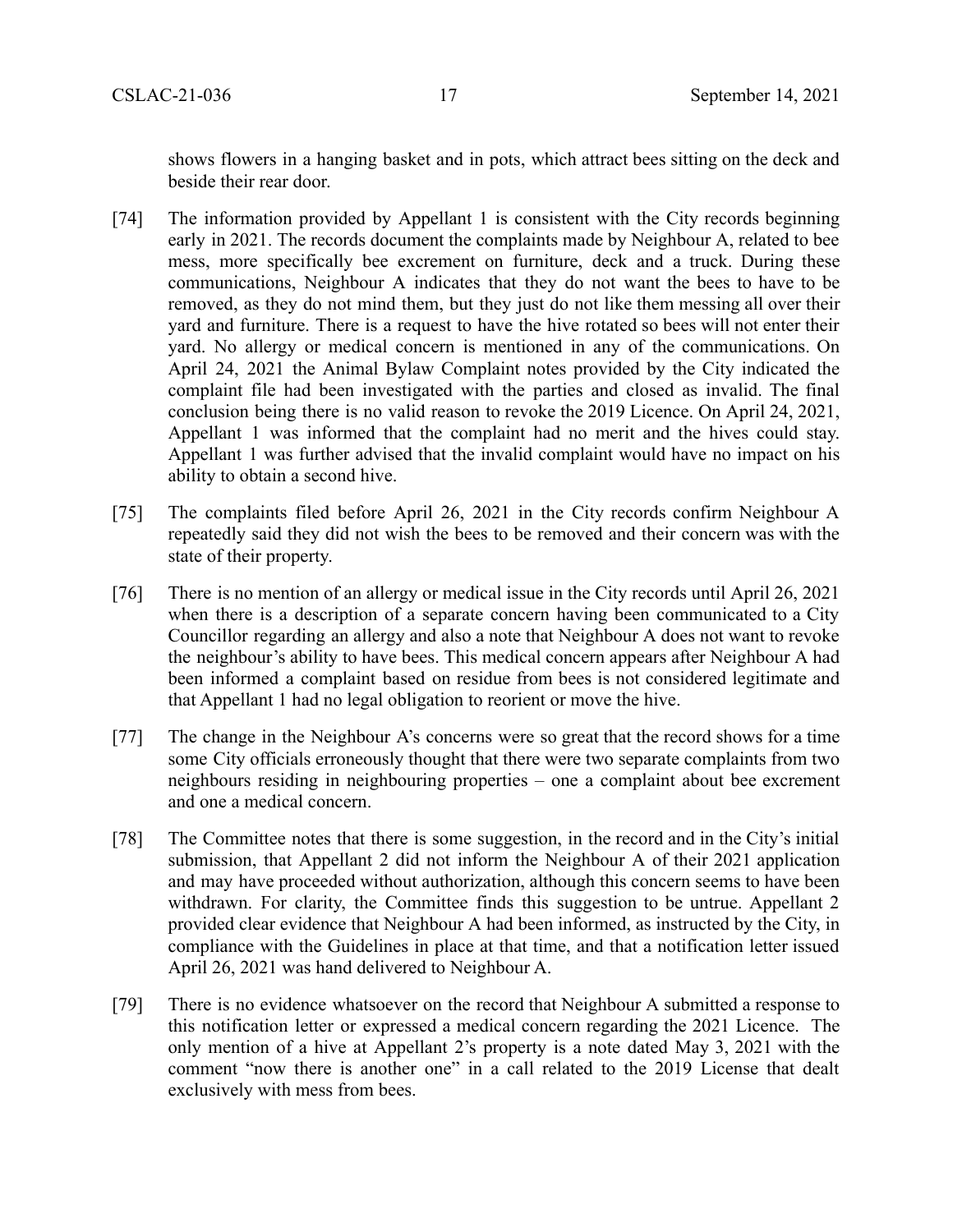- [80] Regardless of the applicable radius or perimeter of concern, after considering all of the presented materials, the Committee finds there is insufficient credible evidence to establish the existence of a medical condition sufficient to warrant the revocation of the two licences, based on the public interest.
- [81] The appeals are allowed, the revocations of Licence #315630226 and Licence #396289565 are cancelled, and the licences are reinstated.

KChiman of.

Ms. K. Cherniawsky, Chair Community Standards and Licence Appeal Committee

cc:

J. Wilson / G. Blaine, Animal Care and Park Rangers Section C. Hodgson, Law Branch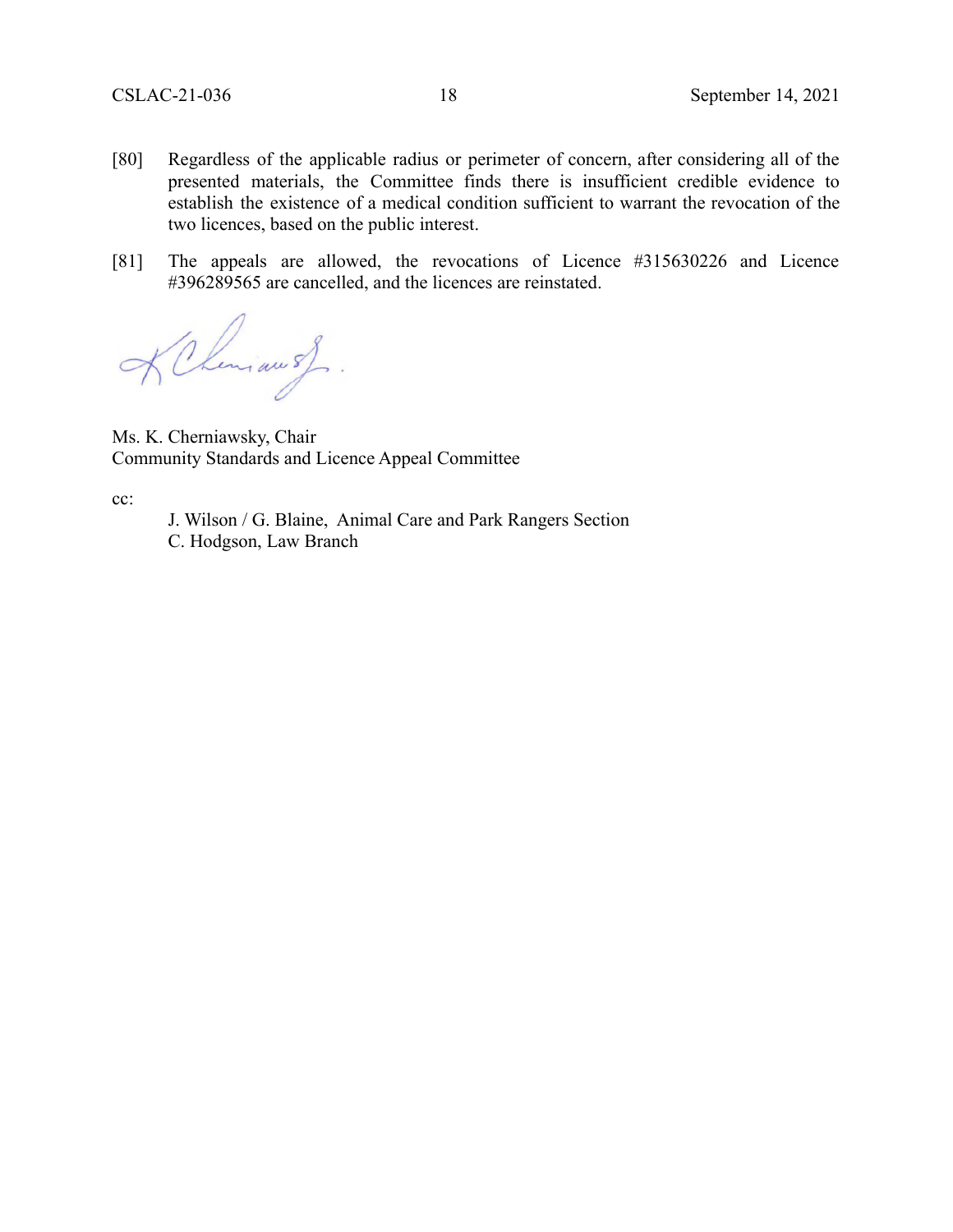# **EDMONTON COMMUNITY STANDARDS AND LICENCE APPEAL COMMITTEE**

Citation: v Community Standards and Neighbourhoods (City of Edmonton), 2021 ABECSLAC 10041

| Date:                     | September 3, 2021 |
|---------------------------|-------------------|
| Order Number:             | 399404672-001     |
| <b>CSLAC File Number:</b> | $CSLAC-21-041$    |

Between:

and

The City of Edmonton, Community Standards and Neighbourhoods

Committee Members

Kathy Cherniawsky, Chair Allan Bolstad Christopher Samuel

### DECISION

[1] On August 17, 2021, the Community Standards and Licence Appeal Committee (the "Committee") heard a request for a review of an order that was filed on July 22, 2021. The request for review concerned the decision of Community Standards and Neighbourhoods to issue an Order pursuant to Section 545(1) of the *Municipal Government Act*, RSA 2000, c M-26 (the "*Municipal Government Act*" or "*Act*")*.* The Order was dated July 5, 2021, was mailed on July 7, 2021 and required the following action:

> **Remove all GRAFFITI displayed on the building and/or structure that is visible from any surrounding property.**

> **YOU MUST COMPLY WITH THIS ORDER BEFORE: July 31, 2021**

- [2] The subject property is located at 6524 106 Street NW, Edmonton.
- [3] The following documents were received prior to the hearing and form part of the record: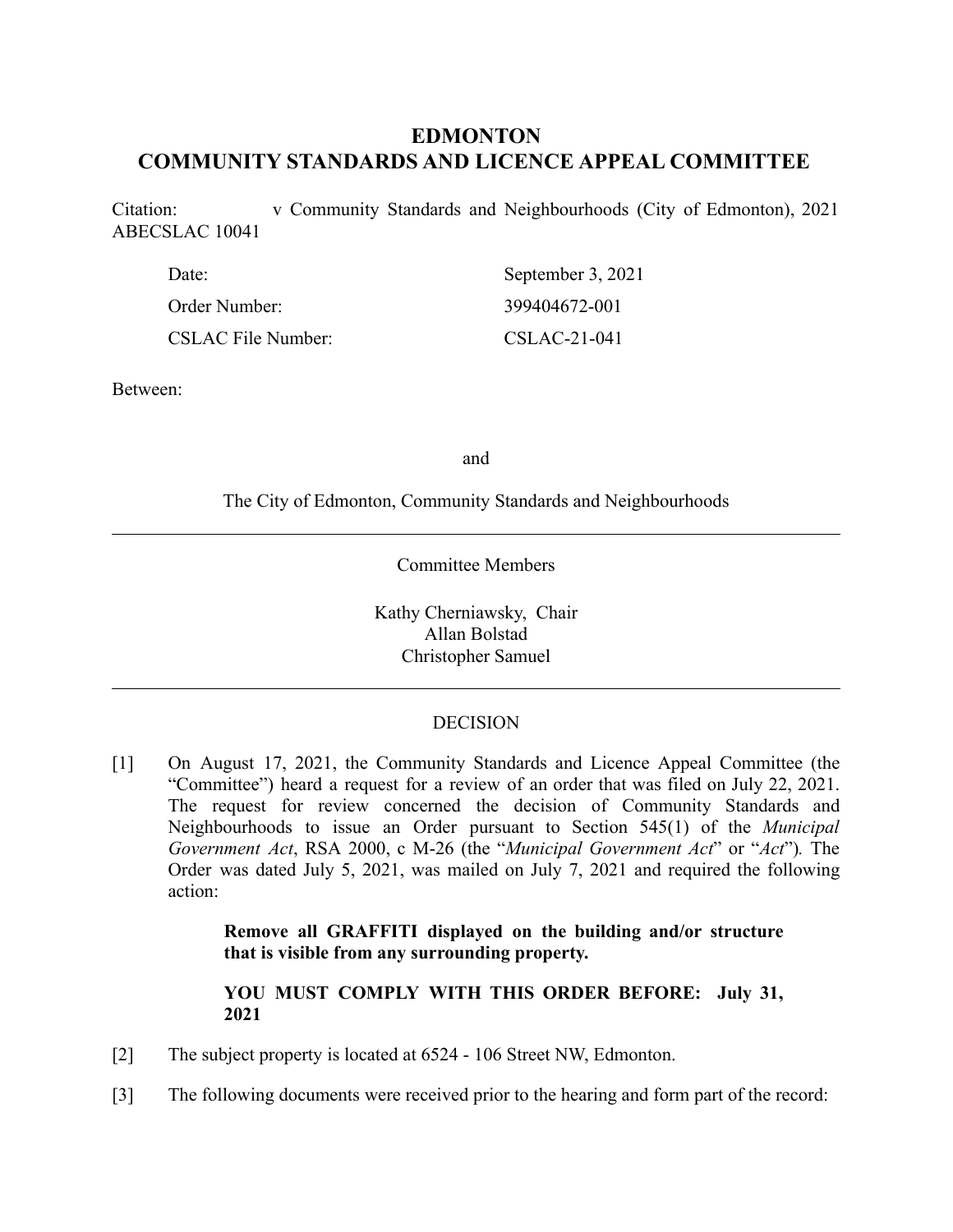- A copy of the Order issued pursuant to the *Municipal Government Act*;
- The Applicant's written request for review and submissions; and
- The Respondent's written submission, including photographs dated June 30, 2021 and August 16, 2021.

### **Preliminary Matters**

- [4] At the outset of the hearing, the Chair confirmed with the parties in attendance that there was no opposition to the composition of the panel.
- [5] The Chair outlined how the hearing would be conducted, including the order of appearance of parties, and no opposition was noted.
- [6] The appeal was filed on time, in accordance with Section 547 of the *Municipal Government Act*.

## **Summary of Hearing**

- *i) Position of the Applicant,*
- [7] The Applicant does not consider this to be graffiti and neither do his neighbours. Some of the neighbours were not even aware that the tag existed until this action took place. None of the neighbours have filed a complaint regarding the graffiti.
- [8] recently took legal action against the City on another matter and won. He firmly believes that the City is targeting his property as a result of this legal action.
- [9] He does not understand why he is being targeted when there is so much graffiti on 106 Street, 109 Street and all over Whyte Avenue. He also questioned the definition of graffiti.
- [10] The Applicant directed the Committee to numerous photographs of other properties, depicting much more serious violations of the bylaws which need to be addressed. Some of the photographs of bylaw violations are on the same block as his property. He was informed that an officer travelling around can write a ticket without a complaint if they see an infringement and wonders why these other issues have not been dealt with.
- [11] The Applicant read excerpts from the "Acknowledgement, Waiver and Indemnity" page of the Professional Graffiti Cleaning Application. After his previous experience with the City he refuses to provide his signature acknowledging these clauses. He feels that being required to provide his signature is an infringement of his civil rights and property rights.
- [12] The bylaw relating to graffiti is unconstitutional, erroneous, unjust and the City councillors should be changing it. It is a violation on the part of the City to expect property owners to be held accountable for what the street people do. Even if the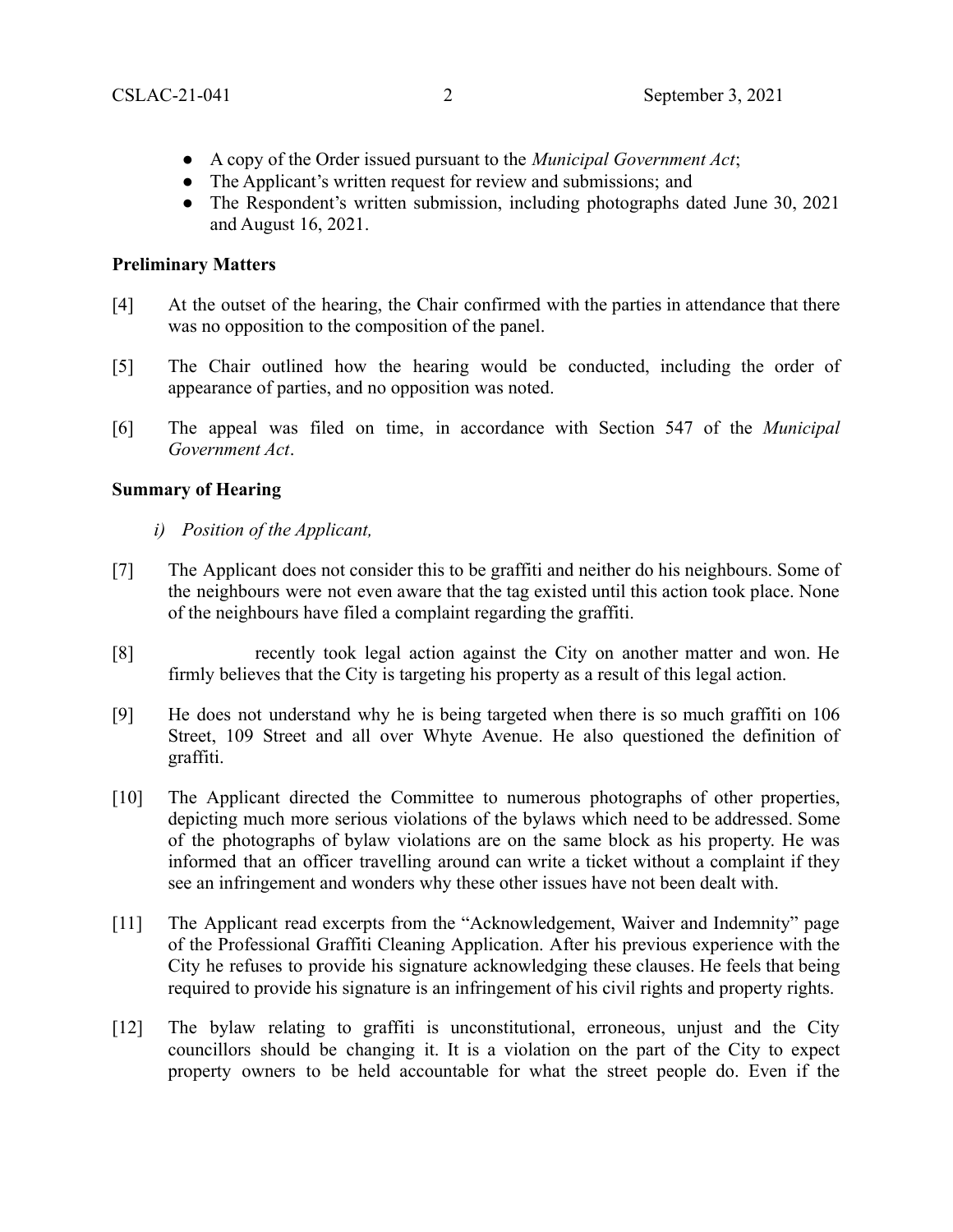perpetrator is caught he will only get a slap on the wrist as opposed to the \$10,000 fine or one year in prison that the property owner is threatened with.

- [13] The Applicant has posed numerous questions to the City but his letters have received no response.
- [14] provided the following responses to questions from the Committee:
	- a) He confirmed that the photographs of Tent City were taken from the internet. They were submitted to provide a reflection of what is happening in the City and the changes that are taking place to the bylaws.
	- b) He disagrees with the bylaw that makes property owners responsible for infractions caused by others. It is much easier for the City to come after law-abiding citizens and it is time that they started coming after the other side.
	- c) The subject site has been a rental property for 25 to 30 years and he has had no other bylaw type infractions related to it.
	- d) The graffiti is located on the side of the garage facing the alley. It can only be viewed from one other property. The Applicant does not know when it first appeared on the garage.
	- e) He is not particularly concerned about the graffiti and feels it is just a person's name and is rather artistic. He has not seen this name painted in any other location.
	- f) He has already purchased the paint to cover over the graffiti at some point but has not yet had the opportunity to do so.
	- *ii) Position of the Respondent, C. Perizzolo*
- [15] C. Perizzolo, Acting Coordinator, Complaints and Investigations, appeared on behalf of the City of Edmonton.
- [16] On June 11, 2021, the area officer was on a proactive nuisance graffiti blitz and noticed the subject graffiti on the garage. A Notice to Comply was sent to both the owner and tenant as well as information on applying for the Capital City graffiti cleaning grant.
- [17] A follow up inspection was conducted on June 30, 2021 and compliance had not been obtained and no application had been received for the graffiti cleaning program. Two photographs were taken on this date.
- [18] On July 5, 2021 a 545 *Municipal Government Act* order was issued directing that the graffiti was to be removed by July 31, 2021, pursuant to Section 9(1) of the *Community Standards Bylaw* (No. 14600) which states: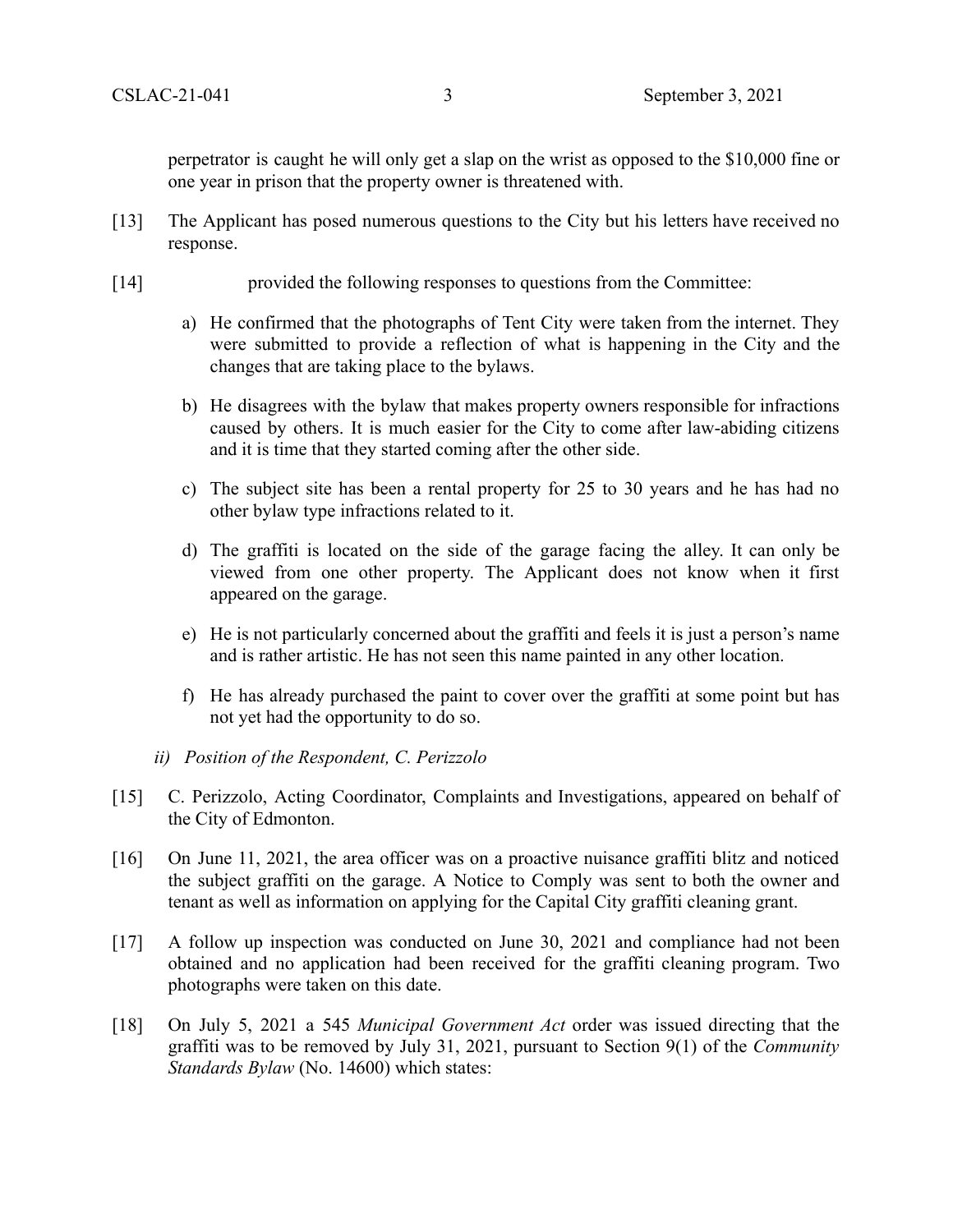- (1) A person shall not cause or permit a nuisance to exist in respect of any building or structure on land they own or occupy.
- (2) For the purpose of greater certainty a nuisance, in respect of a building or structure, means a building or structure, or any portion thereof, showing signs of a serious disregard for general maintenance and upkeep, whether or not it is detrimental to the surrounding area, some examples of which include:

. . . . . . . .

(a.1) any graffiti displayed on the building or structure that is visible from any surrounding property;

[19] Graffiti is defined in Section 4(a.1) of the *Community Standards Bylaw* as:

"graffiti" means words, letters, symbols, marks, figures, drawings, inscriptions, writings, or stickers that are applied, etched, sprayed, painted, drawn, stained, scribbled, or scratched on a surface without the consent of the owner, and for greater certainty does not include anything authorized by law. (S.2, Bylaw 19690, May 3, 2021)

[20] Section 545(1) of the *Municipal Government Act* states that:

If a designated officer finds that a person is contravening this or any other enactment that the municipality is authorized to enforce or a bylaw, the designated officer may, by written order, require the person responsible for the contravention to remedy it if the circumstances so require.

- [21] After receiving notification of the appeal as well as the information that the Applicant had no email address, the Municipal Enforcement Officer mailed a letter to the Applicant on July 27, 2021, that included information on how to apply for the grant, the graffiti cleaning application form and the required police report.
- [22] A second set of photographs, taken on August 16, 2021, shows the current condition of the property.
- [23] Based on the above information and the photographs provided to the Committee, Administration is satisfied that the Applicant has contravened Section 9(1) of the *Community Standards Bylaw* and is asking that the Order be upheld.
- [24] The Respondent provided the following responses to questions from the Committee:
	- a) The Notice to Comply was mailed on June 14, 2021 and expired on June 29, 2021. The Order was dated July 5, 2021 and had a compliance date of July 31, 2021.
	- b) The tag on the garage was determined to be graffiti because it meets the definition provided in section 4(a.1) of the *Community Standards Bylaw.* It was not artistic in any way and appears to be the tag of someone who did not have permission to paint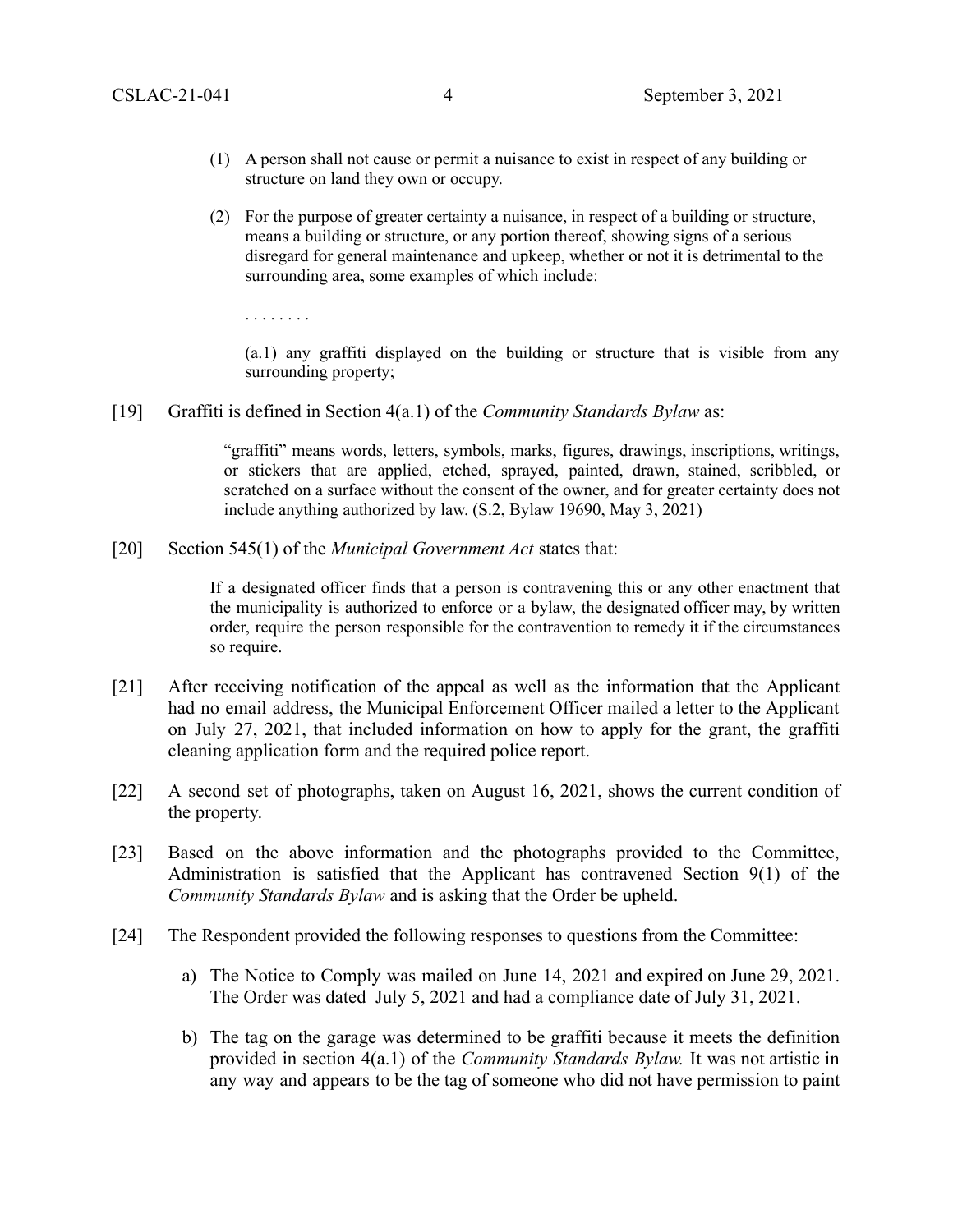it on the building. C. Perizzolo was not able to confirm if this particular tag has been found in other locations in the City.

- c) This Order was a result of a one day proactive enforcement blitz and the Respondent confirmed that other enforcement actions were also taken as a result of this blitz. Typically the officer will travel up and down the alleys in the particular neighbourhood he or she has been assigned to.
- d) Any presence of graffiti, regardless of the amount, can lead to a notice being issued. It is very common for a compliance notice to be issued for a single tag.
- e) The goal is to have the graffiti removed through the use of the free program. If the homeowner does not take advantage of the program and the Order is not complied with, the City's next action would be to remove the graffiti and bill the owner.
- f) In 2020, just under 500 graffiti infractions were complied with, either through the professional cleaning program or at the owner's expense. Only 31 proceeded to remedial action. These statistics include both Notices to Comply as well as Orders since they are both part of the same file.
- g) She has no objection to the Committee granting an extension to the compliance date of the Order.
- h) When a graffiti professional cleaning application is received it is responded to within 10 days and a contractor usually reaches out to the property owner within a week after that. While the clean-up program runs all year it is difficult to clean up the graffiti if the temperature drops to below minus 10 degrees.
- i) The contractor will come to the site for an initial inspection and will have a discussion with the property owner as to the best method of removal so as not to cause any damage to the structure (e.g. chemical removal or paint cover-up). If the property owner indicates they do not want the contractor to proceed, no work would be carried out.
- j) If the owner has not given permission it is considered to be graffiti. In this case the graffiti has no artistic value and the owner was not sure when it went up so it appears the artist did not have permission.
- *iii) Rebuttal of Applicant*
- [25] The definition of graffiti in the Oxford dictionary is anything obscene engraved in a body of work. It does not say anything about a name. The Applicant believes it is a nice looking signature and much better than some people's signatures that cannot be read.
- [26] The tag is not visible to the general public only the neighbours and street people who go down the alley.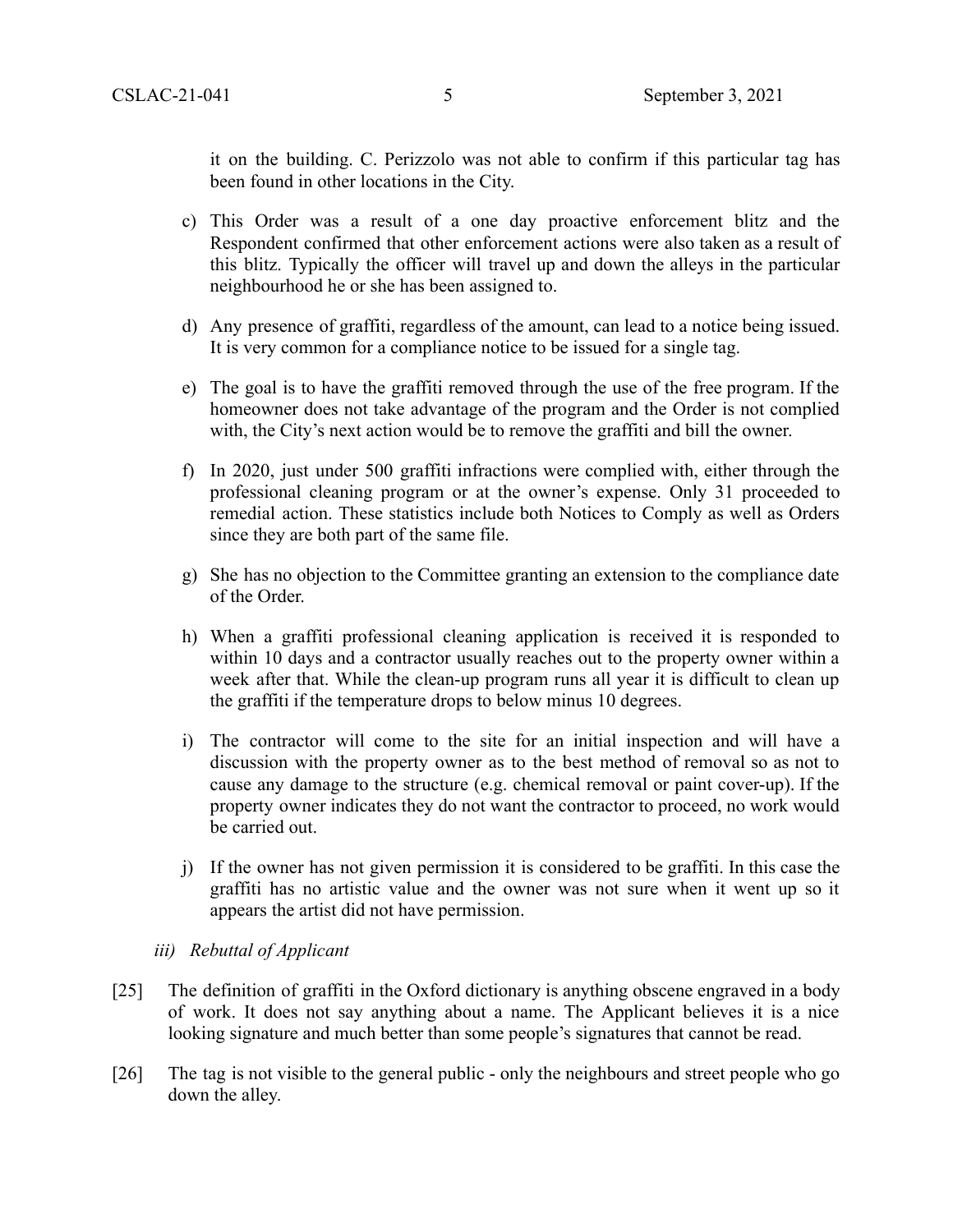- [27] It has been difficult to apply paint due to the recent high temperatures in the 30s. The paint would not take and would just peel right off.
- [28] The Applicant does not use any chemicals on that house and garden as they may not be environmentally friendly.
- [29] He believes this whole thing is way out of proportion. A drive down the alley would show many actions that should have been addressed by now such as long grass and garbage removal.

#### **Decision**

[30] The Order is **UPHELD** with the compliance date varied to **December 31, 2021**.

### **Reasons for Decision**

- [31] This is a review of an Order dated July 5, 2021 and issued to the Applicant pursuant to Section 545(1) of the *Act.*
- [32] The Order required the Applicant to:

Remove all GRAFFITI displayed on the building and/or structure that is visible from any surrounding property.

- [33] The Applicant argued that the Order should be cancelled because
	- a) The "joker" tag painted on his garage does not fit a proper definition of graffiti, it is not particularly visible or offensive; and,
	- b) The Order unfairly targets him. The photos he submitted to the Committee show many public and private properties exist in the area in serious states of disrepair and with much worse garbage and graffiti in plain sight.
- [34] The Committee's authority comes from section 547(2) of the *Act*. In accordance with that section, the issue before the Committee is quite narrow – it must decide if the Order issued against the subject property should be confirmed, varied, substituted or cancelled. The Committee has no authority with respect to the deployment of enforcement resources or the revision of bylaws.
- [35] The Committee acknowledges the Applicant's frustration. However, the states of other properties, including property owned by the City, are not relevant to the validity of the Order under review.
- [36] The relevant portions of section 9 of the *Community Standards Bylaw* states

(1) A person shall not cause or permit a nuisance to exist in respect of any building or structure on land they own or occupy.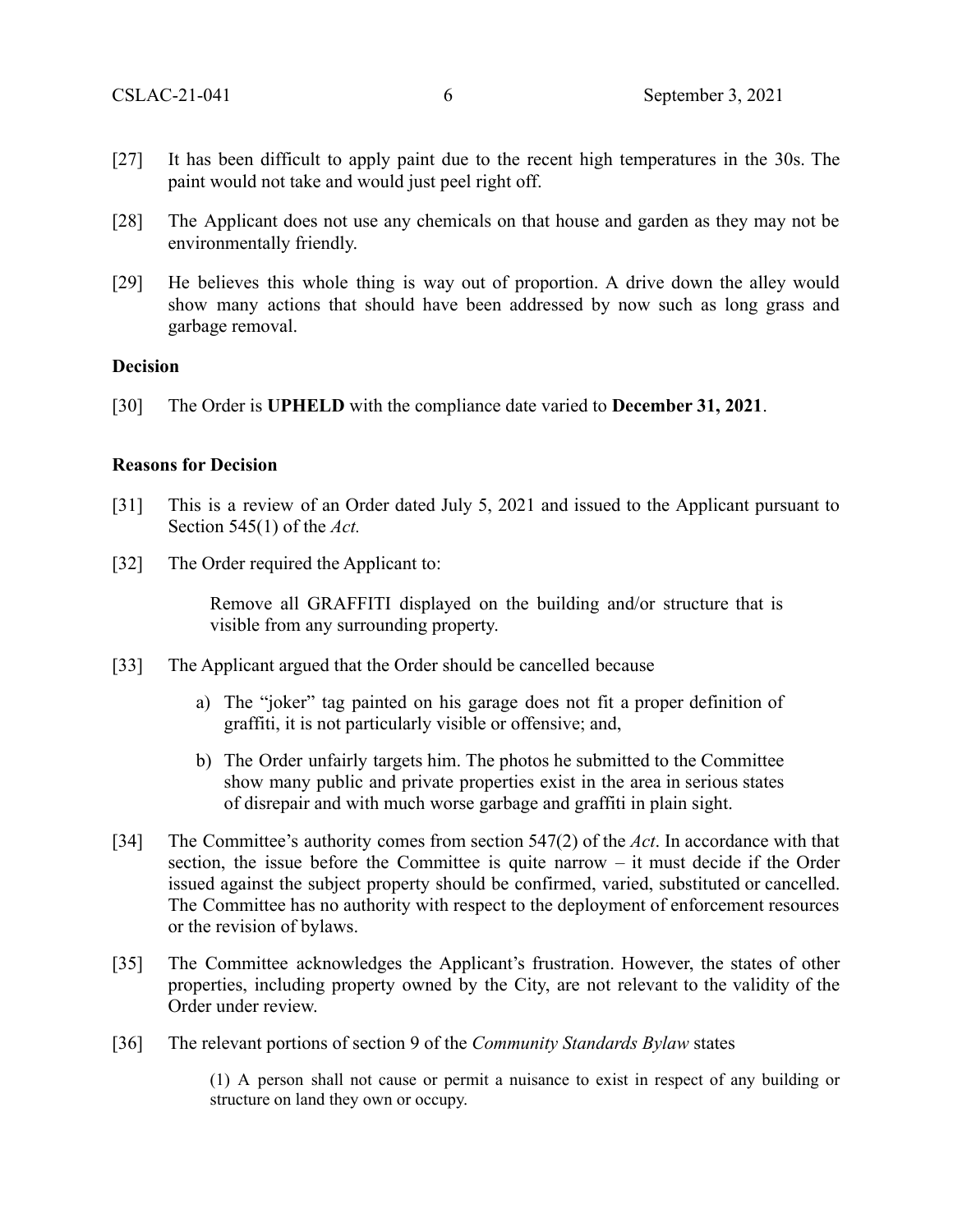(2) For the purpose of greater certainty a nuisance, in respect of a building or structure, means a building or structure, or any portion thereof, showing signs of a serious disregard for general maintenance and upkeep, whether or not it is detrimental to the surrounding area, some examples of which include:

. . . . . . . .

(a.1) any graffiti displayed on the building or structure that is visible from any surrounding property;

[37] Section 4(a.1) of the *Community Standards Bylaw* defines "graffiti" for the purposes of that bylaw as:

> words, letters, symbols, marks, figures, drawings, inscriptions, writings, or stickers that are applied, etched, sprayed, painted, drawn, stained, scribbled, or scratched on a surface without the consent of the owner, and for greater certainty does not include anything authorized by law. (S.2, Bylaw 19690, May 3, 2021).

- [38] Based on a review of the photograph of the Applicant's garage provided by the City, the Committee finds that a nuisance in the form of graffiti as defined in the *Community Standards Bylaw* exists on the property in contravention of section 9(1).
- [39] Section 545(1) of the *Act* states:

If a designated officer finds that a person is contravening this or any other enactment that the municipality is authorized to enforce or a bylaw, the designated officer may, by written order, require the person responsible for the contravention to remedy it if the circumstances so require.

- [40] Having found that section 9(1) of the *Community Standards Bylaw* has been contravened, the Committee finds that the Order was validly issued.
- [41] However, based on the submissions of the Applicant concerning his objections to participation in the City's graffiti cleaning program and noting the City did not object to an extension for compliance, the Committee has decided to extend the date for compliance to December 31, 2021.

KChimawsJ.

Kathy Cherniawsky, Chair Community Standards and Licence Appeal Committee

cc:

Community Standards and Neighbourhoods – J. Lallemand, C. Perizzolo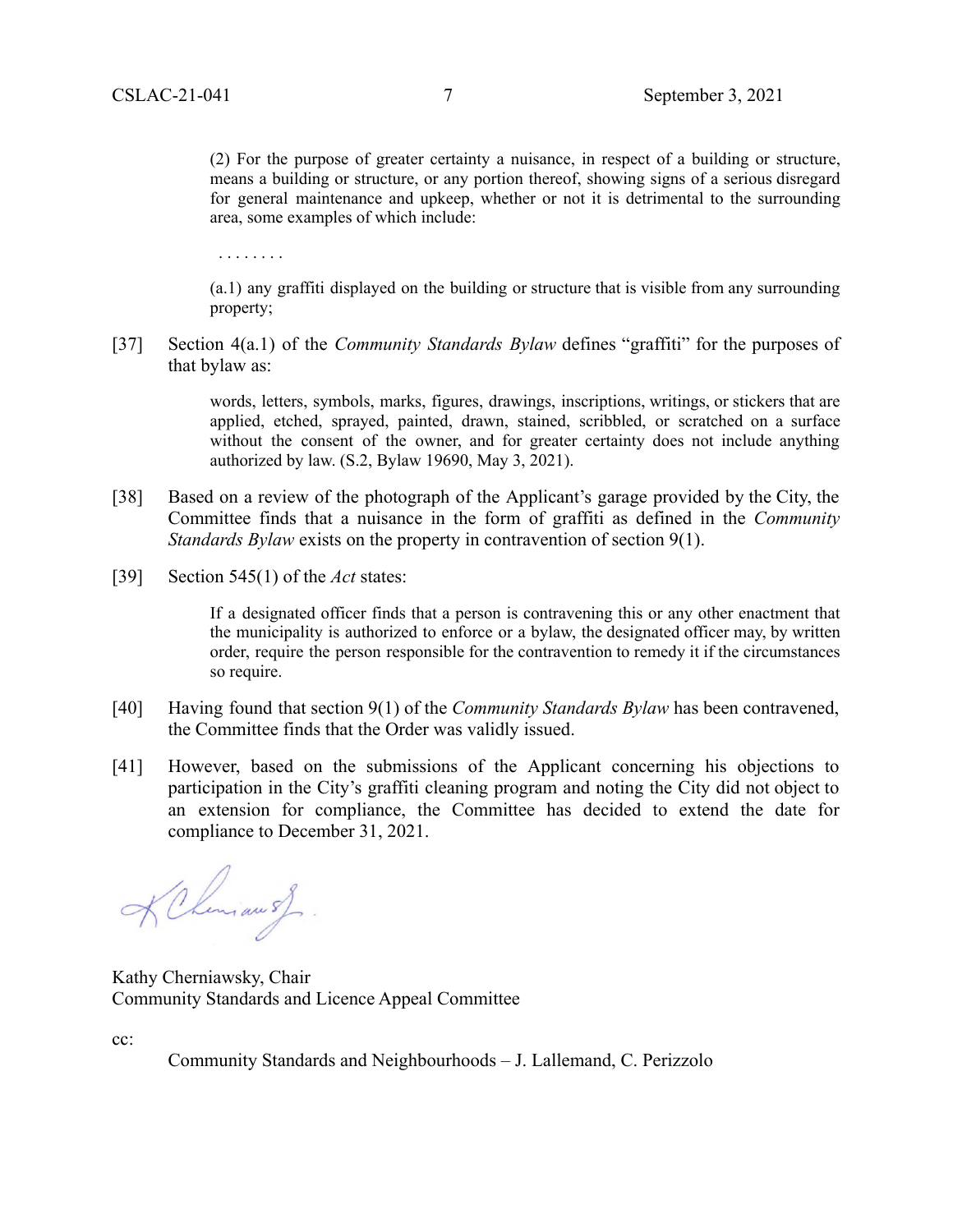# **Important Information for the Applicant**

1. A person affected by this decision may appeal to the Alberta Court of Queen's Bench under Section 548 of the *Municipal Government Act*, RSA 2000, c M-26 if the procedure required to be followed by this Act is not followed, or the decision is patently unreasonable.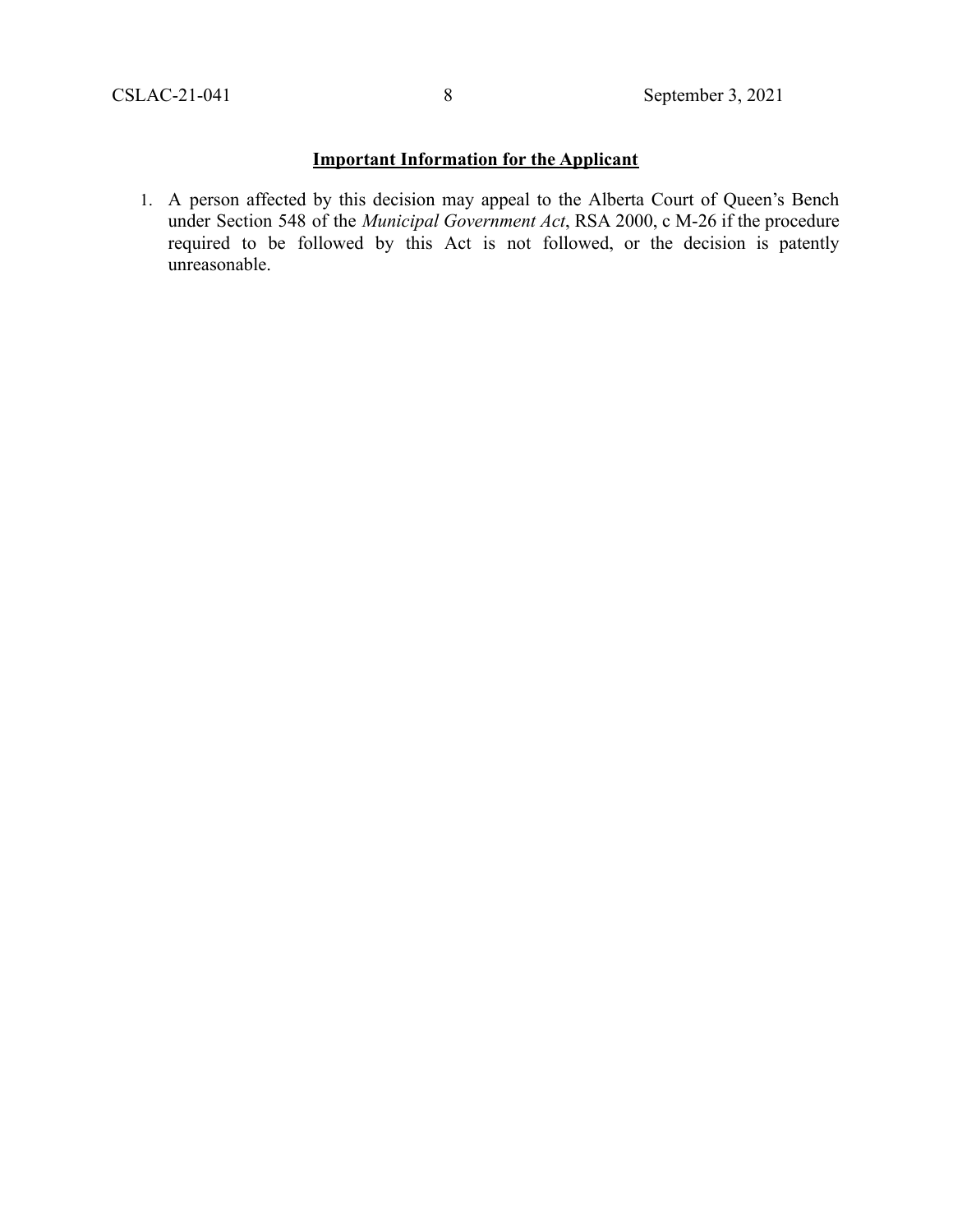# **EDMONTON COMMUNITY STANDARDS AND LICENCE APPEAL COMMITTEE**

Citation: v Community Standards and Neighbourhoods (City of Edmonton), 2021 ABECSLAC 10042

| Date:              | September 1, 2021 |
|--------------------|-------------------|
| Order Number:      | 401792404-001     |
| CSLAC File Number: | $CSLAC-21-042$    |

Between:

and

The City of Edmonton, Community Standards and Neighbourhoods

Committee Members

Kathy Cherniawsky, Chair Allan Bolstad Christopher Samuel

### DECISION

[1] On August 17, 2021, the Community Standards and Licence Appeal Committee (the "Committee") heard a request for review of an order that was filed on July 28, 2021. The request for review concerned the decision of Community Standards and Neighbourhoods to issue an Order pursuant to Section 545(1) of the *Municipal Government Act*, RSA 2000, c M-26 (the "*Municipal Government Act*" or "*Act*")*.* The Order was dated July 14, 2021 and was mailed on July 19, 2021 and required the following action:

> **Cut all long grass and weeds to below 10 centimeters in height. Remove all damaged, dismantled or derelict vehicles, appliances, windows, garbage bags, cardboard, wood, metal, tools, loose litter, and other assorted materials from the entire property, and take any actions or remove any other items that are contributing to the unsightly condition of the property**

> **YOU MUST COMPLY WITH THIS ORDER BEFORE: August 7, 2021**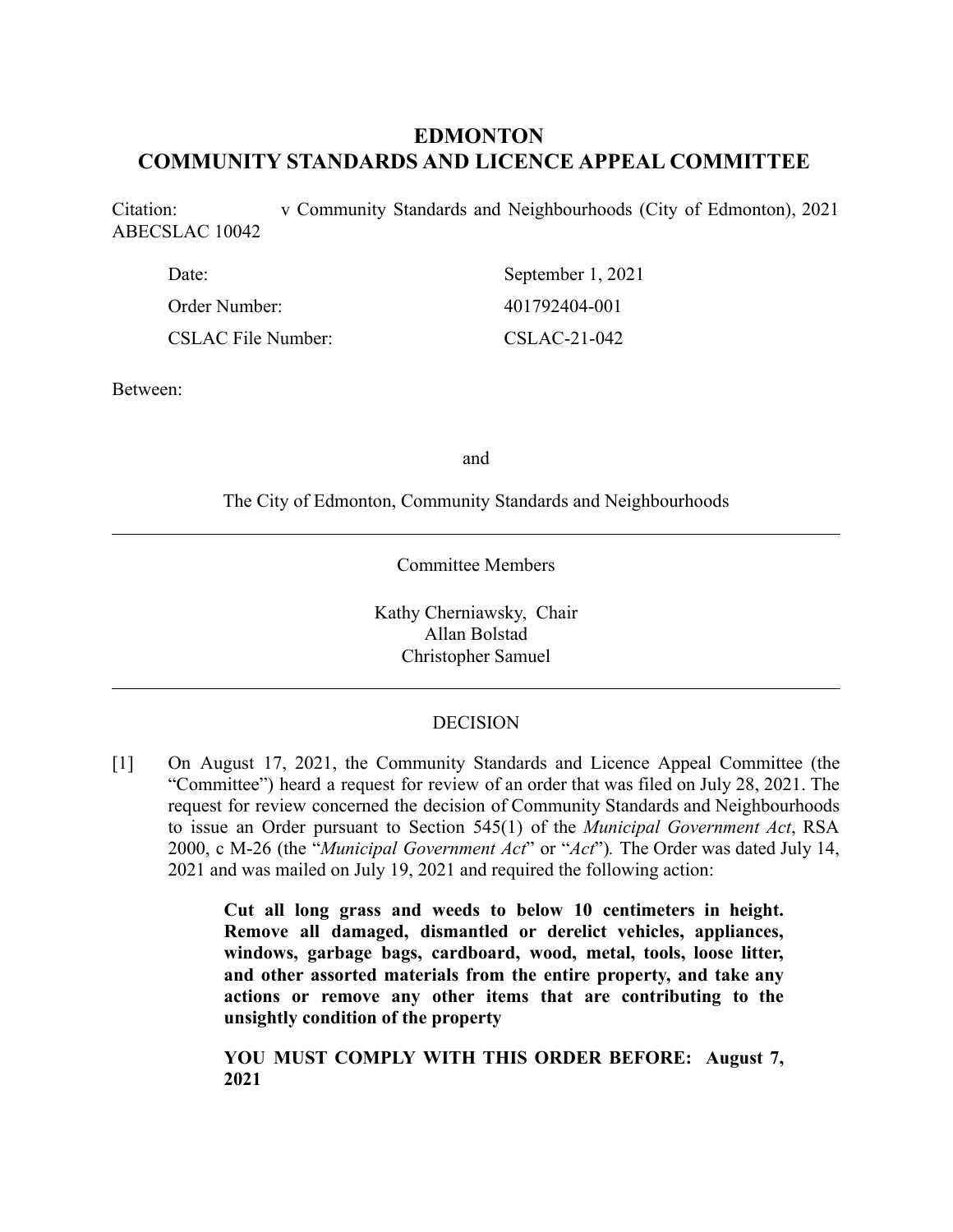- [2] The subject property is located at 11915 69 Street NW, Edmonton.
- [3] The following documents were received prior to the hearing and form part of the record:
	- A copy of the Order issued pursuant to the *Municipal Government Act*;
	- The Applicant's written request for review and submission; and
	- The Respondent's written submission, including a series of photographs taken on July 14, 2021 and August 13, 2021.

### **Preliminary Matters**

- [4] At the outset of the hearing, the Chair confirmed with the parties in attendance that there was no opposition to the composition of the panel.
- [5] The Chair outlined how the hearing would be conducted, including the order of appearance of parties, and no opposition was noted.
- [6] The appeal was filed on time, in accordance with Section 547 of the *Municipal Government Act*.

### **Summary of Preliminary Hearing**

- *i) Position of the Applicant,*
- [7] The Applicant requested a postponement of the hearing for the following reasons:
	- a) His hearing was scheduled for 1:00 p.m. and he only budgeted two hours of time. He did not realize that other people would be scheduled at the same time and he would have to wait his turn.
	- b) He only received photographs and documents from the Respondent today. He would like additional time to gather photographs showing City property with weeds and vehicles with similar damage to his that people are driving around.
	- c) He required more time to review the documents he just received.
	- *ii) Position of the Respondent, C. Perizzolo*
- [8] C. Perizzolo, Acting Coordinator, Complaints and Investigations, appeared on behalf of the City of Edmonton.
- [9] It is the City's position that the hearing should proceed today. There are no disclosure requirements and the photographs the Applicant wishes to obtain have no bearing on this file.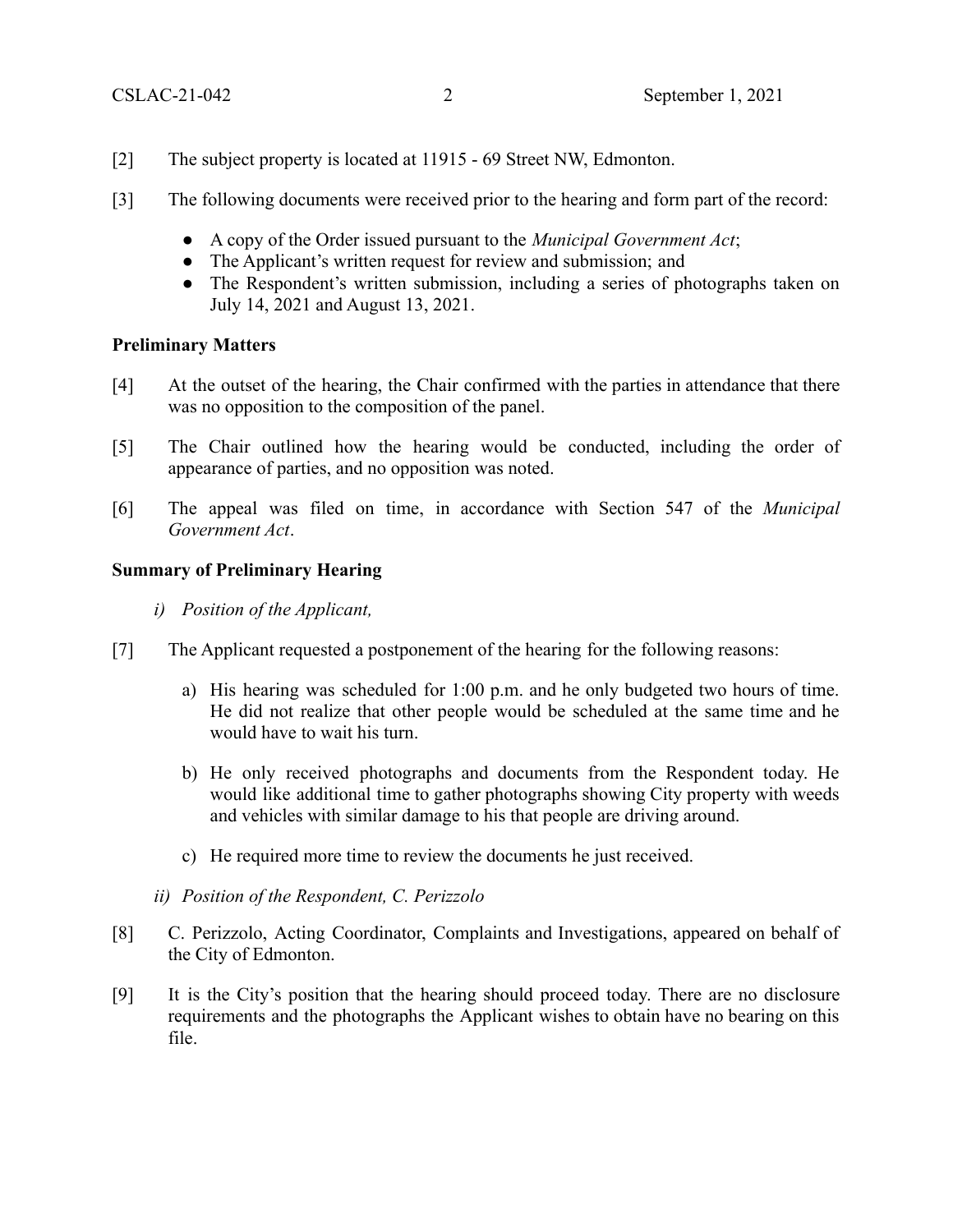### *iii) Rebuttal of the Applicant*

- [10] The photographs provided by the Respondent are of his property, but they do not show the efforts he has made to pull out the long grass. Also it is difficult to tell if the photograph with the ruler is actually his property.
- [11] The hearing notice is not clear and he feels that he was not properly informed that his hearing may not start right at 1:00 p.m. He made prior arrangements to meet a mechanic out of town in the afternoon.

## **Decision**

[12] The Postponement request is denied and the hearing will proceed.

### **Reasons for Decision**

- [13] The Committee balances the public interest in dealing with nuisance conditions in a timely manner and the Appellant's interests in his own property and must provide fairness to both parties in the conduct of the review.
- [14] The Committee is not persuaded that the Applicant has raised a valid reason to postpone the hearing or that he will be prejudiced if the hearing proceeds today.
- [15] Photographs of other properties owned by the City have no bearing on the validity of an Order issued against the subject property.
- [16] In any event, this review was brought at the Applicant's request. He received notice of the time and date of this hearing in accordance with Committee practice and therefore was afforded ample opportunity to bring whatever evidence he desired to make his case, including photographs of his property.
- [17] The Applicant agreed that the photographs submitted by the City show portions of his property.
- [18] While the Applicant may be inconvenienced by the scheduling of commencement of the hearing, he presented no evidence of prejudice due to a delay of approximately 90 minutes.

### **Summary of Hearing**

- *i) Position of the Applicant,*
- [19] The grass is totally insignificant and the photographs taken by the Respondent make it difficult to distinguish the difference between the irises and the grass. The grass is only a very small portion of the front yard (less than 10 percent of the 50 by 150 size lot).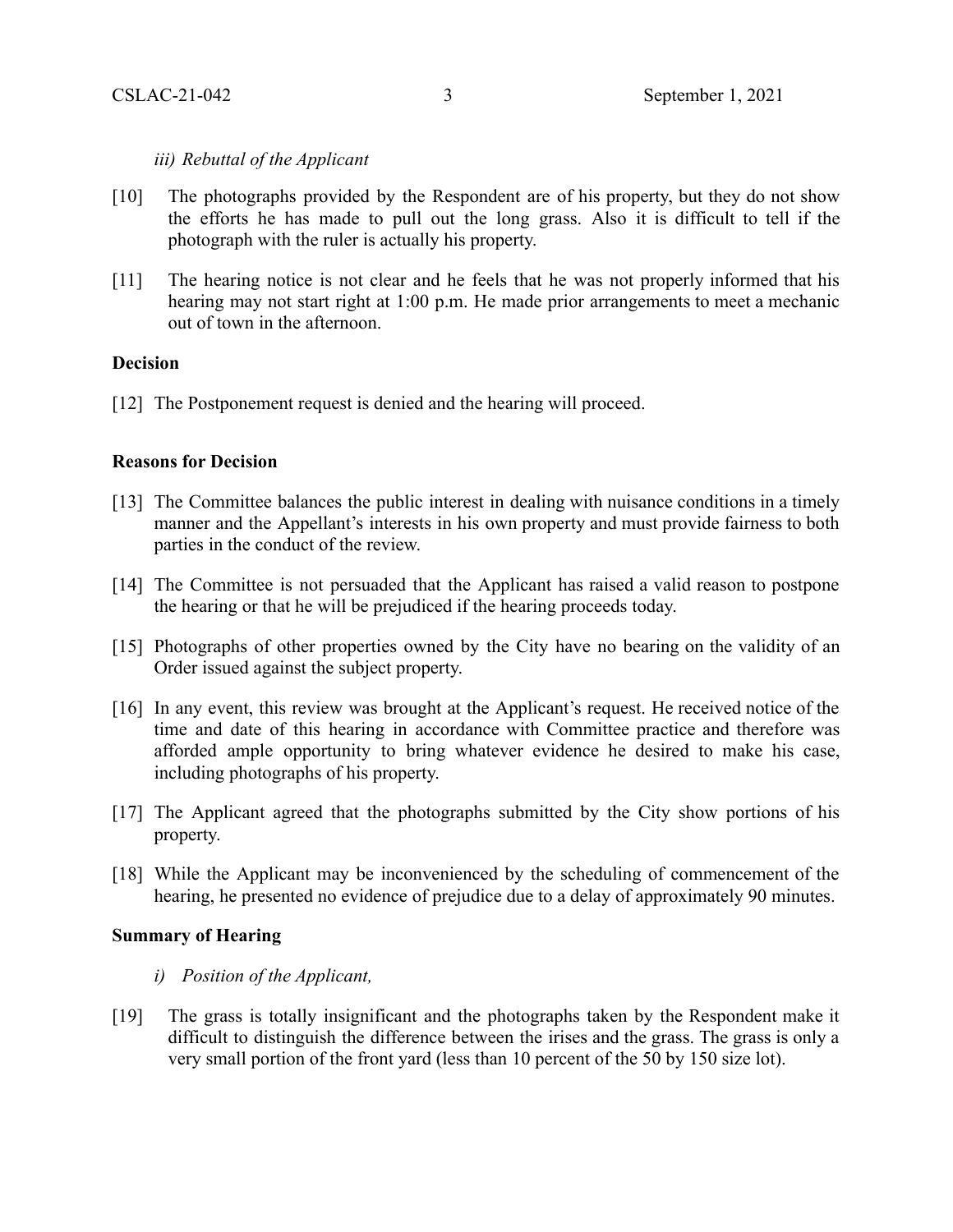- [20] The Applicant plans to take the windows and appliances that are in the driveway to be sold at an auction. He is in the process of renovating the property and is getting rid of items he does not need.
- [21] He did not know that the City would no longer be collecting black garbage bags. There is not enough room in the new garbage carts and they are only being collected every two week. Creatures have started ripping the garbage bags apart. He is slowly putting the black garbage bags into the cart for collection.
- [22] While he may be getting rid of a vehicle or two, there are many vehicles currently on the road in worse condition than his.
- [23] The majority of his property is surrounded by a six foot high fence with privacy slats. The portion of the chain link fence that is four feet high is completely covered by a 50 year growth of Virgina Creeper which creates a privacy screen.
- [24] He agrees that the items in the driveway are not a pleasant sight but everyone's driveway is in this condition from time to time. He has been doing renovations on the house for 40 plus years. Ongoing maintenance is required for items like a deck unless a person can afford to use maintenance free materials right from the beginning.
- [25] He anticipates the majority of the clean-up will be done by November although the vehicle will still be on the driveway unless he is able to put it back into the garage. He should be able to park a vehicle on his own property - that is the whole idea of owning property rather than living in an apartment.
- [26] It is unclear what plants are considered weeds as some of the plants the City identifies as weeds are sold at Home Depot. He wanted to show the Committee photographs of the grass that he has ripped up and is now being composted.
- [27] He would like the compliance date of the Order to be extended by two months and wants the vehicles removed from the Order. Other than that they are not insured, they are not different from many similar vehicles currently on the road. Not everyone can afford the most modern vehicles.
- [28] The Applicant provided the following responses to questions from the Committee:
	- a) The white van in the driveway has been there for about three months and is currently not driveable. He does not want to sell it because it is easy to fix the cosmetic issues; he has spent a lot of money rebuilding the engine. When he pulled it out of the garage someone decided to smash the window.
	- b) He has one window left to change in the basement. The window frames sitting in the driveway have been sitting there for a month or two and are going to be sold at auction. He also plans to sell construction materials that are stored in the garage,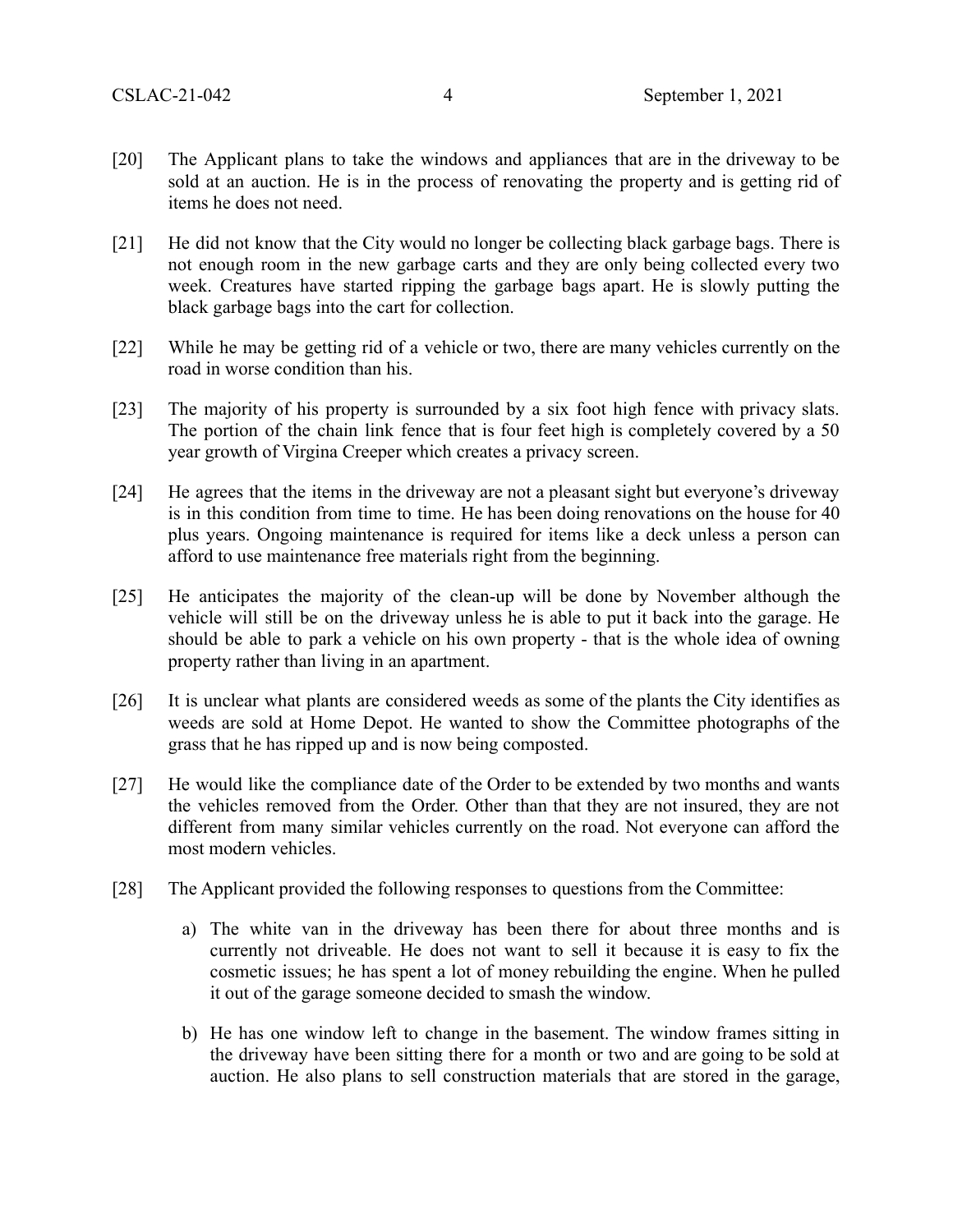basement and under the deck. He did have an auction date arranged but it had to be rescheduled because the person he was dealing with decided to go on vacation.

- c) The vehicle should be removed from the Order as it should be a person's prerogative to store it on their personal property. It should make no difference if the vehicle is insured or not. If this was an insured vehicle which was regularly driven there would not be a problem.
- d) There is no room to put the vehicle in the garage as it is filled with construction materials which he is in the process of inventorizing.
- e) The photographs of the front of his property are over or under exposed and do not show the grass that was pulled out and which will be used for compost in the garden.
- f) The only turf he has is on the boulevard. It does not grow because it has not been watered so there is no point in mowing it. His yard contains many ornamental shrubs, apple trees, cherry trees, flowers, herbs and rhubarb. What some people call weeds are useful herbs such as the camomile. If he had received the original inspection photographs with the order he would have brought photographs today of the Canada thistle growing on City property. It seems like the City should deal with its own property before it starts complaining about homeowners' properties.
- g) The black fridge and stove were removed from the house approximately four weeks ago.
- h) The items that do not fit into the garbage carts will be hauled away to the eco station or landfill.
- i) There is a 1988 Ford truck in the backyard that is not visible to the public. This vehicle is operable. It has been in the back yard for more than a year.
- *ii) Position of the Respondent, C. Perizzolo*
- [29] On July 14, 2021, a Municipal Enforcement Officer attended the property in response to a citizen's complaint.
- [30] He observed a nuisance condition including long grass, noxious weeds such as creeping bellflower and tansy, a damaged white van, appliances, windows, garbage bags, cardboard, wood, metal, tools and other loose litter and debris.
- [31] The white van had damage to the passenger side, a rear window was boarded up with plywood, it had no plates and was surrounded by other debris - all of which indicated it has not recently moved.
- [32] Section 6 of the *Community Standards Bylaw* states: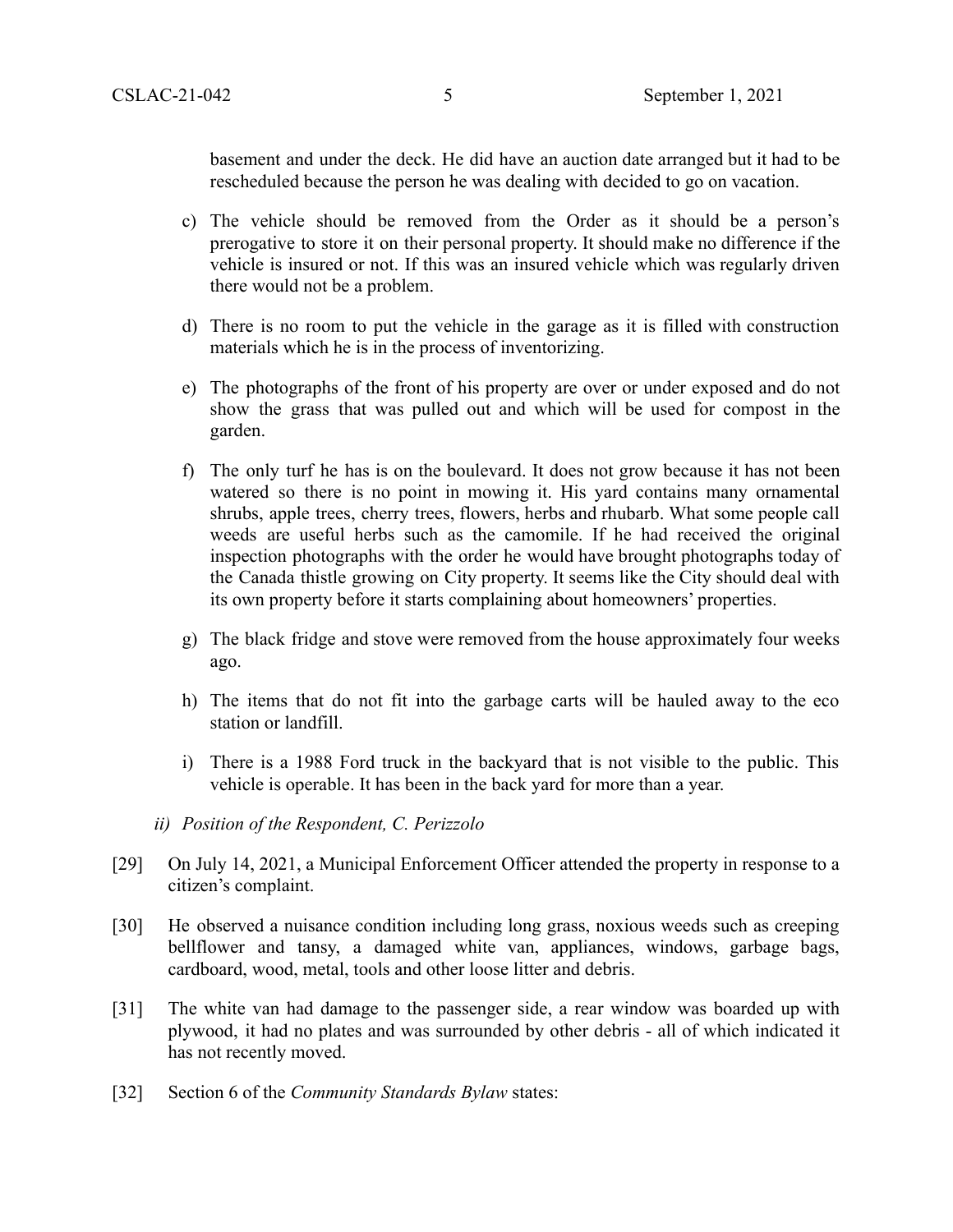(1) A person shall not cause or permit a nuisance to exist on land they own or occupy.

(2) For the purpose of greater certainty a nuisance, in respect of land, means land, or any portion thereof, that shows signs of a serious disregard for general maintenance and upkeep, whether or not it is detrimental to the surrounding area, some examples of which include:

(a) excessive accumulation of material including but not limited to building materials, appliances, household goods, garbage or refuse, whether of any apparent value or not;

. . . . . . .

(b) damaged, dismantled or derelict vehicles or motor vehicles, whether insured or registered or not;

. . . . . .

(d) unkempt grass or weeds higher than 10 centimetres;

[33] Eleven photographs were taken on July 14, 2021 and a 545 *Municipal Government Act* Order was issued requiring the applicant to

> cut all long grass and weeds to below 10 centimeters in height. Remove all damaged, dismantled or derelict vehicles, appliances, windows, garbage bags, cardboard, wood, metal, tools, loose litter, and other assorted materials from the entire property, and take any actions or remove any other items that are contributing to the unsightly condition of the property by August 7, 2021.

[34] Section 545(1) of the *Municipal Government Act* states that:

If a designated officer finds that a person is contravening this or any other enactment that the municipality is authorized to enforce or a bylaw, the designated officer may, by written order, require the person responsible for the contravention to remedy it if the circumstances so require.

- [35] Based on this information and photographs dated July 14, 2021 and August 13, 2021, which were provided to the Committee, Administration is satisfied that the Applicant has contravened Section 6(1) of the *Community Standards Bylaw* and is asking that the Order be upheld.
- [36] The Respondent provided the following responses to questions from the Committee:
	- a) The City is hosting several big bin events where citizens can dispose of large items free of charge. She feels an extension of the compliance date to the end of September would be reasonable.
	- b) While there is no definition of derelict vehicle in the bylaw, the City is looking to see if a vehicle is in operable condition and if it could be moved should Fire Services require this. The Municipal Officer makes a visual assessment to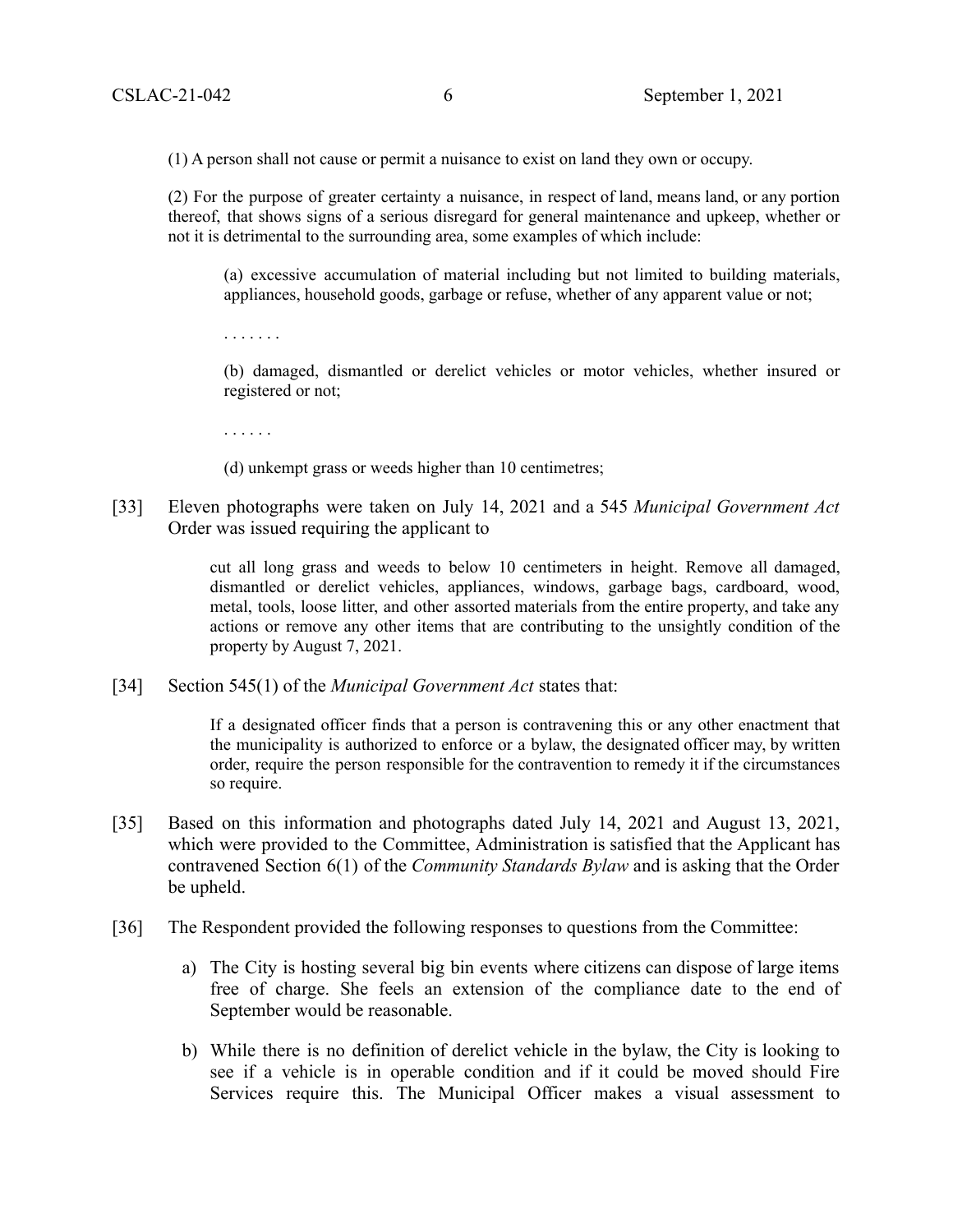determine if the vehicle has been dismantled or taken apart making it inoperable and judges the length of time it has been sitting there by the amount of debris surrounding it.

- c) The initial inspection was as a result of a complaint submitted on July 7, 2021. This would have been received as a nuisance property complaint. The Order only covers anything the officer saw at the time of the inspection. The photographs were taken from the rear lane and front street and do not include anything within the fence as he did not enter the property.
- d) The City started rolling out its new waste management cart program in this area at the beginning of June. Education material was provided to property owners ahead of time and a two week grace period was allowed for the pick up of material left outside of the bin. After this grace period the City will not collect garbage not placed into the carts.

### *iii) Rebuttal of the Applicant*

- [37] While the City cannot deal with its own weed problem it has to come after him because he has a small area where weeds have sprouted up. Not all of these are weeds and some are edible plants or used in traditional medicine.
- [38] Blue bells grow all over the United Kingdom and are not considered a weed. It does not make sense that they are considered to be a weed here. The Order is too vague and does not give a detailed breakdown of what are considered to be weeds.
- [39] If he would have been given the opportunity he would have brought photographs of properties that have been in disarray for years and never targeted.
- [40] The community standards in this neighbourhood are not the same as in the rest of Edmonton. This is a low income neighbourhood and people do not have the money.

### **Decision**

[41] The Order is **UPHELD** and the compliance date is varied to **October 15, 2021**.

### **Reasons for Decision**

- [42] This is a review of a Stop Order requested by the recipient (Applicant) per section 547 of the Municipal Government Act.
- [43] The Order is dated July14, 2021 states in part:

As a result of an inspection of the property on July 14, 2021.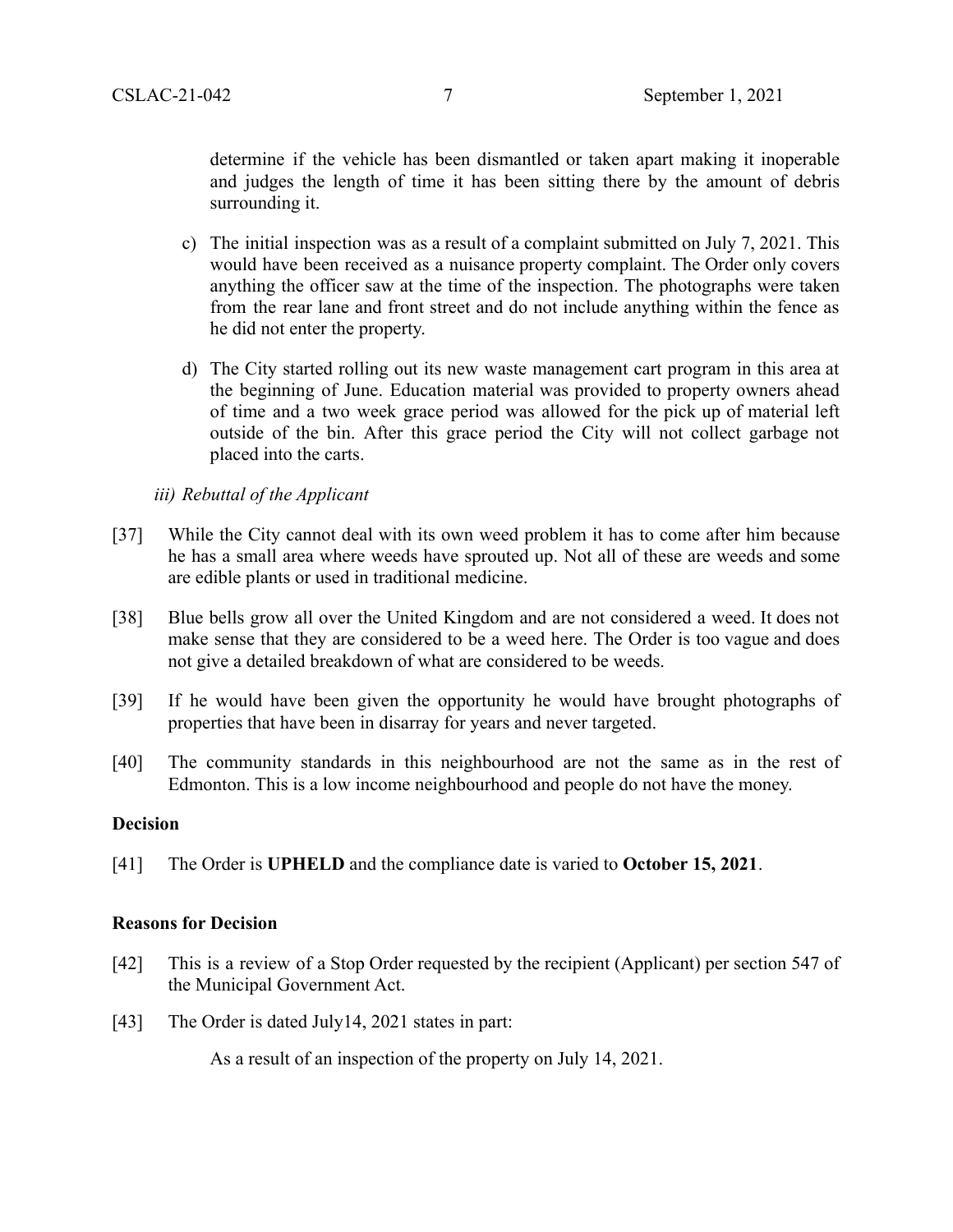Being an employee of the City of Edmonton having the delegated power, duties, and functions of a designated officer for the purposes of section 545, I find that you are in contravention of The City of Edmonton's Community Standards Bylaw #14600, Section 6(1), Nuisance on Land.

YOU ARE THEREFORE ORDERED TO:

Cut all long grass and weeds to below 10 centimeters in height. Remove all damaged, dismantled or derelict vehicles, appliances, windows, garbage bags, cardboard, wood, metal, tools, loose litter, and other assorted materials from the entire property, and take any actions or remove any other items that are contributing to the unsightly condition of the property.

- [44] The Applicant has requested the review for the following reasons:
	- a) Only a small portion of the yard has grass and the Applicant has removed some of the weeds as he is able and, in any event, the term weeds is vague;
	- b) The Applicant placed his garbage in bags, but the new City garbage removal program is inadequate as it does not remove any garbage that is not inside the new garbage bins.
	- c) He is renovating and planning to deal with many of the items over the coming months;
	- d) He is entitled to store his property including his vehicles because it is his property;
	- e) There are many other public and private properties in the City in worse shape; and,
	- f) The neighbourhood is low income and so the community standards are lower.
- [45] Section 545(1) of the MGA provides:

If a designated officer finds that a person is contravening this or any other enactment that the municipality is authorized to enforce or a bylaw, the designated officer may, by written order, require the person responsible for the contravention to remedy it if the circumstances so require.

- [46] Section 6(1) of the *Community Standards Bylaw* states "A person shall not cause or permit a nuisance to exist on land they own or occupy."
- [47] Section 6(2) of the *Bylaw* clarifies the meaning of nuisance and provides examples. The relevant portions of 6(2) provide:

(2) For the purpose of greater certainty a nuisance, in respect of land,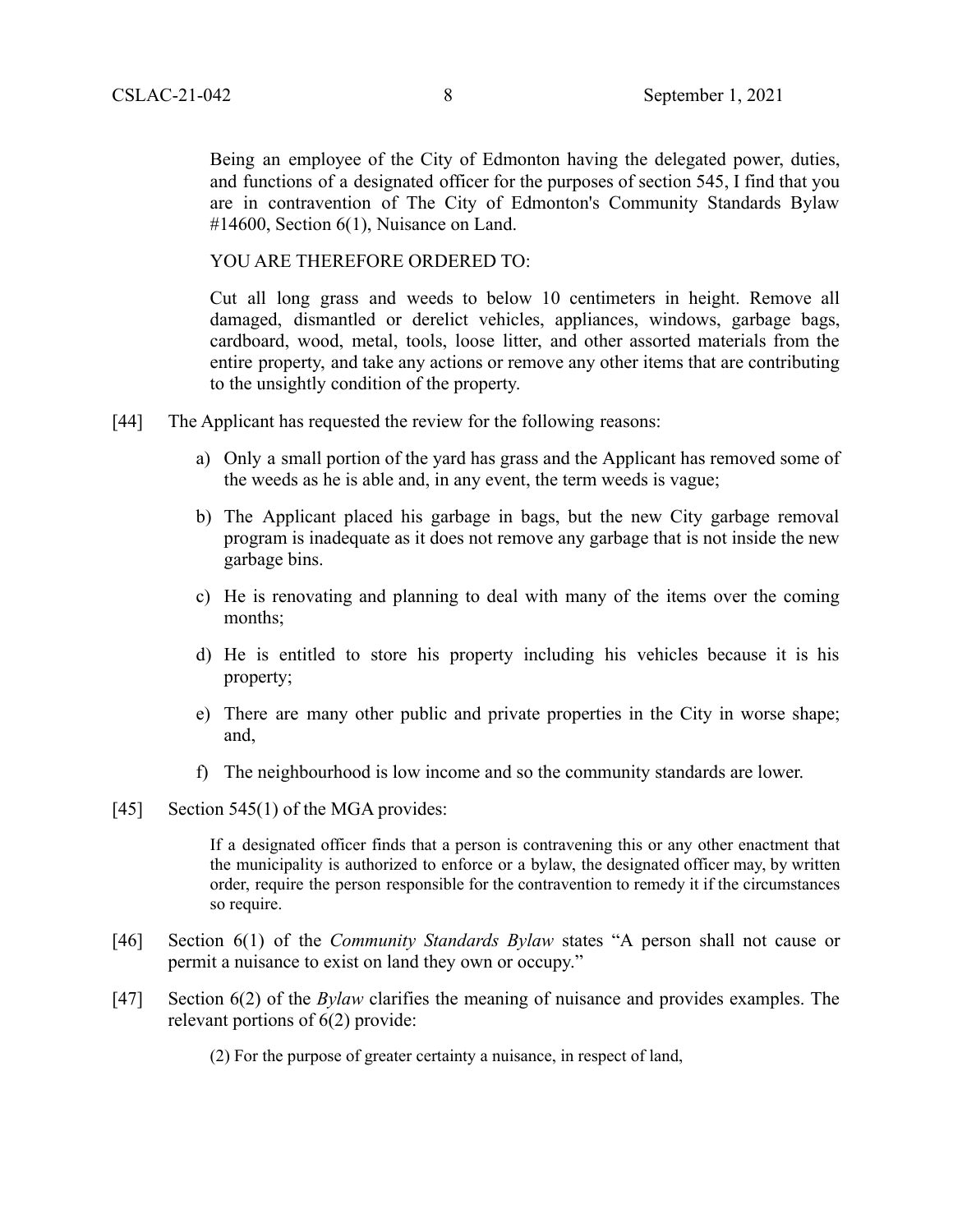means land, or any portion thereof, that shows signs of a serious disregard for general maintenance and upkeep, whether or not it is detrimental to the surrounding area, some examples of which include:

(a) excessive accumulation of material including but not limited to building materials, appliances, household goods, boxes, tires, vehicle parts, garbage or refuse, whether of any apparent value or not;

(a.1) any loose litter, garbage or refuse whether located in a storage area, collection area or elsewhere on the land;

(a.2) any loose building or construction materials, any accumulation of construction-related garbage or refuse, or any untidy work or storage areas on the land;

(b) damaged, dismantled or derelict vehicles or motor vehicles, whether insured or registered or not;

…...

(d) unkempt grass or weeds higher than 10 centimetres;

- [48] Based on a review of the ten photographs dated July 14, 2021, the Committee finds a nuisance as defined in the *Community Standards Bylaw* was occurring on the property at the time of the issuance of the Order. In the Committee's view, even if the Applicant has addressed some of the weeds and grass on portions of his yard, a nuisance continues to exist at the subject property as shown in the twelve photographs taken August 13, 2021. The Applicant is obliged to comply with the *Community Standard Bylaw* regardless of the state of other properties, regardless of the socio economic characteristics of the neighbourhood and regardless of the City's new garbage removal policy.
- [49] The Applicant asked the Committee to vary the Order by removing the white van shown on the rear driveway from the scope of the Order. The Committee declines. In its view the white van falls within the definition of nuisance in section  $6(2)(b)$  because it is obviously damaged at minimum along the passenger side, the smashed rear window has been replaced with plywood which renders it currently undriveable, and it has been left on the driveway for approximately three months.
- [50] Accordingly, the Committee finds the Order to have been validly issued and confirms it.
- [51] The Committee considered that the compliance date for the Order was August 7, 2021, and the August 13, 2021 pictures show that the state of the property has not changed substantially since the first inspection. The City indicated that it would be reasonable to extend the date of compliance to the end of September to enable the Applicant to take advantage of upcoming Big Bin Events to resolve the nuisance. The Applicant asked the Committee for additional time (two months) to arrange for the order distribution, recycling and disposal of the items listed in the Order.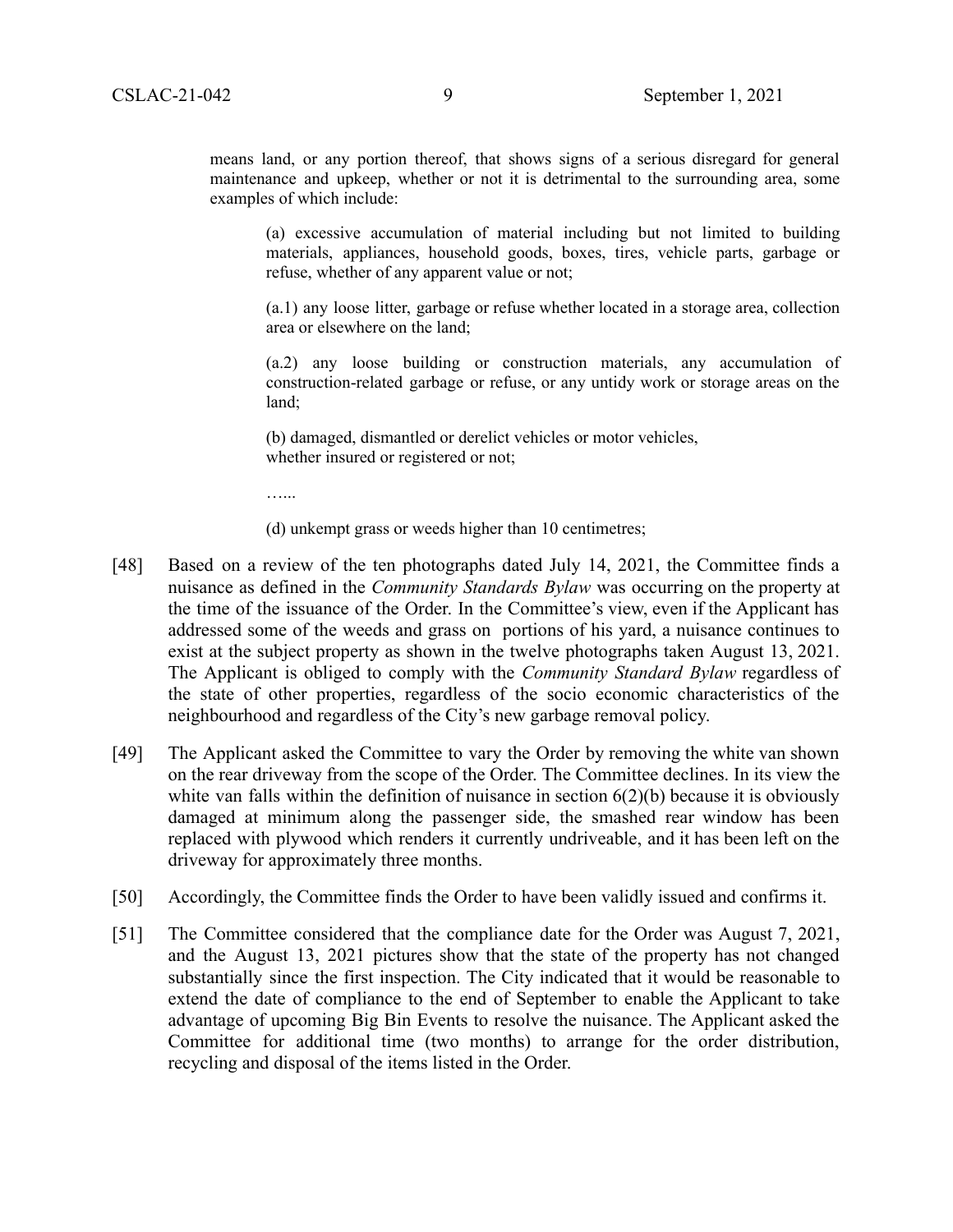- [52] Given the parties' submissions, the Committee finds it reasonable to extend the compliance date from August 7, 2021 to October 15, 2021.
- [53] For these reasons the decision of the Committee is to confirm the Order and to substitute October 15, 2021 as the deadline for compliance.

Chimianos

Kathy Cherniawsky, Chair Community Standards and Licence Appeal Committee

cc:

Community Standards and Neighbourhoods – J. Lallemand, C. Perizzolo